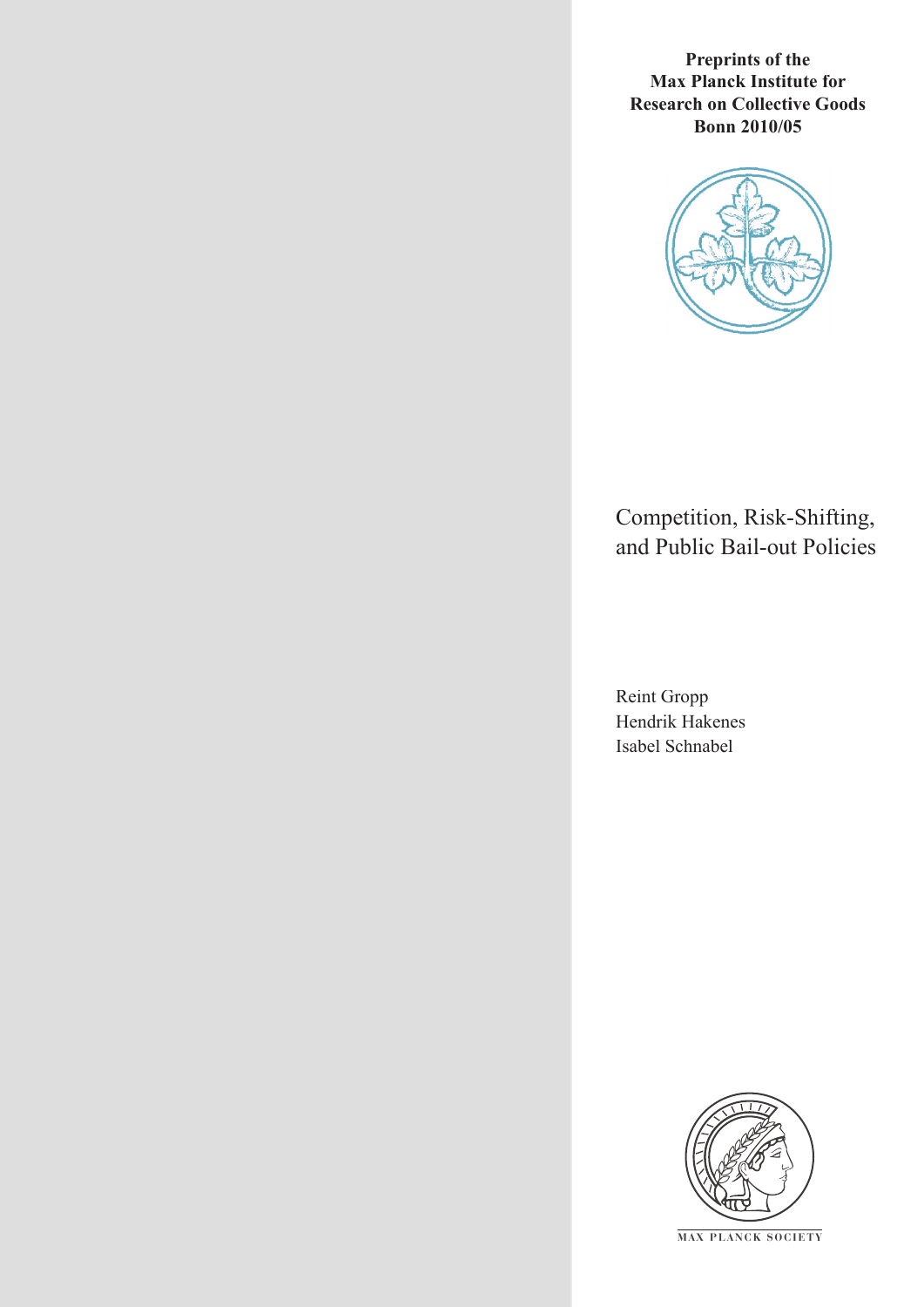

### **Competition, Risk-Shifting, and Public Bail-out Policies**

Reint Gropp / Hendrik Hakenes / Isabel Schnabel

January 2010

Max Planck Institute for Research on Collective Goods, Kurt-Schumacher-Str. 10, D-53113 Bonn http://www.coll.mpg.de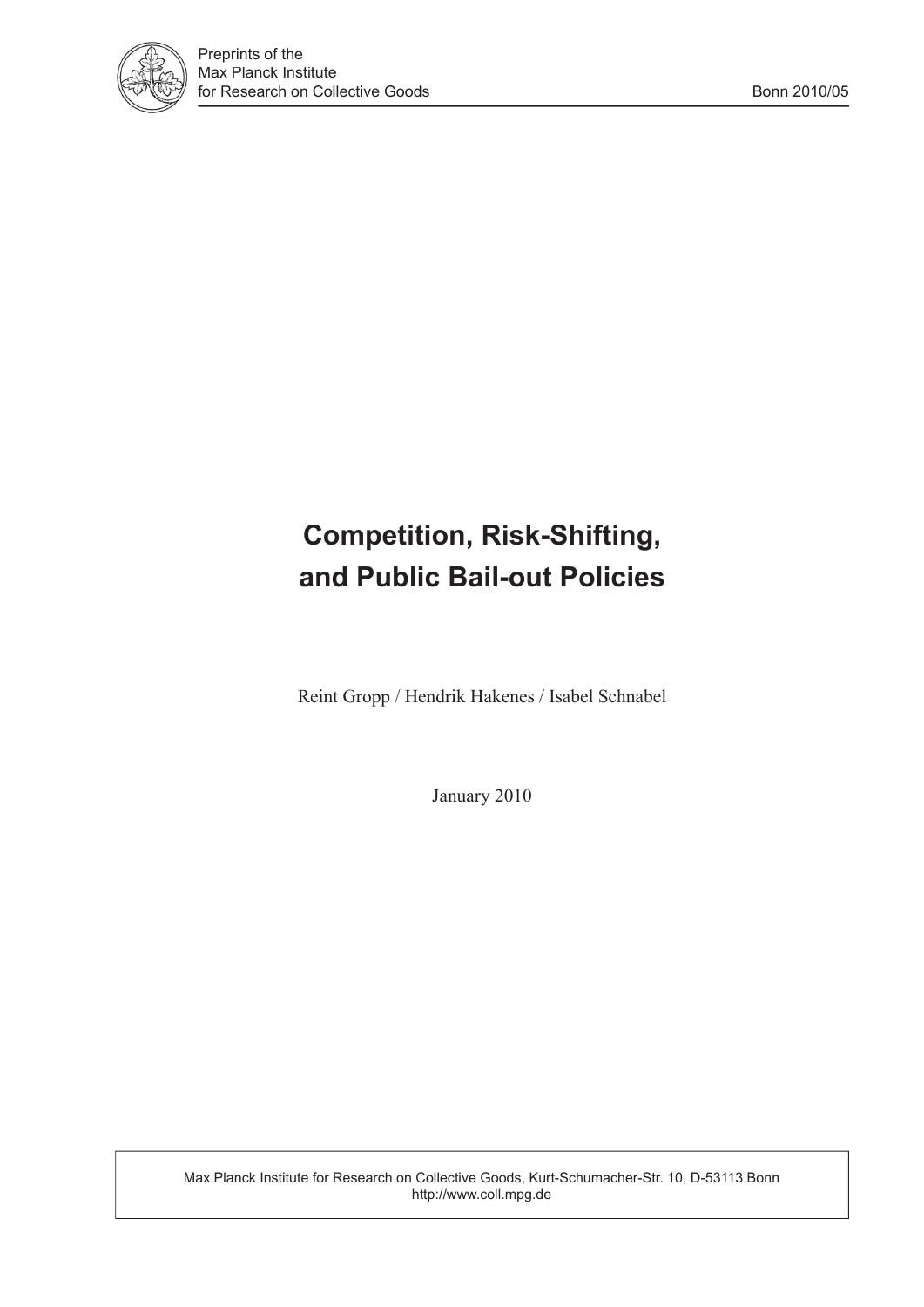### Competition, Risk-Shifting, and Public Bail-out Policies<sup>∗</sup>

Reint Gropp† European Business School, CFS, and ZEW

Hendrik Hakenes University of Hannover and MPI Bonn

Isabel Schnabel University of Mainz, MPI Bonn, and CEPR

January 14, 2010

†Corresponding author. Department of Finance, Accounting and Real Estate, European Business School, Rheingaustr. 1, 65375 Oestrich-Winkel, Germany, Phone: +49-6723-69215, Fax: +49-6723-69208, E-mail: reint.gropp@ebs.edu.

<sup>∗</sup>We thank an anonymous referee, Franklin Allen, Carsten Burhop, Hans Degryse, Christoph Engel, Georg Gebhardt, Timothy Guinnane, Christian Hellwig, Martin Hellwig, Bernd Rudolph, Laurence Scialom, Mathew Spiegel and Wolf Wagner for helpful comments. We would like to thank Sandrine Corvoisier for helping us to compile the data set and Silvia Grätz, Leonie Gerhards, and Tobias Körner for excellent research assistance. Moreover, we have benefited from the comments of seminar participants at the Max Planck Institute in Bonn, the University of Zürich, the University of Mannheim, Humboldt University of Berlin, the University of Bonn, the ECB-CFS-Bundesbank joint lunch-time seminar in Frankfurt, the University Paris X at Nanterre, Tilburg University, the Austrian National Bank in Vienna, and the Federal Reserve Bank in San Francisco, as well as of conference participants of the SFB/TR 15 Meeting in Frauenwörth, the annual meeting of the German Economic Association in Bayreuth, the ProBanker Symposium in Maastricht, the annual meeting of the German Finance Association in Dresden, the annual meeting of the European Economic Association in Budapest, the Sveriges Riksbank conference on "The Evolution of Financial Markets and Financial Institutions: New Threats to Financial Stability," and the RFS-Yale Conference on the financial crisis.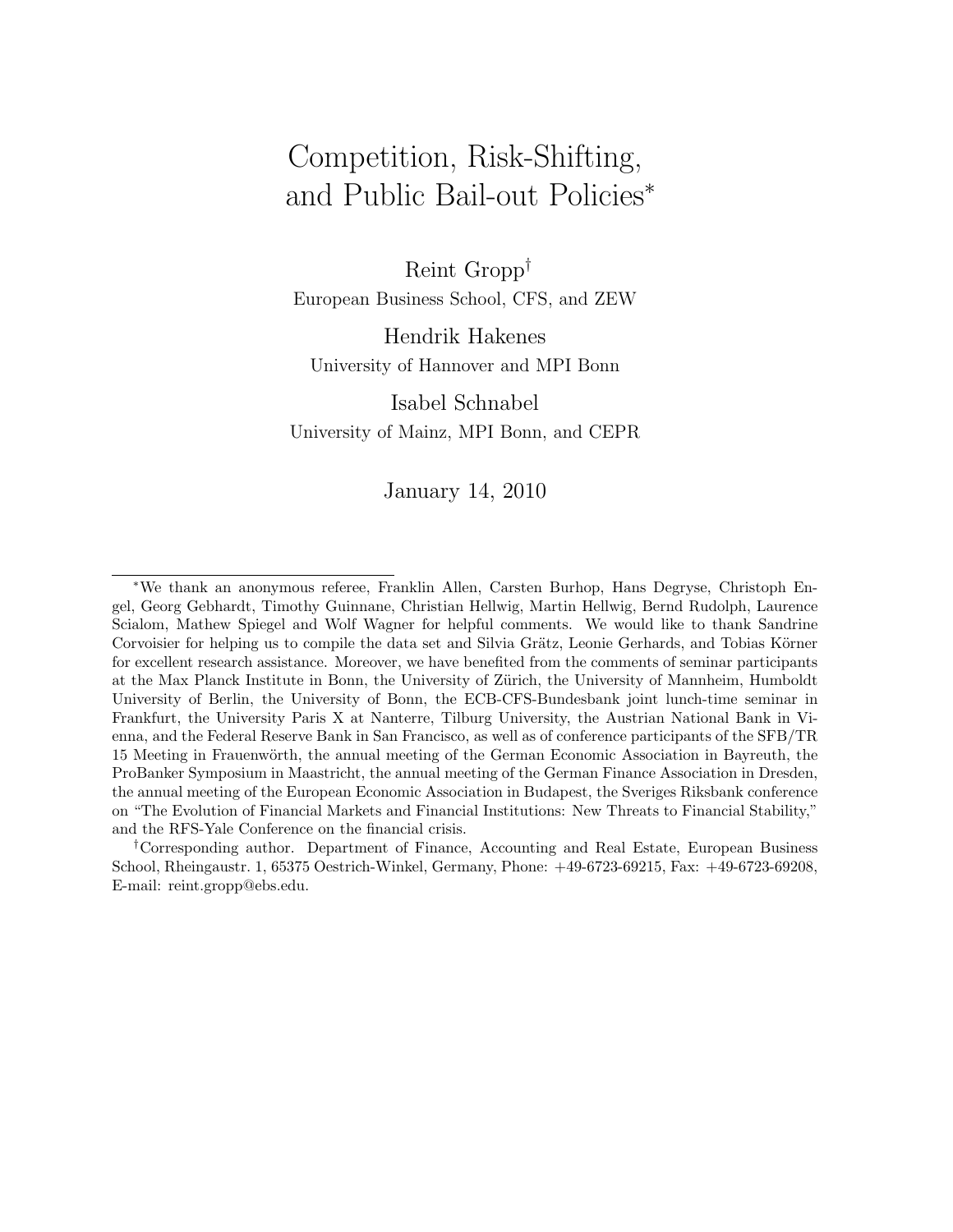### Competition, Risk-Shifting, and Public Bail-out Policies

### **Abstract**

This paper empirically investigates the effect of government bail-out policies on banks outside the safety net. We construct a measure of bail-out perceptions by using rating information. From there, we construct the market shares of insured competitor banks for any given bank, and analyze the impact of this variable on banks' risk-taking behavior, using a large sample of banks from OECD countries. Our results suggest that government guarantees strongly increase the risk-taking of *competitor* banks. In contrast, there is no evidence that public guarantees increase the protected banks' risk-taking, except for banks that have outright public ownership. These results have important implications for the effects of the recent wave of bank bail-outs on banks' risk-taking behavior.

**JEL:** G21, G28, L53.

**Keywords:** Government bail-out, implicit and explicit government guarantees, banking competition, risk-taking.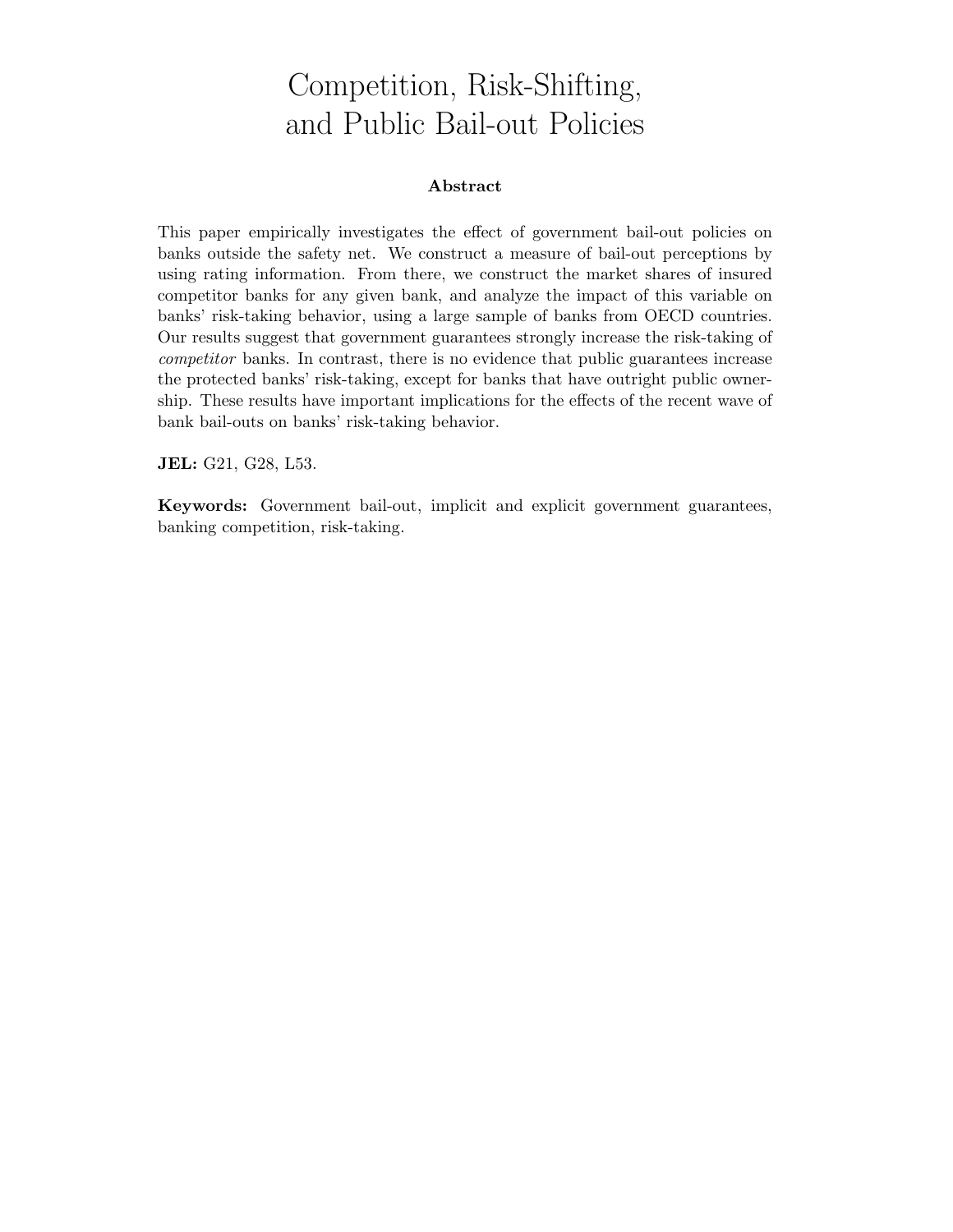### **1 Introduction**

It is a widely maintained hypothesis that public guarantees distort competition in the banking sector. The reason is that publicly guaranteed banks are able to refinance at more favorable terms than other banks because the protected banks' creditors expect to be compensated by the state if their bank is in danger of becoming insolvent. This line of arguments has, for example, been underlying the discussion at the European Commission about state aids to German public banks in the form of public guarantees. As is wellknown, the Commission concluded that such guarantees were not compatible with the EC Treaty, and hence have to be phased out since July 2005.

In a recent paper, Hakenes and Schnabel (2009) have shown that such competitive distortions may undermine financial stability because they provoke higher risk-taking by the protected banks' *competitors*. The theoretical argument is straightforward: Lower refinancing costs induce the protected bank to behave more aggressively (for example, by raising deposit rates or lowering loan rates). This increases competition and decreases margins, and hence charter values, for the competitor banks, and pushes these banks towards higher risk-taking.

While there is an extensive empirical literature examining the effect of bail-out policies on the risk-taking of protected banks, the effect of bail-out policies on banks outside the safety net has not – to our knowledge – been systematically examined. To fill this gap, this paper empirically investigates the relationship between banks' risk-taking behavior and the competitive distortions induced by public guarantees in the banking sector.

The definition of public guarantees employed in this paper is broad. It is not limited to explicit guarantees and public ownership, but also considers implicit guarantees. By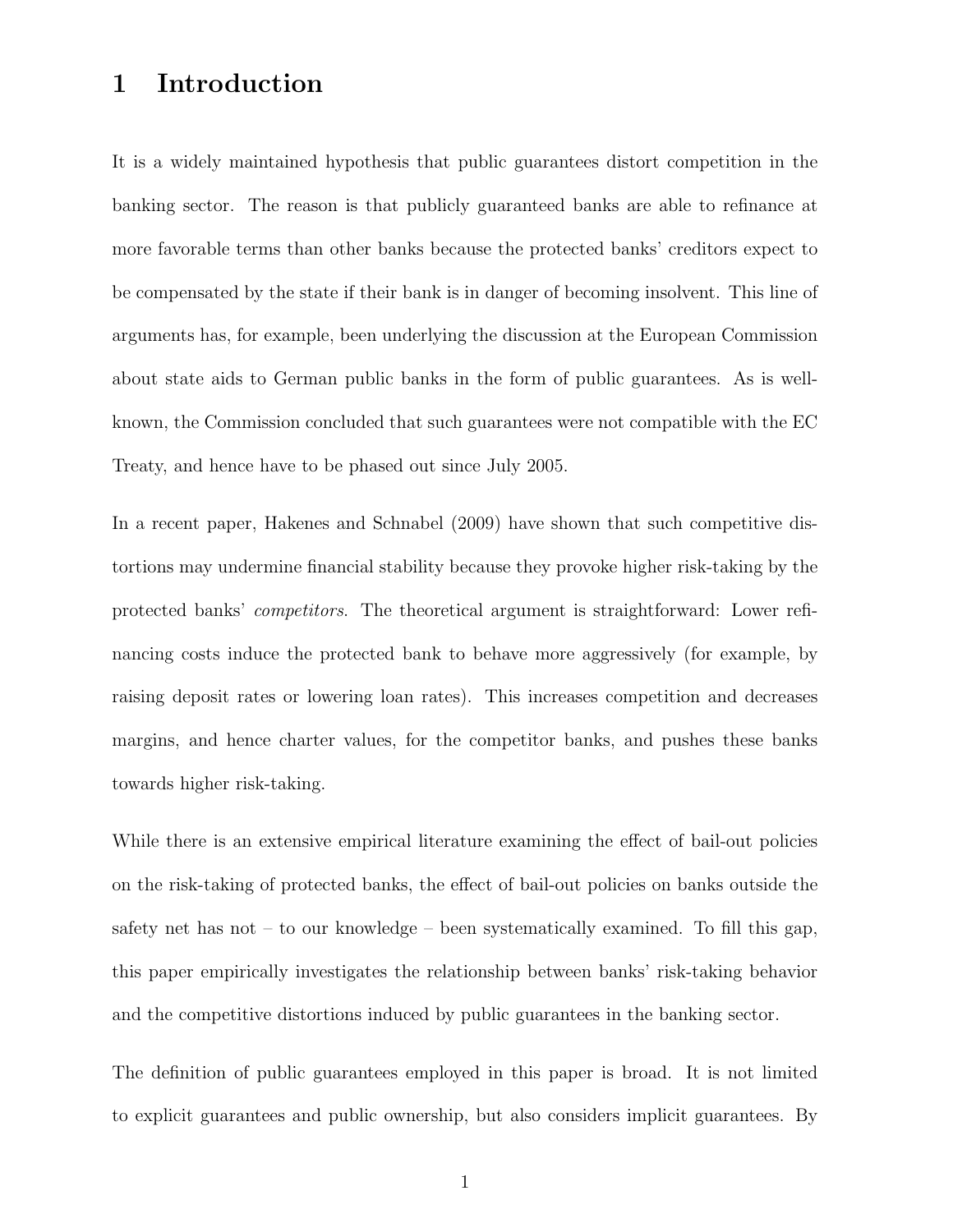implicit guarantees we mean the market expectation that a bank is saved even if there is no explicit government commitment to do so. This is important. Before the financial crisis, many countries have seen merger waves in their banking sectors, leading to high concentration ratios and an increasing number of "too big to fail" banks. Ultimately, this was reflected in the various rescue operations of *private* banks in most industrialized countries in the wake of the current financial crisis. As a consequence, most large banks presumably currently benefit from either explicit or implicit government guarantees. Hence, this paper speaks to the potential consequences of the recent bail-out policies around the world. The results presented in this paper suggest that if the bail-out policies increased market expectations of bail-outs in the future, this may distort competition, increase the risk-taking of all banks (whether protected or not), and ultimately may lead to greater financial instability in the future.

Implicit guarantees are inherently difficult to measure. In our empirical analysis, we make use of the fact that some of the big rating agencies publish ratings reflecting their expectations of the probability of external support. On the basis of this information, we construct a variable, called the *market share of insured competitor banks* (MSI), which captures the degree of competitive distortions through explicit or implicit guarantees, and we analyze the effect of this variable on banks' risk-taking.

Our regressions show that the presence of banks protected by government guarantees significantly increases the risk-taking of the *competitor* banks. This result is robust to a number of different specifications, including an instrumental variable model, in which we are able to trace the effect of MSI through competition to risk-taking. They are also robust to using different book measures of bank risk-taking, including problem loan ratios, equity ratios, and liquidity ratios. In contrast, using the same set of measures for bank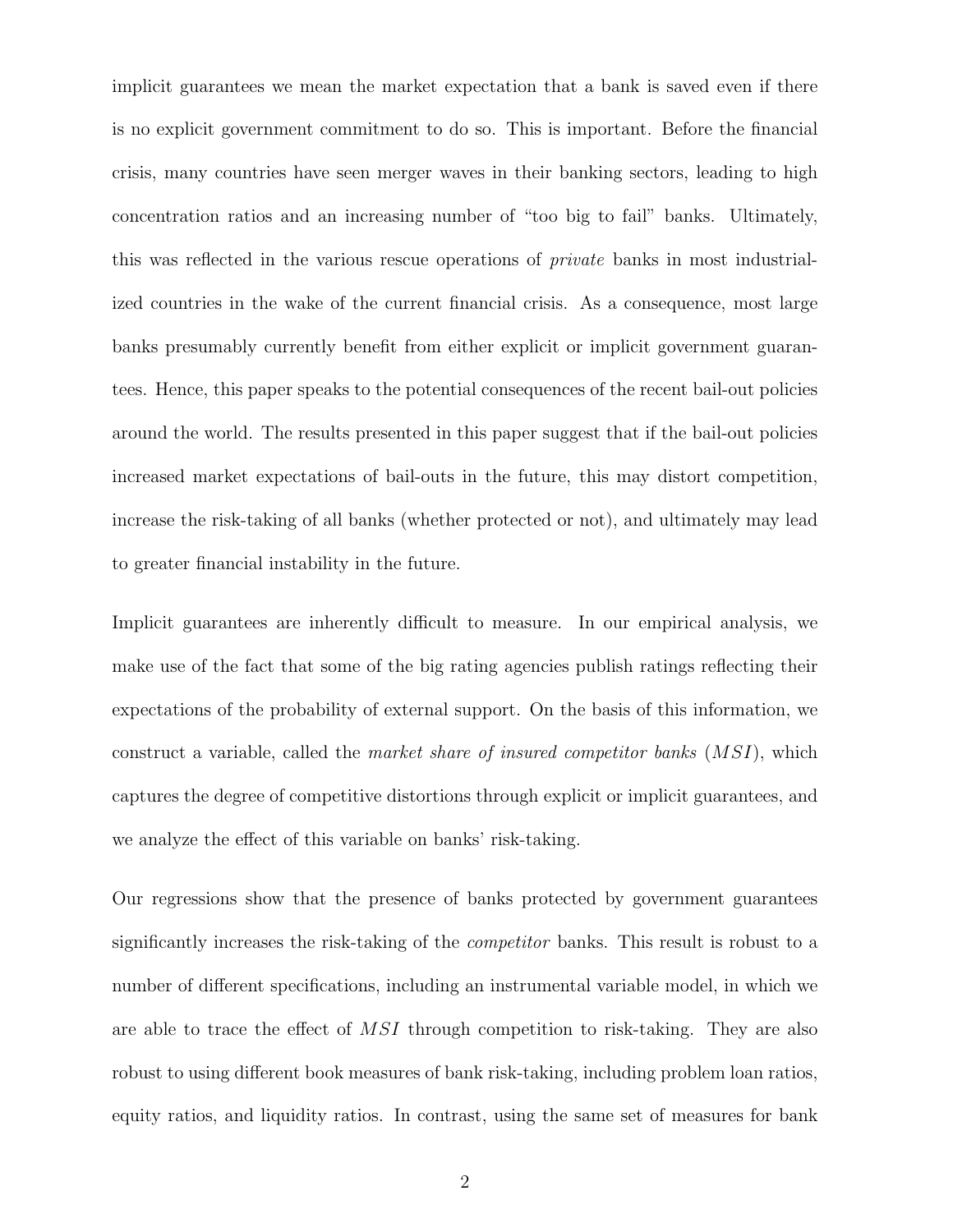risk, there is no evidence that public guarantees increase the *protected* banks' risk-taking, except for banks with outright public ownership.

These results have important implications for crisis management. First, they suggest that banks' competitive conduct after the crisis may not be independent of government intervention during the crisis. This effect of government intervention operating through competition may be more important than the effect of government guarantees on the protected banks themselves. Second, the distortion induced by government intervention during the current crisis is not easily removed. Even if governments divest their bank ownership swiftly in the next few years, implicit guarantees may persist, as private sector participants may have revised their expectations of future government intervention based on the events during the crisis.

The paper proceeds as follows. We start by developing our major hypotheses in Section 2. In the following section, we present the empirical model and describe the construction of the major variables used in the empirical analysis, as well as data sources. Section 4 contains the empirical results from the baseline regressions. In Section 5, we present the results from an instrumental variable model that takes the simultaneity of banks' risktaking and interest margins into account. Section 6 presents estimations based on a more flexible specification of bail-out probabilities. Section 7 analyzes the distinction between private and public ownership of banks. Section 8 concludes.

### **2 Bail-out guarantees and risk-shifting**

Economists have long been concerned about the effects of explicit or implicit government bail-out guarantees on the *protected* banks' risk-taking. In theory, government bail-out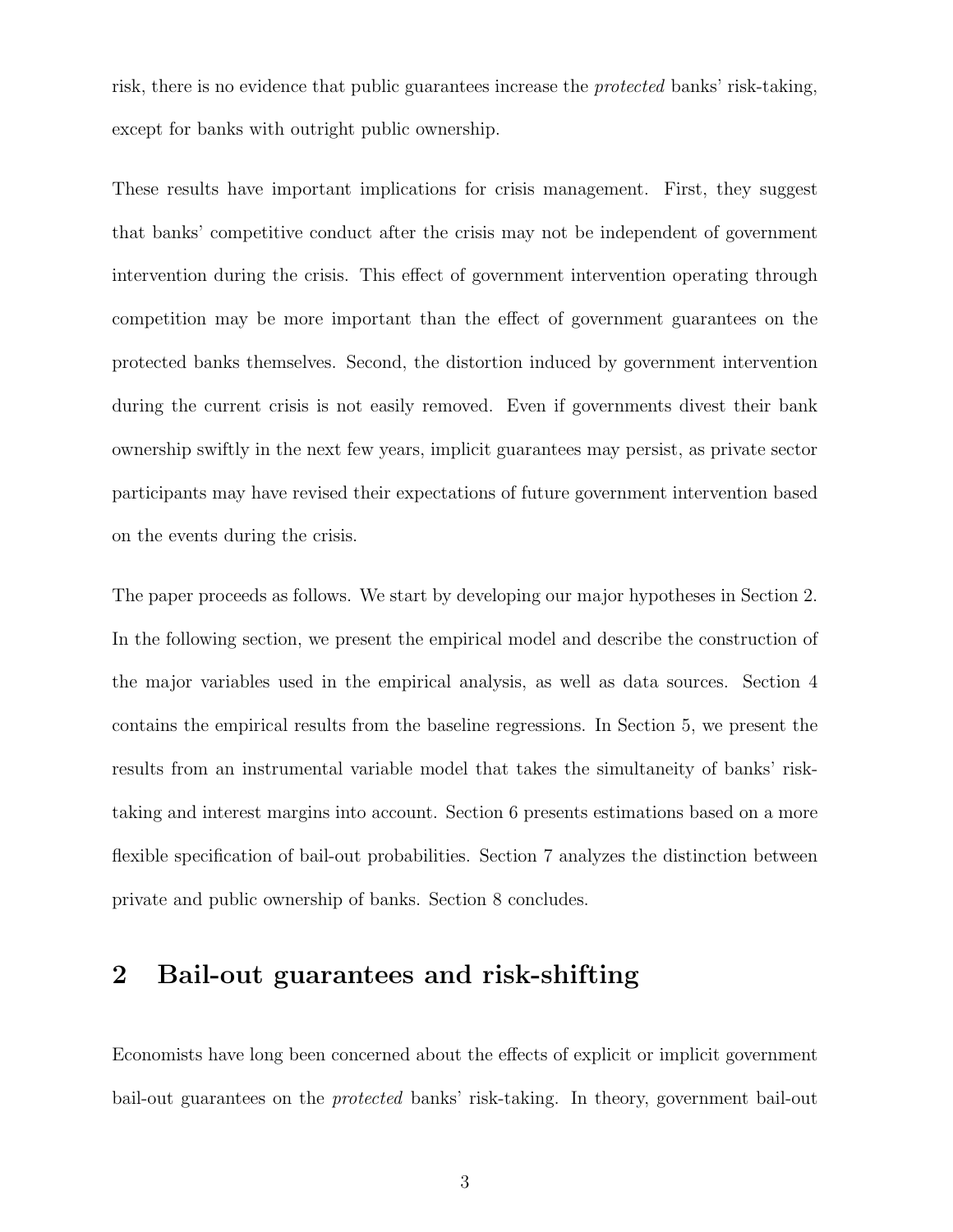guarantees can affect the risk-taking of protected banks through two channels:

**1. Market discipline:** Public guarantees reduce market discipline because creditors anticipate their bank's bail-out and therefore have lower incentives to monitor the bank's risk-taking or to demand risk premia for higher observed risk-taking (Flannery, 1998, Sironi, 2003, Gropp et al., 2006). This tends to *increase* the protected banks' risk-taking. The effect is similar to that discussed in the deposit insurance literature (Merton 1977). If depositors are protected by a guarantee, they will punish their bank less for risk-taking, reducing market discipline.

**2. Charter values:** Public guarantees also affect banks' risk-taking behavior through their effect on banks' margins and charter values. Keeley (1990) was the first to show that higher charter values decrease the incentives for excessive risk-taking, because the threat of losing future rents acts as a deterrent to risk-taking. Government bail-out guarantees result in higher charter values for protected banks due to lower refinancing costs. This tends to *reduce* the protected banks' risk-taking.

Hence, as argued by Cordella and Yeyati (2003) and by Hakenes and Schnabel (2009), the net effect of public bail-out guarantees on the risk-taking of protected banks is ambiguous and depends on the relative weight of the two channels. In a stylized model, we illustrate this point in Appendix A1 (see Result 1). Most of the literature has focused entirely on the first effect, whereas the second (countervailing) channel has largely been ignored in the context of government guarantees. We would expect higher risk-taking only if the market discipline effect dominates the charter value effect.

However, the presence of government guarantees may not only affect the risk-taking of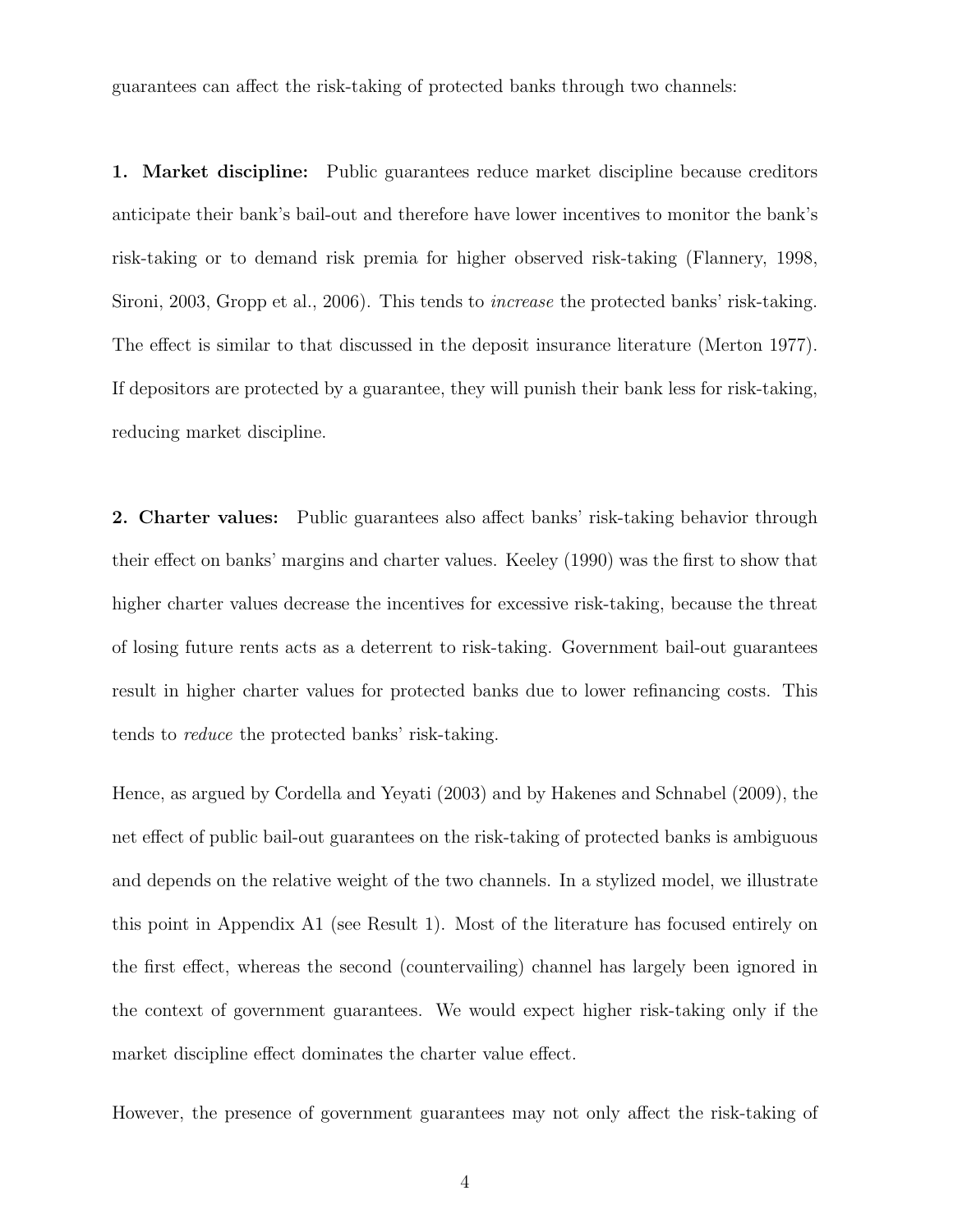protected banks, but also – through competition – that of the protected banks' *competitors*. In fact, public guarantees reduce the margins and charter values of competitor banks due to fiercer competition from banks that are able to refinance at subsidized rates (Hakenes and Schnabel, 2009). This pushes competitors towards higher risk-taking. Therefore, we would expect public guarantees to unambiguously *increase* the risk-taking of the competitor banks. This is the content of Result 2 in Appendix A1.

The empirical literature has again focused almost entirely on the effect of government guarantees on the *protected* banks' risk-taking. Most empirical papers come to the conclusion that banks increase their risk-taking in the presence of public guarantees. For example, Hovakimian and Kane (2000) have found evidence for higher risk-taking of banks in the presence of deposit insurance. In contrast, Gropp and Vesala (2004) find that *explicit* deposit insurance reduces banks' risk-taking. They argue that explicit deposit insurance may mitigate moral hazard because it may serve as a commitment device to limit the safety net. Hence, their evidence points towards a risk-increasing effect of *implicit* deposit insurance. Relatedly, large banks – which may be perceived to be "too big to fail" – have been shown to follow riskier strategies than smaller banks (Boyd and Runkle 1993, Boyd and Gertler 1994, Schnabel 2004, 2009). The findings on the relationship between bank size and failure probabilities are mixed, but the more recent papers point towards higher failure probabilities at larger banks (Boyd and Runkle 1993, De Nicoló 2001, De Nicoló et al. 2004). In contrast, there is no conclusive evidence that public banks follow riskier strategies than private banks (De Nicolò and Loukoianova, 2007).

The effect of public bail-out guarantees on *competitor* banks has to our knowledge not yet been analyzed. The only related findings are by De Nicoló  $(2001)$  and De Nicoló and Loukoianova (2007) who find that banks in countries with a higher market share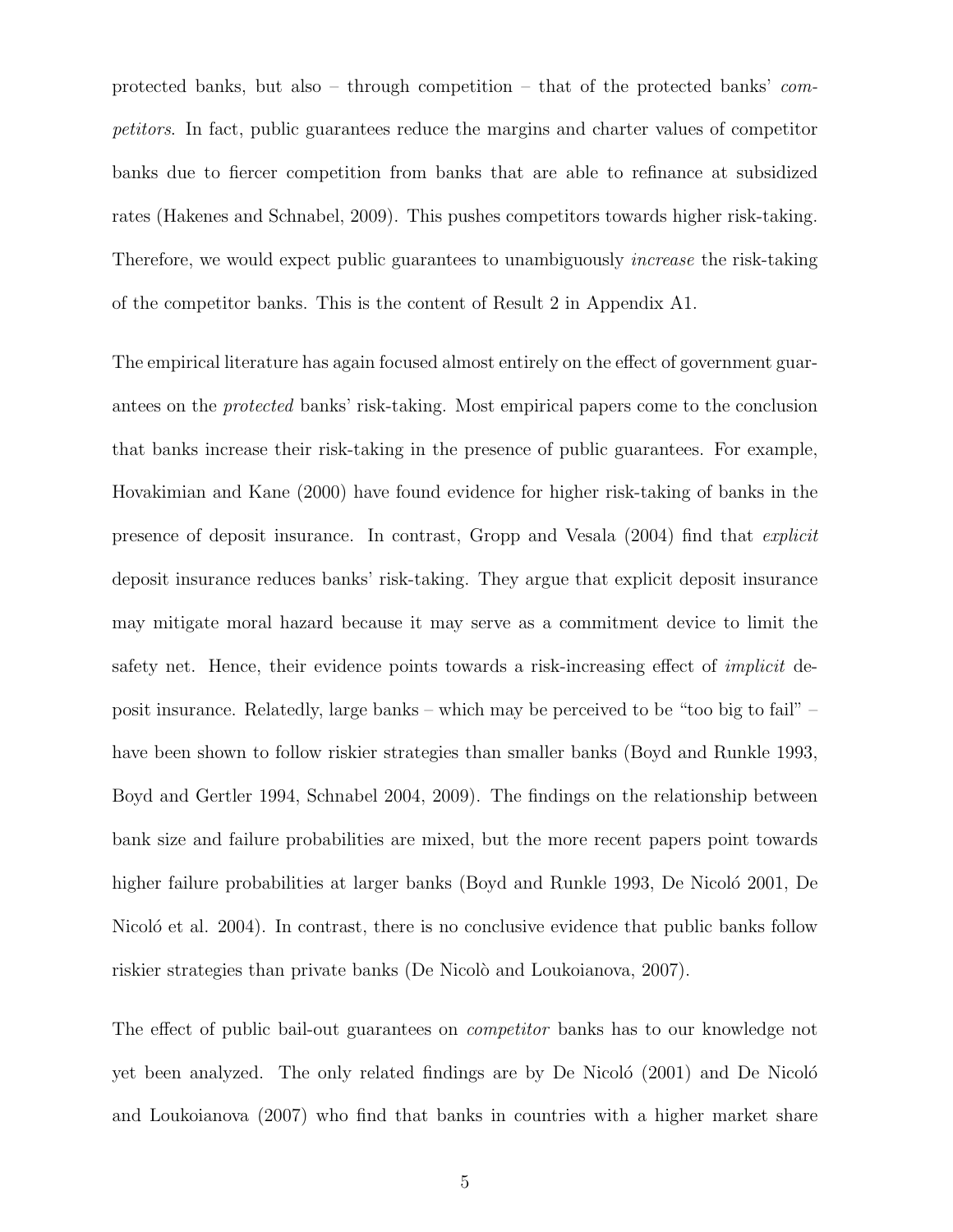or concentration of government banks exhibit higher insolvency risk. This would be consistent with the theoretical predictions in Hakenes and Schnabel (2009).

The results on the overall effect of public bail-out guarantees on systemic stability are mixed. Demirgüç-Kunt and Detragiache (2002) present evidence for a negative effect of deposit insurance on banking stability, pointing towards a destabilizing effect of guarantees. Similarly, some papers find a negative relationship between bank stability and government ownership (Caprio and Martinez 2000) or bank concentration (De Nicoló et al. 2004). However, there also exist papers that are consistent with no or even a stabilizing effect of government guarantees. Barth et al. (2004) show that government ownership has no robust impact on bank fragility, once one controls for banking regulation and supervisory practices. Beck et al. (2006) find that systemic banking crises are less likely in countries with more concentrated banking sectors. These papers are difficult to reconcile with the evidence pointing towards a risk increase at protected banks. In contrast, they are compatible with the idea that the charter value effect dominates for protected banks.

Our paper will try to shed new light on these issues. Our main focus will be on the hypothesis that the protection of banks should result in higher risk-taking at the *competitor* banks, controlling for the bail-out probability of each individual bank. In addition, we will analyze whether bail-out guarantees increase or decrease the risk-taking of protected banks. One major challenge will be to construct a measure of banks' (explicit and implicit) bail-out guarantees.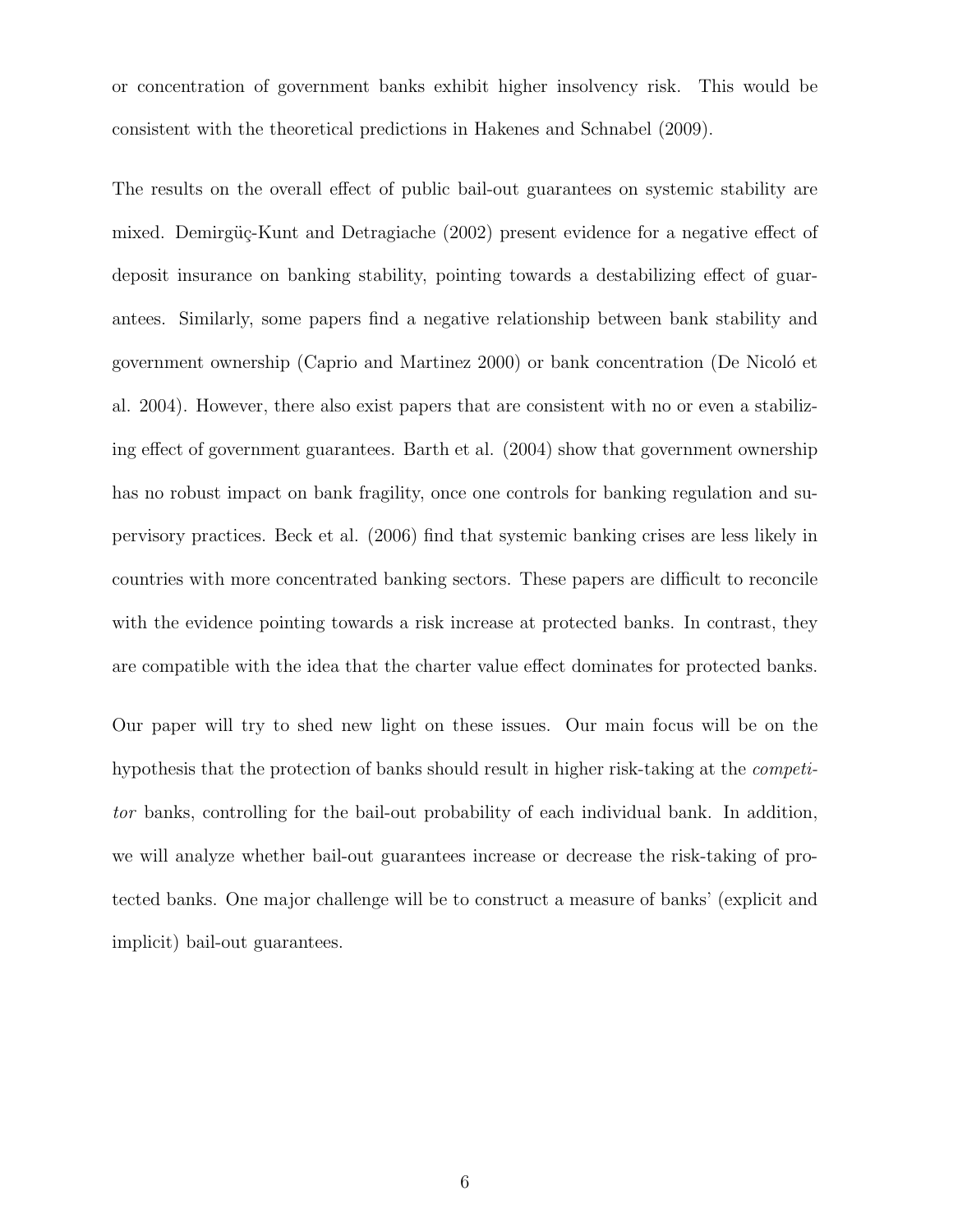### **3 Empirical analysis**

### **3.1 Empirical model**

In the empirical analysis, we explain banks' risk-taking as a function of bank-specific and country-specific characteristics. The empirical specification is based on the theoretical literature on the effects of bail-out guarantees on bank risk-taking. Since the anticipation of a bail-out affects monitoring incentives, risk premia, and charter values (see Cordella and Yeyati, 2003, and Hakenes and Schnabel, 2009), risk-taking is expected to depend on the degree of protection of the bank itself. In addition, Hakenes and Schnabel (2009) have argued for a competitive effects of public guarantees, motivating the inclusion of a measure of the protection of the bank's competitors. Both effects are illustrated in the stylized theoretical model in Appendix A1.

To avoid contaminating effects, we control for other important determinants of bank risktaking suggested by the theoretical and empirical literature, such as size (as a measure of diversification, see for example Demsetz and Strahan, 1997), the intensity of bank competition (Keeley, 1990, Allen and Gale, 2004), deposit insurance (Merton, 1977, Kane, 1989), the procyclicality of risk-taking (Borio et. al, 2001), and transparency (Rosengren, 1999, Hyytinen and Takalo, 2002).

Hence, we model the risk-taking of bank i in country j as a function of the bank's own bailout probability,  $p_{ij}$ , a measure of the distortion of competition caused by the protection of competitor banks (which we name the *market share of insured competitor banks*, MSI−i,j ), as well as some control variables,  $X_{ij}$ :

$$
Risk_{ij} = \alpha_0 + \alpha_1 \cdot p_{ij} + \alpha_2 \cdot MSI_{-i,j} + \alpha_3 \cdot X_{ij} + \epsilon_{ij}
$$
\n<sup>(1)</sup>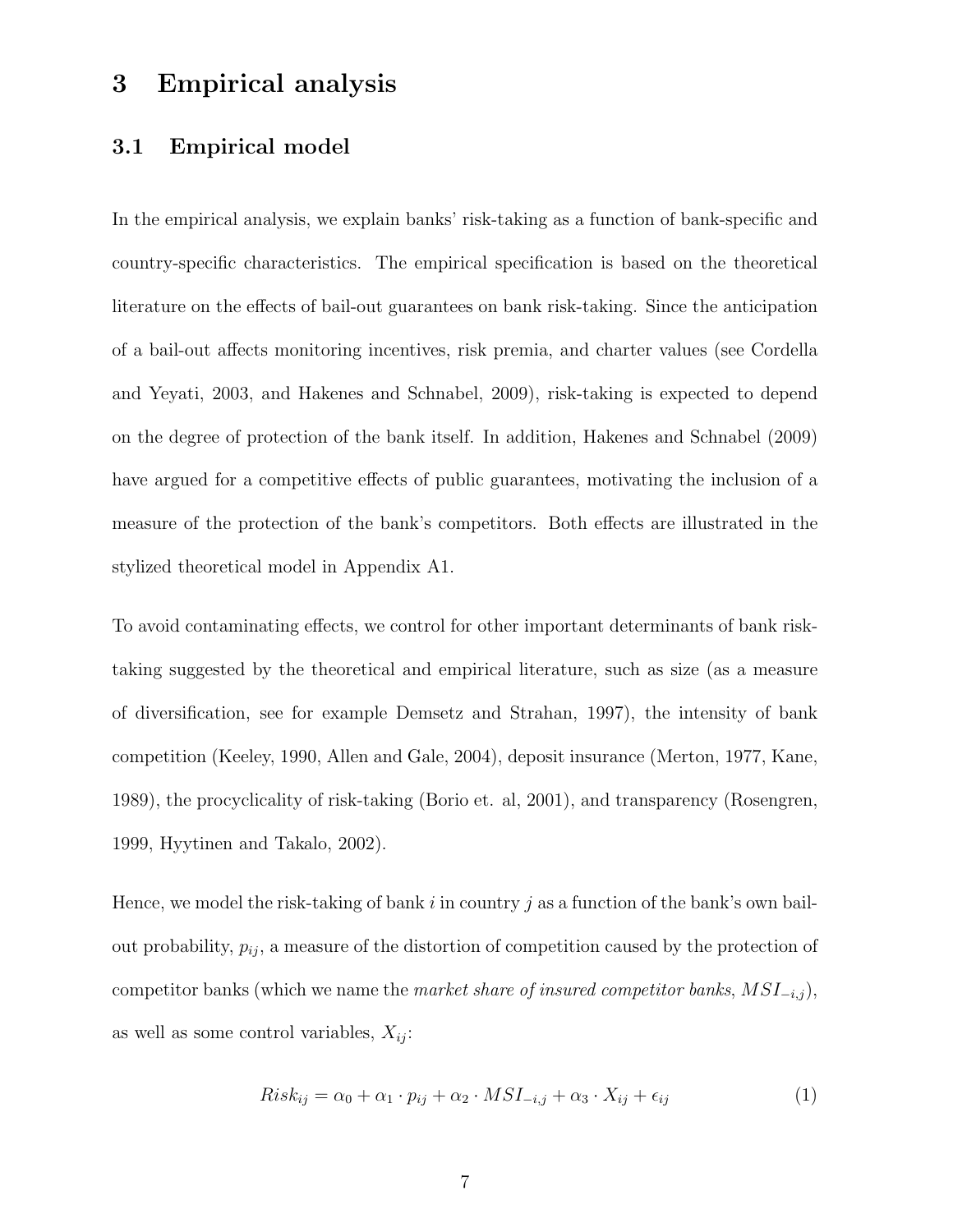The construction of all variables is explained in detail below. Our main hypothesis is that MSI increases banks' risk-taking. Under that hypothesis, we would expect  $\alpha_2$  to be positive. Another coefficient of interest is that of the bank's own bail-out probability. If the market discipline effect dominates the charter value effect,  $\alpha_1$  is expected to be positive; in the opposite case, it would be negative.

### **3.2 Data**

Our major data source is Bureau van Dijk/IFCA's BankScope database which contains balance sheet and other bank-specific information for a large number of banks from a large variety of countries. Our analysis is based on the cross-section of banks from all OECD countries included in the BankScope database in the year  $2003<sup>1</sup>$ . We use the banks' unconsolidated statements if available. Hence, domestic and foreign subsidiaries are included as separate entities. Regarding bank specialization, we include commercial banks, cooperative banks, savings banks, real estate and mortgage banks, medium- and long-term credit banks, as well as specialized governmental credit institutions. Other, more specialized institutions, like investment banks and non-banking credit institutions, are not included in our data set. The remaining data set includes more than 5,000 banks from thirty countries.<sup>2</sup> In the following, we will describe the construction of our major variables of interest, as well as other control variables, and present descriptive statistics of the data used in the analysis.

<sup>1</sup>Using a panel data set may increase efficiency, but does not help us in identification, because the time variation of the extent of public guarantees is very small.

<sup>2</sup>Further details on the preparation of the data set are contained in Appendix A2.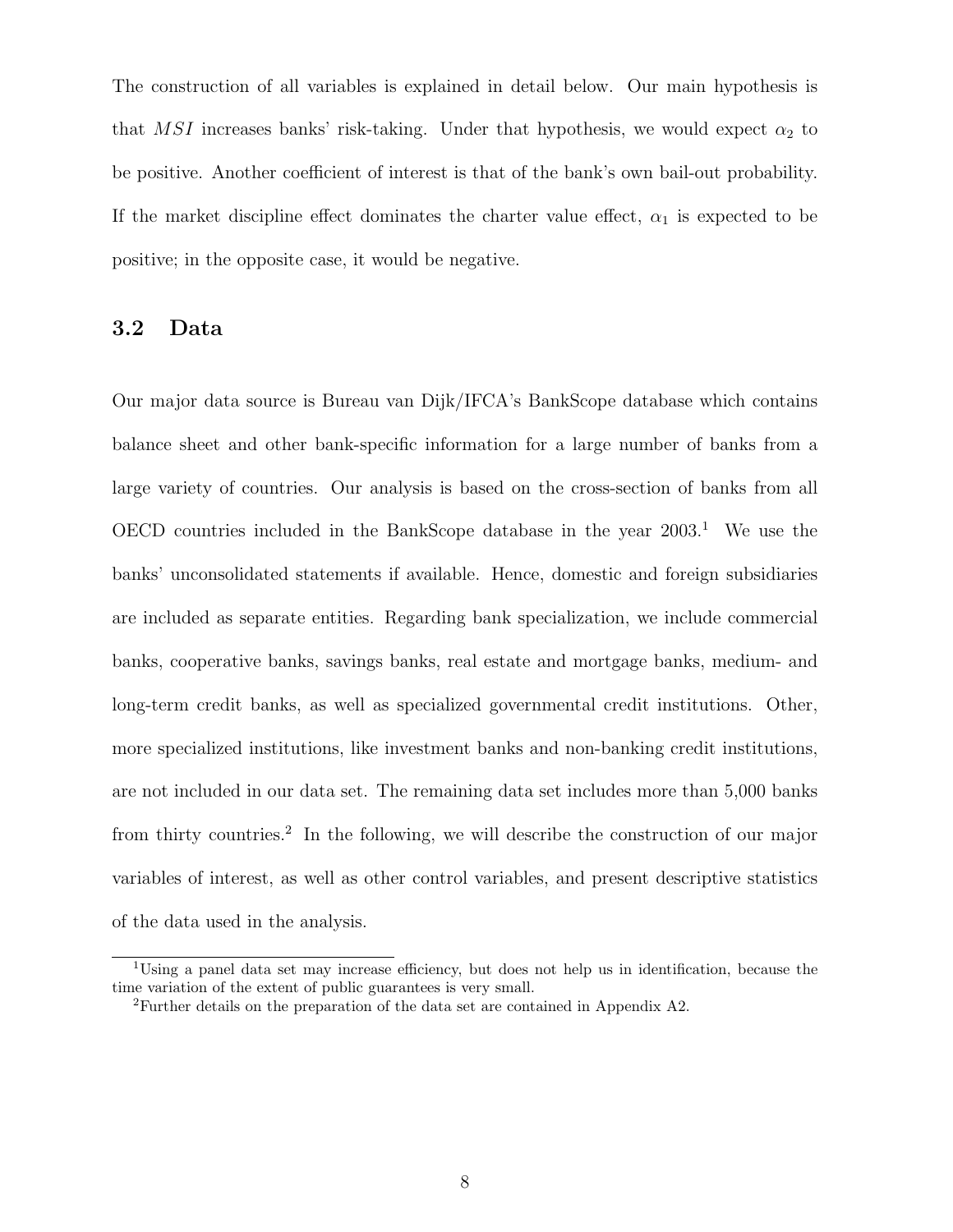### **3.3 Public guarantees**

The most difficult and most important data issue is the measurement of public guarantees. The goal is to construct a bank-specific bail-out probability, which we call  $p_{ij}$ <sup>3</sup>. This bail-out probability enters directly to measure the effect of a public guarantee on the *protected* bank's risk-taking. Moreover, we want to construct a variable that measures the competitive distortion due to the protection of *competitor* banks. This measure, which we call the *market share of insured competitor banks*, is constructed (from the viewpoint of a particular bank, say  $k$ ) as

$$
MSI_{-k,j} = \sum_{i \neq k}^{N_j} p_{ij} \frac{a_{ij}}{A_j},
$$
\n(2)

where  $N_j$  is the number of banks in country j,  $a_{ij}$  are the total assets of bank i in country j, and  $A_j = \sum_i^{N_j} a_{ij}$  are total bank assets in country j. If all banks had either a bail-out probability of zero or one, this variable would simply give us the market share of insured competitor banks (hence the name of the variable). Note that the variable MSI does not only vary across countries, but also across banks within countries, because the bank itself is always excluded from the calculation.

Through a simple transformation, MSI can be written as the product of the competitors' average bail-out probability and the competitors' total market share,

$$
MSI_{-k,j} = p_{-k,j} \frac{A_{-k,j}}{A_j},\tag{3}
$$

where  $p_{-k,j} = \sum_{i \neq k}^{N_j} p_{ij} \frac{a_{ij}}{A_{-k,j}}$  is the competitors' average bail-out probability, weighted by market shares, and  $A_{-k,j} = A_j - a_{kj}$  are the competitors' total assets in country j.

<sup>3</sup>Note that this probability is the *conditional* probability of a bail-out, given that the bank runs into problems.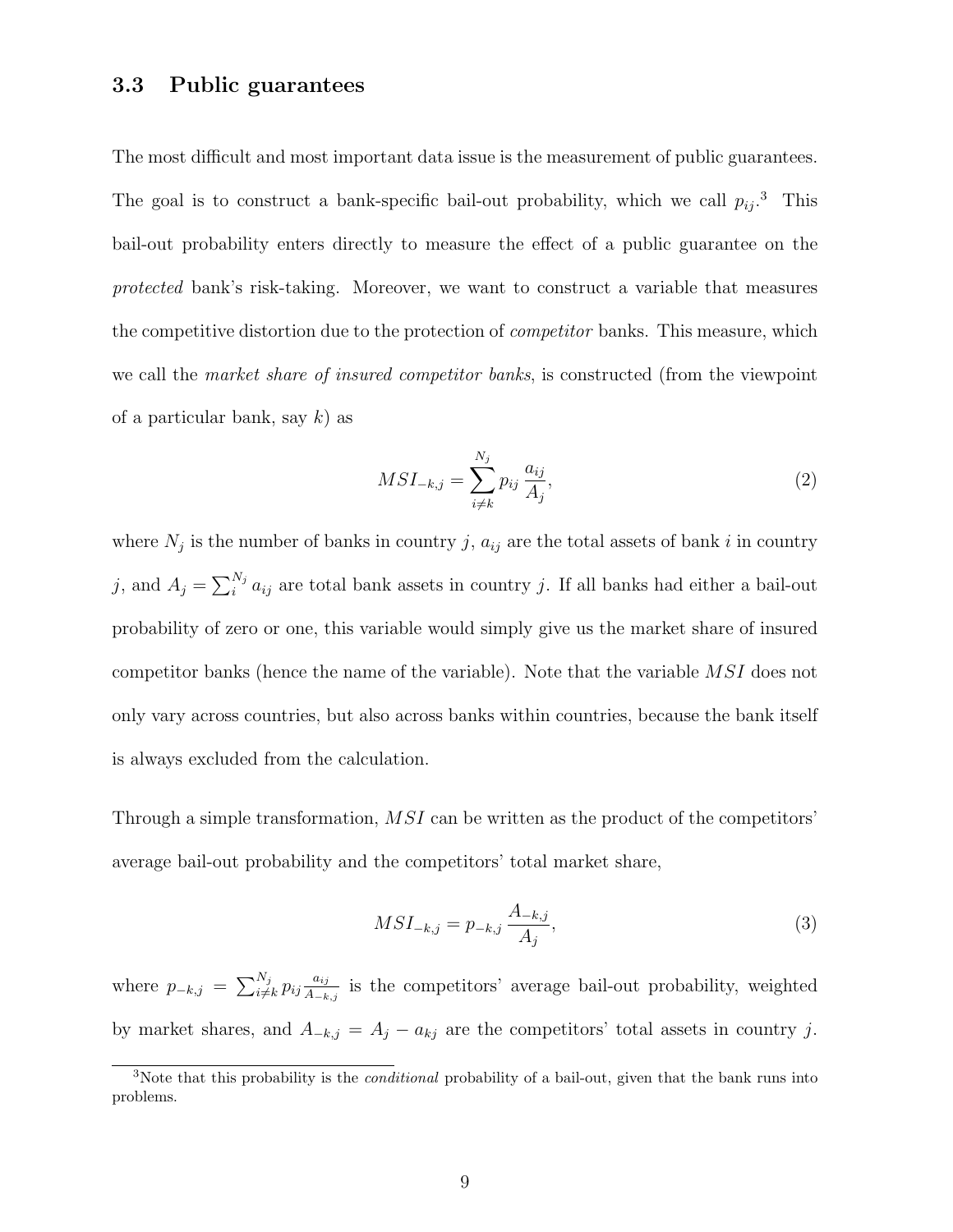Hence, the higher the protected competitors' average bail-out probability and the higher the competitors' total market share, the higher will be the competitive distortion.

The main challenge is the estimation of bail-out probabilities. We use two methodologies to construct these bail-out probabilities. Depending on the procedure used, we call the resulting variables p1 or p2, and MSI1 or MSI2, respectively.

**Construction of** MSI **on the basis of support ratings (**MSI1**)** The most straightforward procedure for calculating the market share of insured competitor banks is based on the *Support Ratings* provided by the rating agency Fitch/IBCA. These ratings reflect the rating agency's expectations of the likelihood of external support to individual banks (see Table 1 and Gropp et al. 2006 for a detailed description of such ratings). We assign bail-out probabilities to Fitch/IBCA's support ratings, based on the description of the support ratings as given by Table  $1<sup>4</sup>$ 

Publicly owned banks are assigned a bail-out probability of one. In addition, domestic subsidiaries are assigned the bail-out probability of their mother company, whereas foreign subsidiaries are treated as independent entities. Finally, all remaining private banks that are not rated are assigned a bail-out probability of zero; the idea is that banks that are not important enough to be rated are not important enough to be bailed out if they fail. The bail-out probability calculated on the basis of this assignment is named  $p_1$ , the corresponding market share of insured competitor banks MSI1. The assignment of bail-out probabilities is, of course, somewhat arbitrary. Therefore, we present several alternative ways to estimate bail-out probabilities from the data.

<sup>4</sup>A similar procedure appeared to work well in Gropp et al. (2006).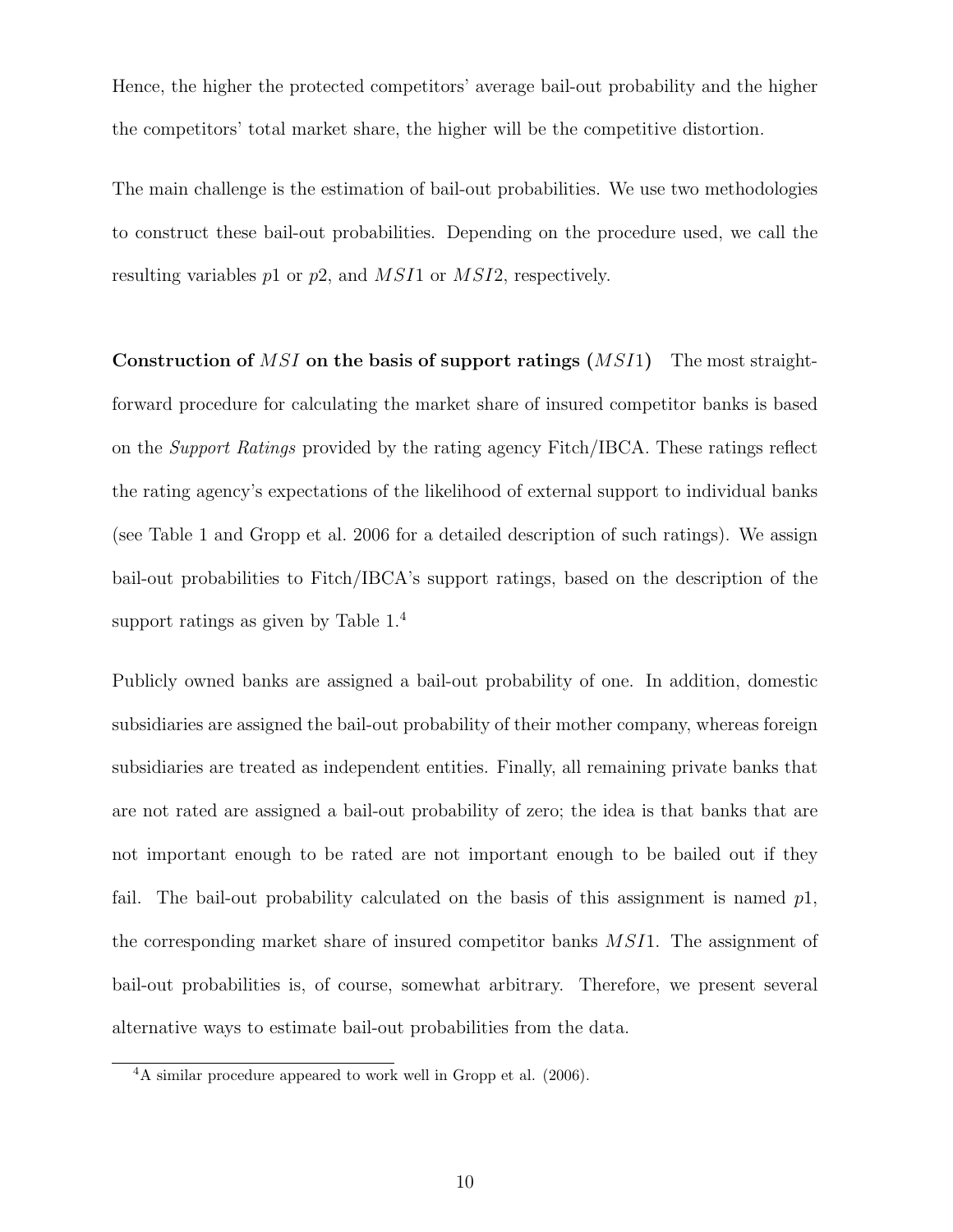Table 1: Description of support ratings by Fitch/IBCA and assignment of bail-out probabilities p1 for the construction of MSI1

| <b>Support rating</b> | <b>Description by Fitch</b>                                                                                                                                                                                                                                                                                     | Assigned bail-<br>out probability |
|-----------------------|-----------------------------------------------------------------------------------------------------------------------------------------------------------------------------------------------------------------------------------------------------------------------------------------------------------------|-----------------------------------|
|                       | A bank for which there is an extremely high probability of external support. The potential provider of support is<br>very highly rated in its own right and has a very high propensity to support the bank in question. This probability<br>of support indicates a minimum Long-term rating floor of 'A-'.      |                                   |
| 2                     | A bank for which there is a high probability of external support. The potential provider of support is highly rated<br>in its own right and has a high propensity to provide support to the bank in question. This probability of support<br>indicates a minimum Long-term rating floor of 'BBB-'.              | 0.9                               |
| 3                     | A bank for which there is a moderate probability of support because of uncertainties about the ability or<br>propensity of the potential provider of support to do so. This probability of support indicates a minimum Long-<br>term rating floor of 'BB-'.                                                     | 0.5                               |
| 4                     | A bank for which there is a limited probability of support because of significant uncertainties about the ability or<br>propensity of any possible provider of support to do so. This probability of support indicates a minimum Long-<br>term rating floor of 'B'.                                             | 0.25                              |
| 5                     | A bank for which external support, although possible, cannot be relied upon. This may be due to a lack of<br>propensity to provide support or to very weak financial ability to do so. This probability of support indicates a<br>Long-term rating floor no higher than 'B-' and in many cases no floor at all. | $\Omega$                          |

**Construction of** MSI **on the basis of individual and issuer ratings (**MSI2**)** In addition to the Support Ratings, Fitch/IBCA also provides a rating that measures the inherent strength of the bank, explicitly ignoring the likelihood of external support if the bank experiences difficulties. This rating is called the *Individual Rating*. Finally, the rating agency provides a standard *Issuer Rating*, which assesses the overall issuer risk, taking into account any external support. The second version of MSI uses these two ratings to construct the bail-out probability  $p2$  and the market share MSI2. The main idea is to utilize the information contained in the deviations of Issuer Ratings from Individual Ratings to deduct the banks' bail-out probabilities.<sup>5</sup>

For this purpose, we first translate the two ratings into default probabilities. This is done on the basis of standard rating transition matrices for non-financial firms, from which we

<sup>5</sup>Consistent with our procedure, Rime (2006) shows that part of the difference between issuer and individual ratings can be explained by a bank's size, which he interprets as evidence for "too big to fail" expectations.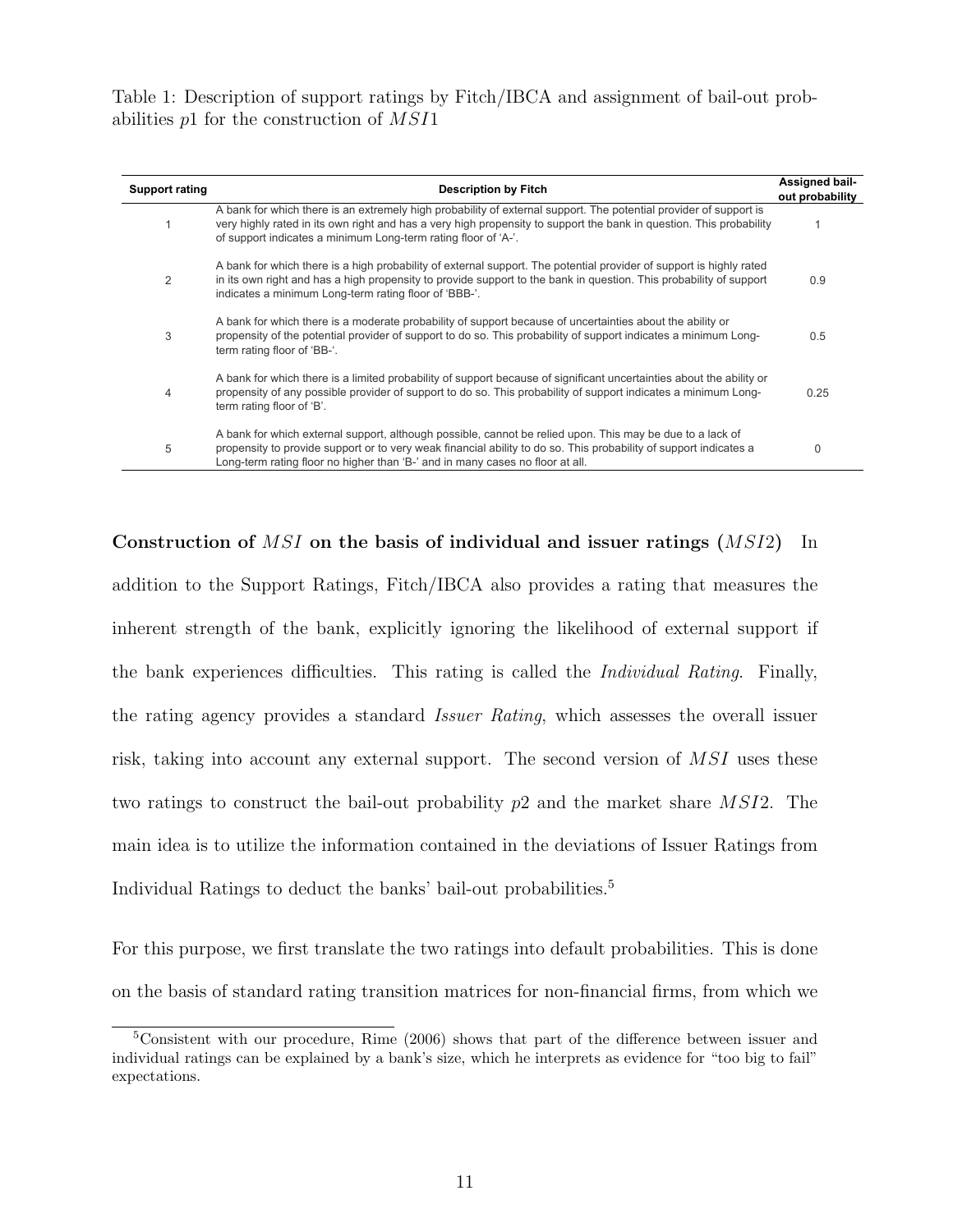can calculate the historical default rates (Table 2).<sup>6</sup>

| <b>Rating Fitch/IBCA</b> | <b>Default probability</b> |
|--------------------------|----------------------------|
| AAA                      | 0.00                       |
| $AA+$                    | 0.00                       |
| AA                       | 0.00                       |
| AA-                      | 0.00                       |
| $A+$                     | 0.00                       |
| A                        | 0.00                       |
| $A -$                    | 0.14                       |
| $BBB+$                   | 0.33                       |
| <b>BBB</b>               | 0.15                       |
| BBB-                     | 0.54                       |
| $BB+$                    | 1.06                       |
| <b>BB</b>                | 2.09                       |
| BB-                      | 1.90                       |
| $B+$                     | 2.29                       |
| B                        | 1.74                       |
| $B -$                    | 1.96                       |
| C-CCC                    | 27.20                      |

Table 2: Historical one-year ahead default probabilities for non-financial firms (in percent), as used for construction of MSI2

Notes: Data refer to the years 1994-2000. Source: Fitch/IBCA (2005), p. 7.

We then make use of the following relationship:

$$
td_{ij} = d_{ij}(1 - p_{ij}),
$$
\n<sup>(4)</sup>

where  $td_{ij}$  is the total default probability (taking into account bail-outs) of bank i in country j, and  $d_{ij}$  is the default probability in the absence of bail-outs. Hence,  $td_{ij}$  corresponds to the default probability as reflected in the issuer rating, whereas  $d_{ij}$  corresponds to the individual rating. From this formula we can calculate the bail-out probability as

$$
p_{ij} = 1 - \frac{td_{ij}}{d_{ij}},\tag{5}
$$

unless the default probability  $d_{ij}$  is equal to zero (i.e., when the ratings are associated with a zero historical default frequency, cf. Table 2). We therefore proceed as follows:

<sup>&</sup>lt;sup>6</sup>It is important not to use the default probabilities of financial firms, as these would themselves be affected by the safety net.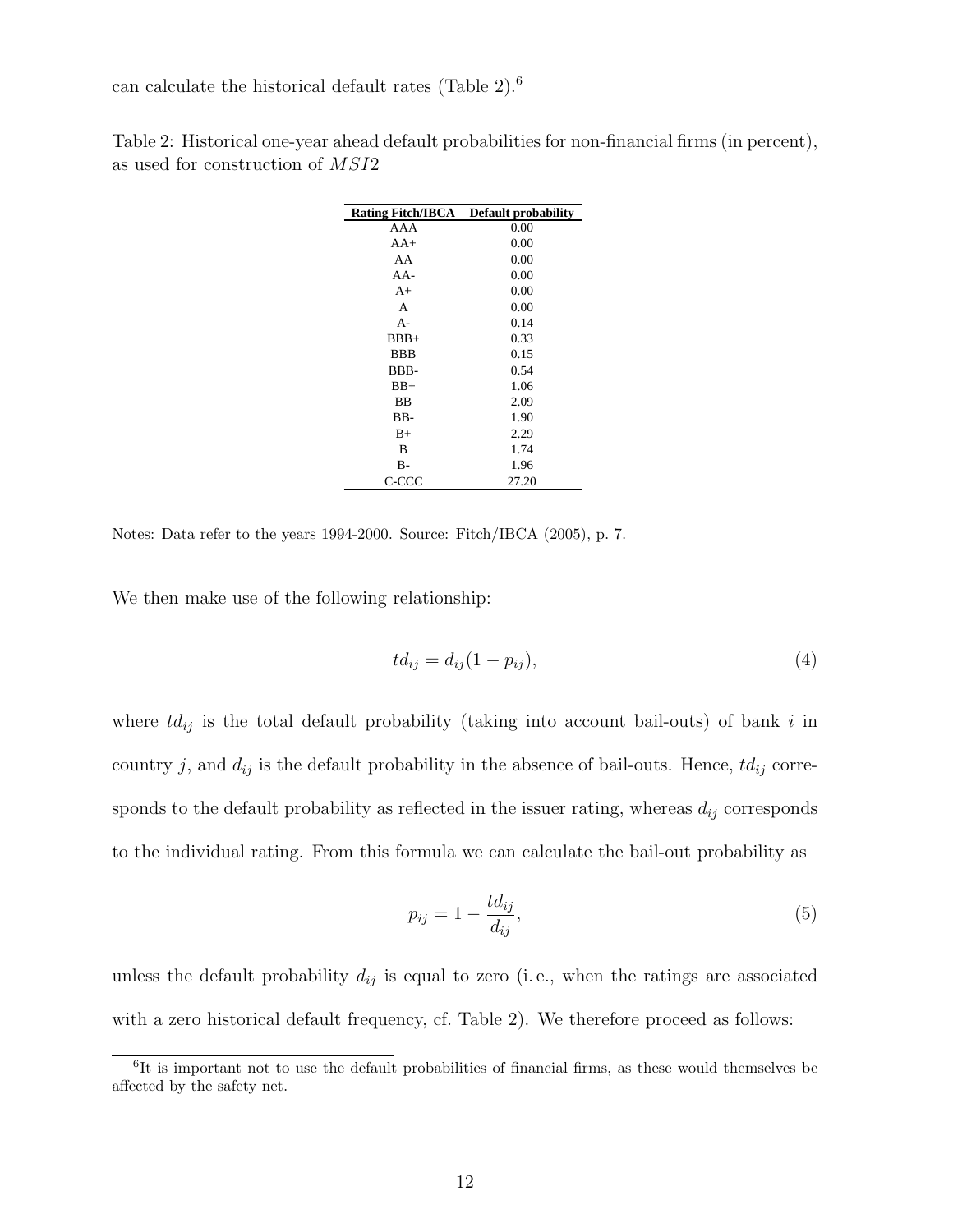- 1. If  $d_{ij} > 0$ , we calculate the bail-out probability directly from the above formula. Note that  $p_{ij}$  is equal to 1 if  $td_{ij} = 0$  and  $d_{ij} > 0$ .
- 2. If  $d_{ij} = td_{ij} = 0$ , we employ the information from the support ratings (using the same assignment as in Table 1) to determine bail-out probabilities.
- 3. As before, domestic subsidiaries are assigned the mother company's bail-out probability.
- 4. All publicly owned banks are assigned a bail-out probability of one.
- 5. Finally, all remaining private banks that are not rated are again assigned a bail-out probability of zero.

In section 6, we also present the results from a third approach that avoids assigning bail-out probabilities altogether.

### **3.4 Risk measures**

As dependent variables we use the following broad set of variables found in the literature to capture different aspects of risk in banking:<sup>7</sup> (i) *Problem loans ratio*, defined as problem loans over total assets (Shrieves and Dahl, 1992 and many others since then); (ii) *Problem loans ratio 2004*, which is the one period ahead value of the problem loans ratio to account for the backward-looking nature of problem loans; (iii) *risk asset ratio*, defined as risk assets (i. e. assets with non-negligible credit and market risk) over total assets (Furlong,

<sup>7</sup>All variables are calculated from the Bankscope data and have been winsorized at the 1st and 99th percentiles.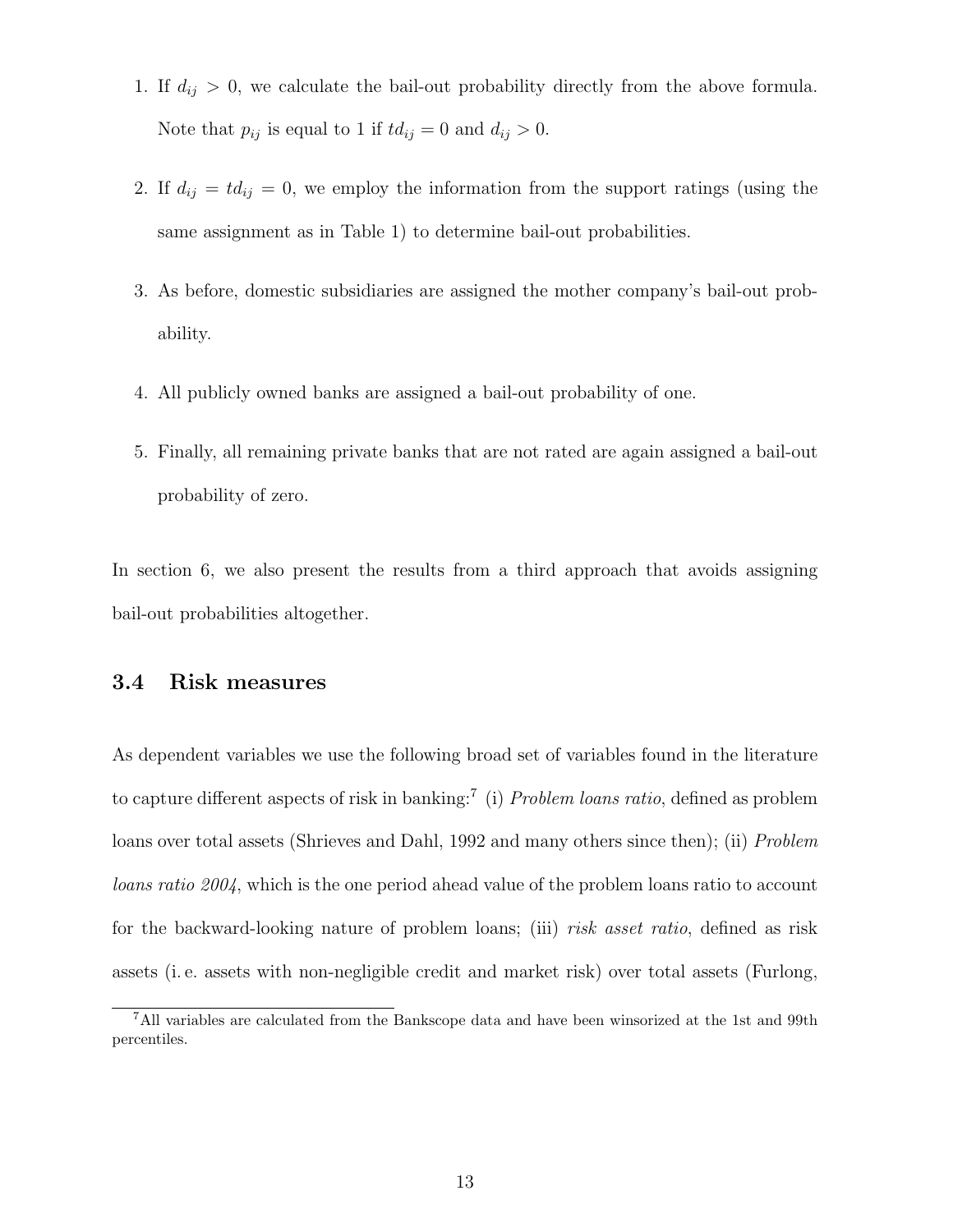1988); (iv) *liquidity ratio*, defined as liquid assets over short-term liabilities; (v) *equity ratio*, defined as book capital over total assets as a measure of leverage risk.<sup>8</sup>

All of these variables are calculated from balance-sheet data. In spite of the well-known shortcomings of balance sheet data, their use is preferable here because the use of market data would severely constrain our sample size. In particular, we would lose many of the smaller banks.

### **3.5 Control variables**

We use a standard set of bank-specific and country-specific control variables:<sup>9</sup>

*Total assets* (in logarithmic form) are used to measure a bank's market power, returns to scale, and diversification benefits. The inclusion of this variable is particularly important because it allows us to distinguish between the risk effects of diversification and those of expected bail-outs. Moreover, in part of the regressions, we control for different types of business (such as commercial banks, savings banks, etc.) by inserting dummy variables for *bank types*.

At the country level, we use the *Herfindahl index* (the sum of squared market shares, according to banks' total assets) to measure the concentration in a country's banking sector. In theory, a higher concentration should increase intermediation margins and thereby decrease risk-taking (see, e. g., Keeley 1990). We also control for the generosity of the *deposit insurance* system, as measured by country-specific coverage limits (see Table

<sup>8</sup>We also tried the regulatory capital ratio, defined as regulatory capital divided by risk-weighted assets according to Basel I, as a risk measure. However, this variable proved to be insignificant in all of our regressions. We attribute this finding to the risk insensitivity of Basel I and the ample opportunities for regulatory arbitrage it provides. Indeed, this was the main motivation for introducing Basel II.

<sup>&</sup>lt;sup>9</sup>See Table A1 in the Appendix for a detailed description of data sources.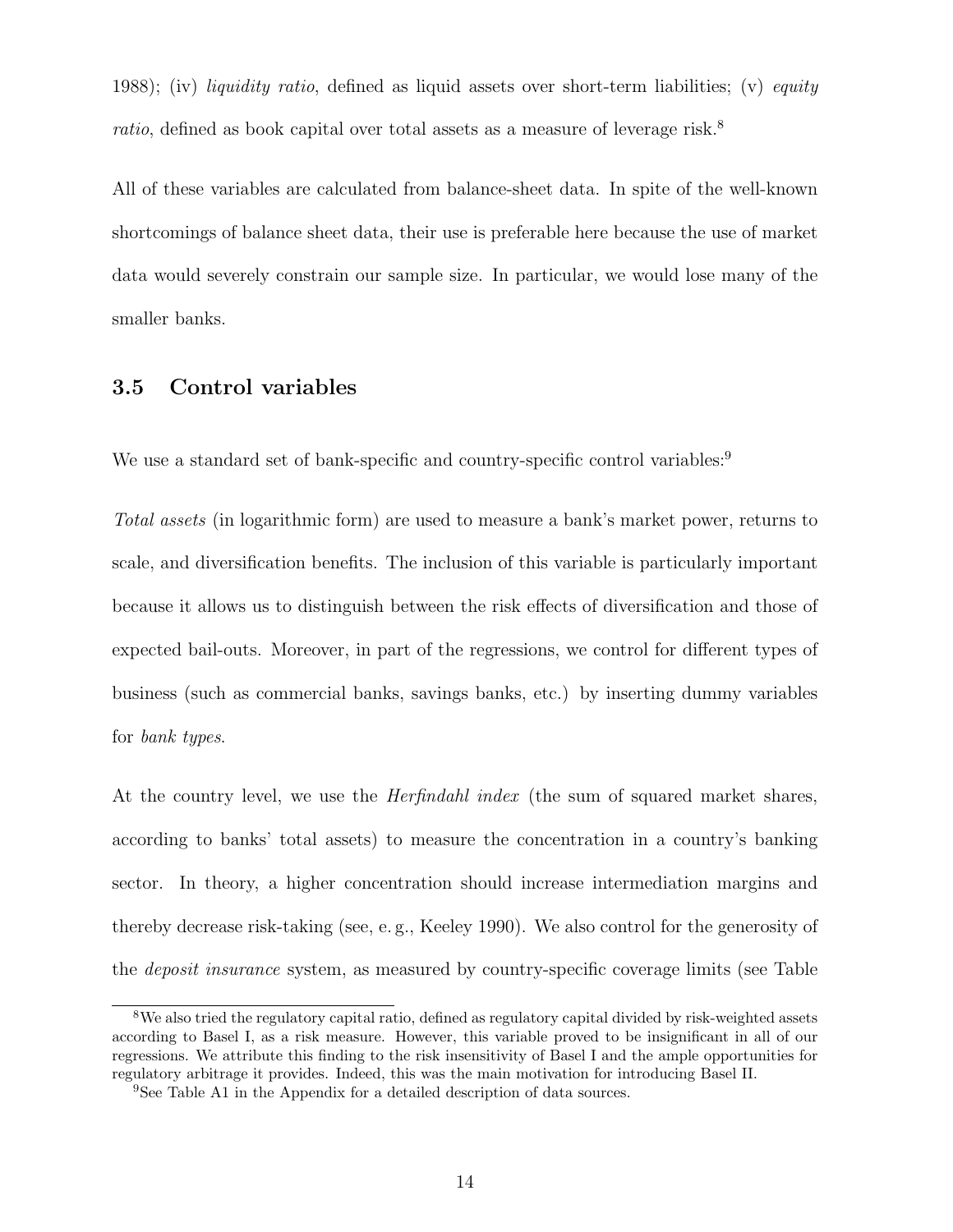A1 in the Appendix for details). Demirgüç-Kunt and Detragiache (2002) find that deposit insurance increases the likelihood of banking crises, which suggests a risk-increasing effect of deposit insurance. In contrast, Gropp and Vesala (2004) argue that explicit deposit insurance reduces banks' risk-taking.

Risk-shifting should be more difficult if there are stricter information disclosure requirements. Therefore, we control for the *transparency* of the banking sector (see again Table A1 in the Appendix for details). Finally, we control for *business cycle* effects by including the deviation from trend of real GDP growth, and for financial development by including *GDP per capita*. In some regressions, we also include country fixed effects.

### **3.6 Descriptive statistics**

Table 3 shows the descriptive statistics at the bank level. Note that the MSI variables vary not only across countries, but also across banks within a given country because the bank itself is excluded from the calculation of MSI. In our data set, the average bailout probability p1 (corresponding to  $MSI1$ ) is 0.20 and the average p2 (corresponding to MSI2) is 0.21. These relatively low numbers reflect the fact that there are a large number of small banks with relatively low bail-out probabilities. The average  $MSI1$  and MSI2 are both equal to 0.61, showing that the average protection of competitor banks is substantial.

Table 4 presents the descriptive statistics at the country level. Most importantly, the table displays the measures MSI1country and MSI2country for the thirty countries in our data set.<sup>10</sup> These variables are based on  $MSI1$  and  $MSI2$ ; however, they include

<sup>10</sup>Note that the variables used in the regressions are *MSI*1 and *MSI*2, and not the variables calculated at the country level. The variable *MSI*1*country* and *MSI*2*country* are shown to demonstrate country differences in government protection.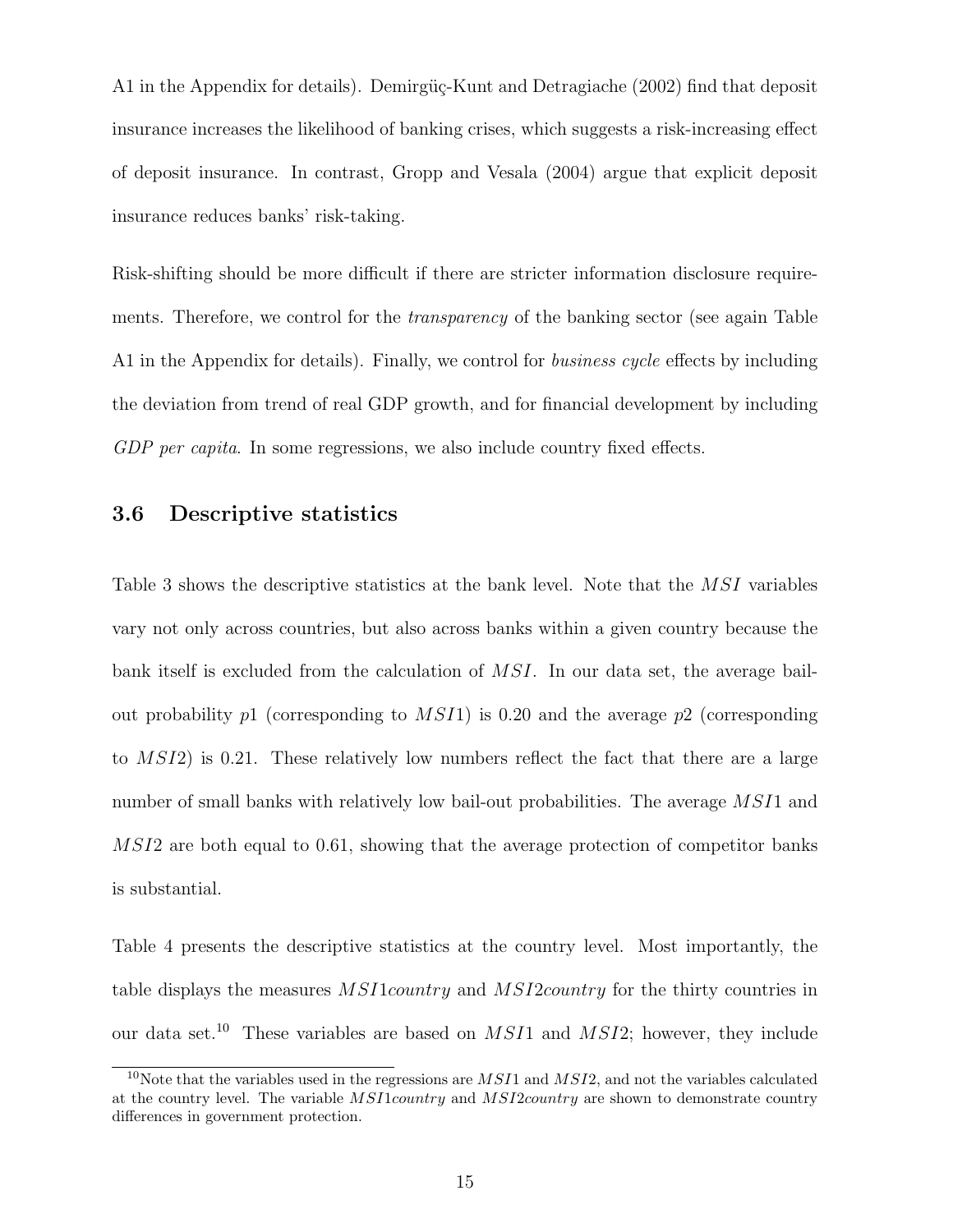### **Table 3: Descriptive statistics at the bank level**

| <b>Variable</b>                  | N    | Mean         | Std. dev.    | Minimum       | <b>Maximum</b> |
|----------------------------------|------|--------------|--------------|---------------|----------------|
|                                  |      |              |              |               |                |
| Problem loans ratio (in $\%$ )*  | 2314 | 2.82         | 3.02         | 0.00          | 13.58          |
| Problem loans ratio 2004 (in %)* | 2004 | 2.76         | 3.08         | 0.00          | 14.84          |
| Risk assets ratio (in $\%$ )*    | 5400 | 75.45        | 19.79        | 7.69          | 99.23          |
| Liquidity ratio (in $\%$ )*      | 5352 | 34.46        | 43.76        | 0.80          | 322.73         |
| Equity ratio (in $\%$ )*         | 5393 | 9.27         | 9.27         | 1.12          | 65.82          |
| Bail-out probability (p1)        | 5443 | 0.20         | 0.38         | 0.00          | 1.00           |
| MSI1                             | 5443 | 0.61         | 0.18         | 0.00          | 0.87           |
| Bail-out probability (p2)        | 5443 | 0.21         | 0.39         | 0.00          | 1.00           |
| MS <sub>I2</sub>                 | 5443 | 0.61         | 0.19         | 0.00          | 0.87           |
| Total assets (in Thousands USD)  | 5443 | $1.07E + 07$ | $5.34E + 07$ | $2.27E + 0.3$ | $1.11E + 09$   |
| Net interest margin*             | 5293 | 0.027        | 0.013        | 0.001         | 0.085          |

See Appendix A2 and Table A1 for details on the compilation of the data set, and for data sources and definitions of all variables. Variables marked by \* have been winsorized at the 1 and 99% level.

all banks in a given country, so that they are constant within countries. A high value of MSIcountry can derive from two sources: from a high share of publicly owned banks (*Public share*, see column 9 in Table 4), i. e., from explicit government guarantees, or from a high share of banks that are likely to be bailed out for other reasons (most importantly, large banks), i. e., from implicit government guarantees (corresponding to the difference between MSIcountry and *Public share*). In the United Kingdom, for example, almost two thirds of the banking sector are likely to be bailed out even though there are no public banks. In contrast, the high value of MSIcountry in Germany is to a large extent driven by the high share of publicly owned banks. The variation of *MSIcountry* is quite large across countries: The lowest value  $(0\%)$  is found in New Zealand, the highest in Finland (87%); the latter value is largely driven by the dominant position of Nordea in Finland, consistent with Finland's high Herfindahl index (column 10). We also report the within-country standard deviation of *MSI1country* and *MSI2country* (columns 5 and 8) in Table 4). As expected, the within-country standard deviations of MSI1country and MSI2country vary strongly with the concentration of the banking system. For example,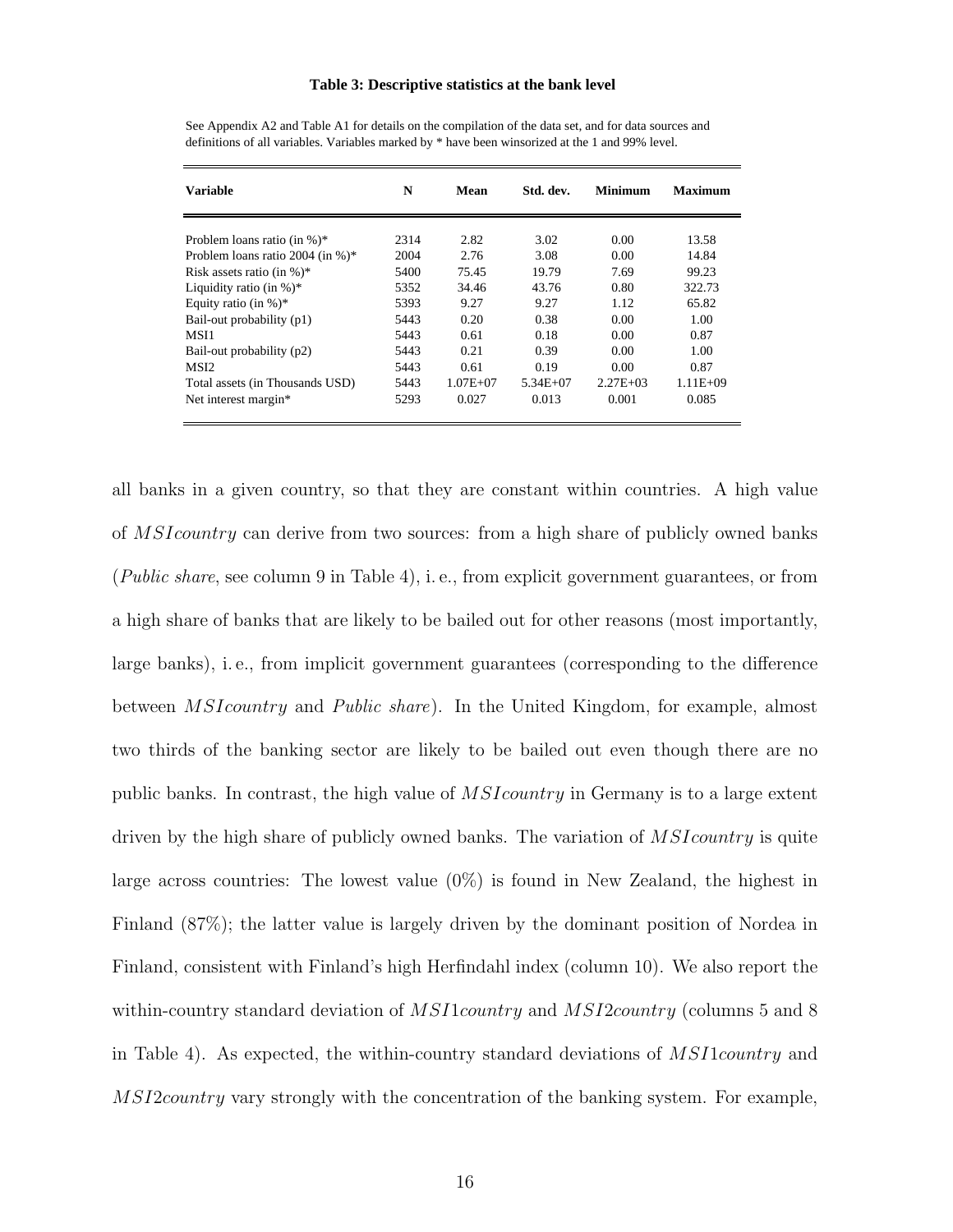the U.S., Germany, and Italy, all countries with low concentration, exhibit low withincountry variation of both MSIcountry measures. In contrast, in Finland, Portugal, or Greece, all countries with concentrated banking systems, there is a much higher withincountry variation of MSIcountry. The within-country variation of MSIcountry is also determined by the homogeneity of bail-out probabilities within a country. An extreme example is New Zealand, where all banks have a bail-out probability of zero, which implies no within-country variation of MSIcountry.

Finally, in columns 4 and 7 of the table, we report the country ranks for MSIcountry1 and MSIcountry2. While the ranks of countries are broadly similar across the two measures, there are important differences (e. g. Belgium, Greece, Hungary, Italy, South Korea), which justify reporting empirical results for both MSI1 and MSI2.

### **Table 4. Descriptive statistics at the country level**

The columns MSI1 (country) and MSI2 (country) give the overall values for each country. The MSI variables used in the regressions differ from the aggregate variables in that they do not include the respective bank itself. See Appendix A2 and Table A1 for details on the compilation of the data set, and for data sources and definitions of all variables. See the text for the definitions of MSI1 and MSI2.

| Country        | <b>Number</b><br>of banks | MSI1<br>(country) | Country<br>rank | <b>MSI1 within-</b><br>country<br>standard<br>deviation | MSI <sub>2</sub><br>(country) | Country<br>rank | MSI2 within-<br>country<br>standard<br>deviation | <b>Public</b><br>share | Herfindahl | GDP per<br>capita | <b>Real GDP</b><br>arowth | <b>Deposit</b><br>insurance | Trans-<br>parency |
|----------------|---------------------------|-------------------|-----------------|---------------------------------------------------------|-------------------------------|-----------------|--------------------------------------------------|------------------------|------------|-------------------|---------------------------|-----------------------------|-------------------|
| Australia      | 44                        | 81%               | 6               | 4.7%                                                    | 80%                           | 4               | 4.7%                                             | 9%                     | 13.7       | 21,204            | 4.2%                      | $\Omega$                    | 12                |
| Austria        | 183                       | 31%               | 28              | 1.5%                                                    | 29%                           | 29              | 1.4%                                             | 8%                     | 9.5        | 25,649            | 1.0%                      | 1                           | 8                 |
| Belgium        | 66                        | 68%               | 10              | 2.9%                                                    | 33%                           | 27              | 5.1%                                             | 0%                     | 23.0       | 24,431            | 1.6%                      | 1                           | 9                 |
| Canada         | 43                        | 78%               | $\overline{7}$  | 4.8%                                                    | 78%                           | 5               | 4.8%                                             | 1%                     | 13.9       | 23,511            | 3.3%                      | $\overline{2}$              | 11                |
| Czech Republic | 22                        | 59%               | 13              | 6.7%                                                    | 63%                           | 11              | 6.6%                                             | 6%                     | 16.5       | 7,379             | 1.6%                      | 1                           | 9                 |
| Denmark        | 95                        | 58%               | 14              | 4.2%                                                    | 58%                           | 14              | 4.2%                                             | 0%                     | 22.6       | 32,421            | 0.5%                      | $\overline{2}$              | $\overline{7}$    |
| Finland        | 10                        | 87%               | 1               | 16.2%                                                   | 87%                           | 1               | 16.2%                                            | 10%                    | 38.5       | 26,098            | 2.3%                      | 1                           | 10                |
| France         | 287                       | 65%               | 11              | 1.4%                                                    | 64%                           | 9               | 1.5%                                             | 4%                     | 6.9        | 24,472            | 1.2%                      | $\overline{2}$              | 8                 |
| Germany        | 1486                      | 77%               | 8               | 0.4%                                                    | 83%                           | 3               | 0.4%                                             | 51%                    | 2.6        | 24,531            | 0.1%                      | 3                           | 11                |
| Greece         | 20                        | 72%               | 9               | 6.5%                                                    | 57%                           | 15              | 7.3%                                             | 37%                    | 15.0       | 12,265            | 3.9%                      |                             | 10                |
| Hungary        | 28                        | 52%               | 19              | 2.7%                                                    | 34%                           | 26              | 4.0%                                             | 19%                    | 9.1        | 6,574             | 3.8%                      |                             | 9                 |
| Iceland        | 28                        | 54%               | 18              | 7.5%                                                    | 57%                           | 16              | 7.1%                                             | 29%                    | 24.9       | 30,524            | $-1.3%$                   |                             | 8                 |
| Ireland        | 38                        | 40%               | 25              | 2.9%                                                    | 40%                           | 22              | 2.9%                                             | 4%                     | 13.9       | 31,228            | 6.1%                      | 1                           | 11                |
| Italy          | 695                       | 55%               | 17              | 0.6%                                                    | 67%                           | 8               | 0.5%                                             | 3%                     | 2.6        | 21,134            | 0.3%                      | 3                           | 12                |
| Japan          | 628                       | 57%               | 16              | 0.5%                                                    | 44%                           | 20              | 0.6%                                             | 12%                    | 3.2        | 30,674            | 0.1%                      | $\overline{2}$              | 11                |
| Luxembourg     | 87                        | 38%               | 27              | 1.4%                                                    | 38%                           | 25              | 1.4%                                             | 24%                    | 4.4        | 50,579            | 3.6%                      | 1                           | 11                |
| Mexico         | 39                        | 52%               | 20              | 3.1%                                                    | 41%                           | 21              | 3.7%                                             | 23%                    | 10.8       | 6,313             | 0.7%                      | 3                           | 12                |
| Netherlands    | 44                        | 81%               | 5               | 7.8%                                                    | 86%                           | 2               | 7.3%                                             | 9%                     | 30.0       | 27,339            | 0.1%                      | 1                           | 10                |
| New Zealand    | 9                         | 0%                | 30              | 0.0%                                                    | 0%                            | 30              | 0.0%                                             | 0%                     | 17.7       | 15,556            | 4.4%                      | $\mathbf 0$                 | 12                |
| Norway         | 53                        | 38%               | 26              | 3.2%                                                    | 39%                           | 23              | 3.2%                                             | 26%                    | 15.4       | 42,092            | 1.2%                      | 3                           | 11                |
| Poland         | 37                        | 52%               | 21              | 3.8%                                                    | 57%                           | 17              | 3.8%                                             | 25%                    | 9.3        | 5,130             | 1.4%                      | 1                           | 11                |
| Portugal       | 23                        | 46%               | 24              | 6.1%                                                    | 52%                           | 18              | 6.0%                                             | 27%                    | 16.3       | 12,382            | 0.8%                      | 1                           | 10                |
| Slovakia       | 19                        | 48%               | 23              | 5.3%                                                    | 38%                           | 24              | 5.4%                                             | 2%                     | 14.3       | 4.555             | 4.2%                      | 1                           | 8                 |
| South Korea    | 19                        | 83%               | 3               | 4.7%                                                    | 60%                           | 12              | 5.3%                                             | 39%                    | 10.0       | 11,595            | 7.0%                      | $\overline{2}$              | 11                |
| Spain          | 144                       | 57%               | 15              | 1.9%                                                    | 64%                           | 10              | 1.8%                                             | 0%                     | 6.5        | 16,546            | 2.7%                      | 1                           | 11                |
| Sweden         | 113                       | 84%               | 2               | 2.8%                                                    | 74%                           | 6               | 2.8%                                             | 8%                     | 11.5       | 27,360            | 2.0%                      | 1                           | 10                |
| Switzerland    | 375                       | 83%               | 4               | 2.7%                                                    | 71%                           | $\overline{7}$  | 2.8%                                             | 18%                    | 29.4       | 38,437            | 0.4%                      | 1                           | 10                |
| Turkey         | 32                        | 50%               | 22              | 3.9%                                                    | 47%                           | 19              | 3.7%                                             | 36%                    | 9.9        | 2,631             | 7.8%                      | 3                           | 9                 |
| United Kingdom | 201                       | 65%               | 12              | 1.5%                                                    | 59%                           | 13              | 1.5%                                             | 0%                     | 6.3        | 26,650            | 1.8%                      | 1                           | 12                |
| <b>USA</b>     | 575                       | 28%               | 29              | 0.4%                                                    | 30%                           | 28              | 0.4%                                             | 0%                     | 3.3        | 36,124            | 1.6%                      | 3                           | 11                |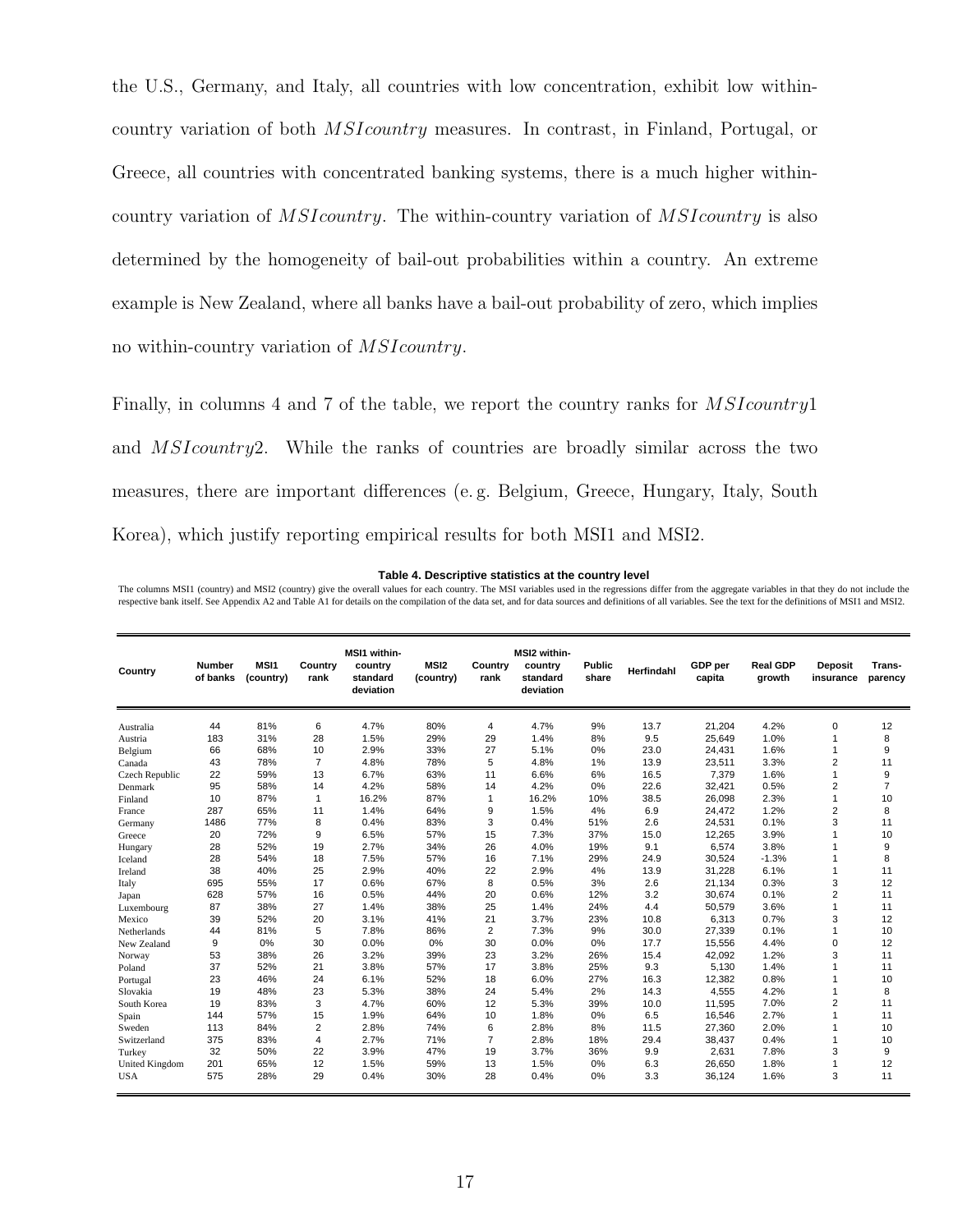### **4 Estimation results**

Table 5 presents the regression results from our basic specification using  $MSI1$  and  $p1$ . The columns refer to the different measures of banks' risk-taking. Table 6 adds fixed effects for bank types.

The regression results in Tables 5 and 6 convey that a higher *market share of insured competitor banks* significantly increases banks' risk-taking for all risk variables. The coefficients are also economically significant: For example, an increase in MSI1 by 0.1 (for example, from 30% to 40%) increases the share of problem loans in total assets by 0.56 percentage points according to Table 5, which is substantial given a mean of 2.82 percent (see Table 3). The effect of the same increase of  $MSI1$  on the equity ratio would be a decrease of 1.1 percentage points, which is again quite large.

Another interesting result concerns the effect of a bank's own bail-out probability on risktaking. We find that the own bail-out probability is either insignificant, or that it has a significant risk-*decreasing* effect on banks' risk-taking. This contradicts the conventional wisdom according to which a higher probability of a bail-out increases banks' risk-taking. However, it is consistent with theory if the charter value effect dominates the market discipline effect.

The remaining coefficients are largely as expected. Larger banks (as measured by the log of total assets) tend to have a lower share of problem loans (probably due to a better diversification of risks), a higher share of risk assets (due to differences in business strategies), lower liquidity (again due to better diversification), and lower equity ratios. Banks in countries with a higher GDP per capita (indicating a higher sophistication of the financial system) display fewer problem loans, a higher share of risk assets, lower liquidity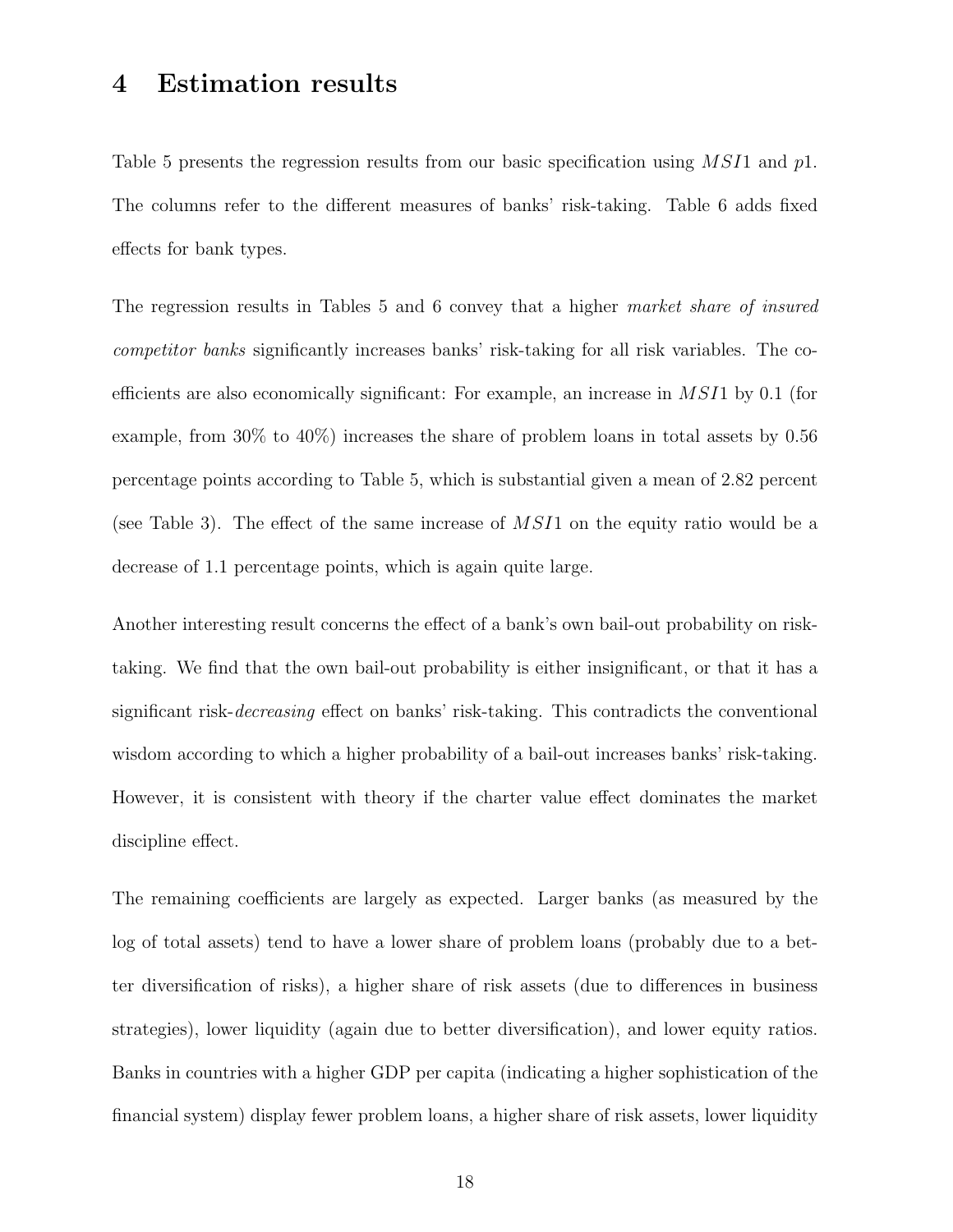| ۱<br>ı<br>ï |
|-------------|
| ı<br>١      |
| ľ<br>I<br>l |
| ׇ֚֕֡        |
|             |
|             |
|             |
|             |
|             |

cooperative, real estate and mortgage banks, medium and long-term credit banks and specialized govemment credit institutions from OECD countries<br>for 2003 included in the BankScope database. Unconsolidated balance sheets us banks as defined in the text. Additional details on the compilation of the data set, as well as the definitions of all independent and dependent variables 5% and 1% level, respectively. Sample sizes for the different risk measures differ due to data availability. The sample consists of all commercial, savings, Cross-sectional OLS regressions for equation 1. Robust standard errors throughout. P-values in parentheses. \*, \*\*, \*\*\* indicate significance at the 10%, for 2003 included in the BankScope database. Unconsolidated balance sheets used when available. MSI1 is the market share of insured competitor banks as defined in the text. Additional details on the compilation of the data set, as well as the definitions of all independent and dependent variables Cross-sectional OLS regressions for equation 1. Robust standard errors throughout. P-values in parentheses. \*, \*\*, \*\*\* indicate significance at the 10%, 5% and 1% level, respectively. Sample sizes for the different risk measures differ due to data availability. The sample consists of all commercial, savings, cooperative, real estate and mortgage banks, medium and long-term credit banks and specialized government credit institutions from OECD countries and data sources are given in Appendix A2 and Table A1. and data sources are given in Appendix A2 and Table A1.

|                                             | $\widehat{\tau}$    |         | $\widehat{\infty}$          |         | ම                 |         | $\widehat{A}$   |         | $\widehat{\mathbf{e}}$ |         |
|---------------------------------------------|---------------------|---------|-----------------------------|---------|-------------------|---------|-----------------|---------|------------------------|---------|
|                                             | Problem loans ratio |         | Problem loans ratio<br>2004 |         | Risk assets ratio |         | Liquidity ratio |         | Equity ratio           |         |
|                                             |                     |         |                             |         |                   |         |                 |         |                        |         |
| MSI1                                        | 5.631***            | (0.000) | $6.412***$                  | (0.000) | $7.047***$        | (0.000) | $-23.24***$     | (0.000) | $-11.44***$            | (0.000) |
| Own bail-out probability<br>$\widetilde{E}$ | 0.0992              | (0.760) | 0.0955                      | (0.777) | 0.652             | (0.399) | 0.372           | (0.850) | $1.508***$             | (0.000) |
| Total assets (log)                          | $-0.0524$           | (0.169) | $-0.125***$                 | (0.003) | $1.073***$        | (0.000) | $-0.621$        | (0.199) | $-1.675***$            | (0.000) |
| Herfindahl index                            | $-0.112***$         | (0.000) | $-0.0742***$                | (0.000) | $0.456***$        | (0.000) | 0.0469          | (0.744) | $0.202***$             | (0.000) |
| Deposit insurance                           | $-0.586***$         |         | $-0.0558$                   | (0.725) | $7.988***$        | (0.000) | $-8.871***$     | (0.000) | 0.0911                 | (0.729) |
| GDP per capita 2002                         | $-0.0906***$        | (0.000) | $-0.113***$                 | (0.000) | $0.335***$        | (0.000) | $-0.872***$     | (0.000) | $-0.173***$            | (0.000) |
| (deviation from trend)<br>GDP growth 2002   | $-63.57***$         | (0.000) | $-73.95***$                 | (0.000) | $-19.77$          | (0.629) | $-43.38$        | (0.658) | 88.87***               | (0.000) |
| Transparency                                | 0.0705              | (0.321) | $0.135*$                    | (0.092) | $-0.507$          | (0.106) | 1.048           | (0.167) | $0.403***$             | (0.010) |
| Constant                                    | $4.002***$          | (0.002) | $3.039***$                  | (0.031) | 30.85***          | (0.000) | 88.69***        | (0.000) | $39.23***$             | (0.000) |
| Observations                                | 2314                |         |                             |         |                   |         |                 |         |                        |         |
| Adjusted R-squared                          | 0.206               |         | 2004<br>0.224               |         | 5400<br>0.100     |         | 5352<br>0.044   |         | 5393<br>0.157          |         |

∥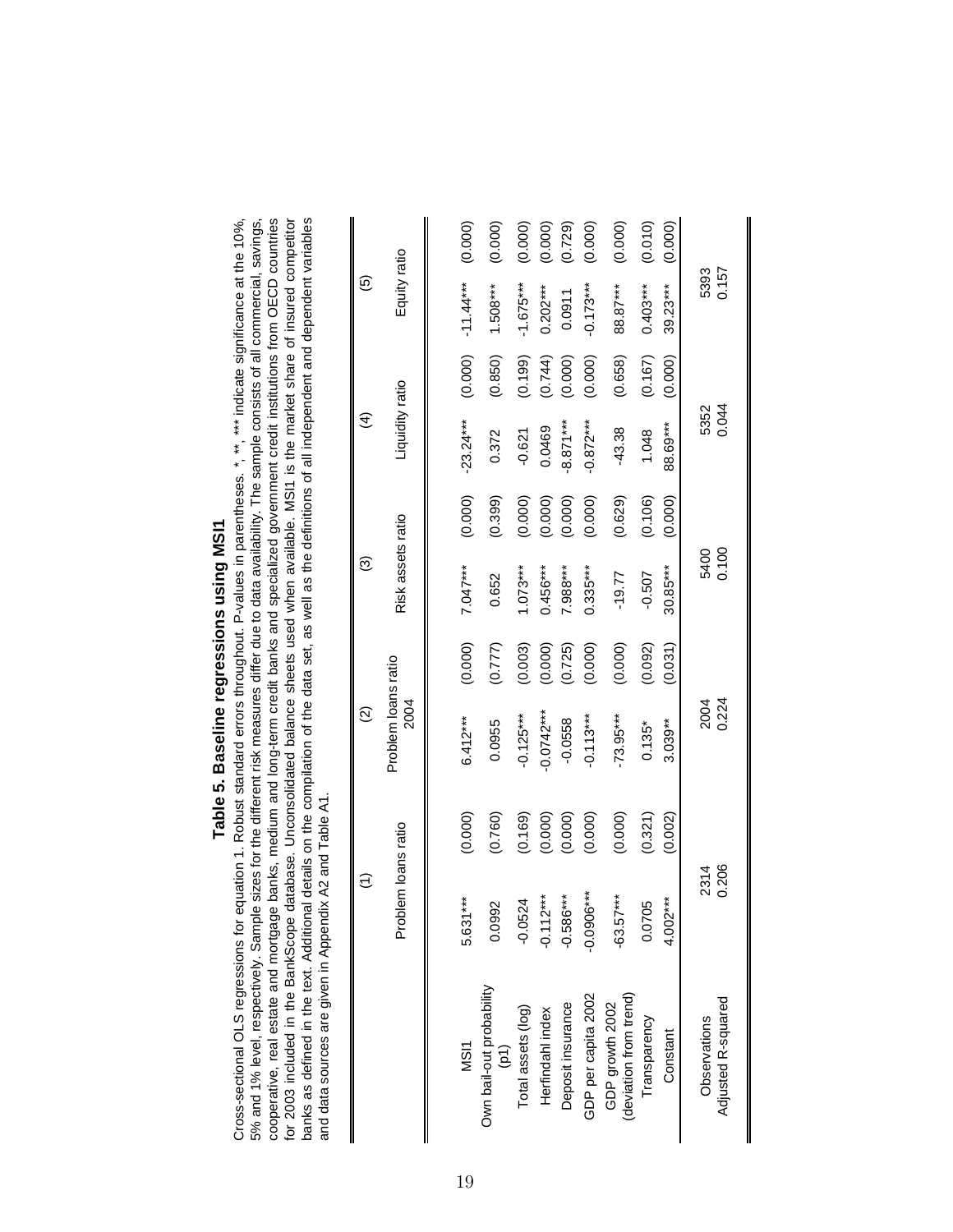### Table 6. Baseline regressions using MSI1 with bank type fixed effects **Table 6. Baseline regressions using MSI1 with bank type fixed effects**

Cross-sectional OLS regressions for equation 1 with bank type dummies added. Commercial banks is the omitted categorie. Robust standard errors throughout. P-values in parentheses. \*, \*\*\*, malicate significance at the 10%, 5% and 1% level, respectively. Sample sizes for the different risk measures differ due to data availability. The sample consists of all commercial, savings, cooperative, real estate and mortgage banks, medium and longterm credit banks and specialized government credit institutions from OECD countries for 2003 included in the BankScope database. Unconsolidated balance sheets used when available. MSI1 is the market share of insured competitor banks as defined in the text. Additional details on the compilation of Cross-sectional OLS regressions for equation 1 with bank type dummies added. Commercial banks is the omitted categorie. Robust standard errors throughout. P-values in parentheses. \*, \*\*, \*\*\* indicate significance at the 10%, 5% and 1% level, respectively. Sample sizes for the different risk measures differ due to data availability. The sample consists of all commercial, savings, cooperative, real estate and mortgage banks, medium and longterm credit banks and specialized government credit institutions from OECD countries for 2003 included in the BankScope database. Unconsolidated balance sheets used when available. MSI1 is the market share of insured competitor banks as defined in the text. Additional details on the compilation of the data set, as well as the definitions of all independent and dependent variables and data sources are given in Appendix A2 and Table A1. the data set, as well as the definitions of all independent and dependent variables and data sources are given in Appendix A2 and Table A1.

(5)  $(2)$  (2)  $(3)$  (3)  $(5)$ 

 $\widehat{\Omega}$ 

 $\widehat{\tau}$ 

 $\widehat{\mathcal{O}}$ 

 $\overline{6}$ 

 $\widehat{f}$ 

|                                                 | Problem loans ratio        |         | Problem loans ratio<br>2004 |         | Risk assets ratio |         | Liquidity ratio |         | Equity ratio  |         |
|-------------------------------------------------|----------------------------|---------|-----------------------------|---------|-------------------|---------|-----------------|---------|---------------|---------|
|                                                 |                            |         |                             |         |                   |         |                 |         |               |         |
| MSI1                                            | $4.182***$                 | (0.000) | $5.104***$                  | (0.000) | 2.970*            | (0.099) | $-15.86***$     | (0.000) | $-7.195***$   | (0.000) |
| Own bail-out probability<br>(p1)                | .00271<br>ၣ                | (0.993) | $-0.230$                    | (0.463) | $-3.850***$       | (0.000) | 5.855**         | (0.013) | 0.638         | (0.168) |
| Total assets (log)                              | 0.0302                     | (0.471) | $-0.0484$                   | (0.298) | $1.595***$        | (0.000) | $-2.624***$     | (0.000) | $-2.051***$   | (0.000) |
| Herfindahl index                                | $-0.0641***$               | (0.000) | $-0.0294*$                  | (0.063) | $0.426***$        | (0.000) | $-0.0173$       | (0.913) | $0.106***$    | (0.001) |
| Deposit insurance                               | $480***$<br>ု              | (0.004) | 0.0792                      | (0.623) | 7.219***          | (0.000) | $-5.402***$     | (0.000) | $0.641**$     | (0.012) |
| GDP per capita 2002                             | $-0.0869***$               | (0.000) | $-0.114***$                 | (0.000) | $0.219***$        | (0.000) | $-0.641***$     | (0.000) | $-0.14***$    | (0.000) |
| (deviation from trend)<br>GDP growth 2002       | $-61.50***$                | (0.000) | $-74.44***$                 | (0.000) | 7.037             | (0.856) | $-76.88$        | (0.407) | $73.07***$    | (0.000) |
| Transparency                                    | 03330                      | (0.646) | 0.112                       | (0.167) | $-0.248$          | (0.417) | $-0.246$        | (0.746) | 0.209         | (0.169) |
| Cooperative banks                               | $.030***$                  | (0.000) | $0.954***$                  | (0.000) | 5.603***          | (0.000) | $-14.82***$     | (0.000) | $-6.207***$   | (0.000) |
| Medium & long term credit<br>banks              | 0.922                      | (0.348) | 1.568                       | (0.206) | 7.594**           | (0.031) | 12.76           | (0.269) | $-0.522$      | (0.766) |
| Real estate / mortgage<br>banks                 | $.519**$                   | (0.023) | $-1.141$                    | (0.159) | $14.67***$        | (0.000) | 22.68***        | (0.003) | $-2.192**$    | (0.014) |
| Savings banks                                   | $-0.227$ <sup>*</sup>      | (0.056) | $-0.228*$                   | (0.078) | $16.20***$        | (0.000) | $-29.92***$     | (0.000) | $-5.964***$   | (0.000) |
| Specialized governmental<br>credit institutions | $447**$<br>$\mathbf{\sim}$ | (0.012) | $2.988***$                  | (0.002) | $7.560***$        | (0.007) | 5.976           | (0.488) | 2.067         | (0.190) |
| Constant                                        | $.961**$<br>N              | (0.034) | 1.947                       | (0.199) | $23.22***$        | (0.000) | $122.0***$      | (0.000) | 46.20***      | (0.000) |
| Adjusted R-squared<br>Observations              | 2314<br>0.230              |         | 2004<br>0.251               |         | 5400<br>0.188     |         | 5352<br>0.122   |         | 5393<br>0.235 |         |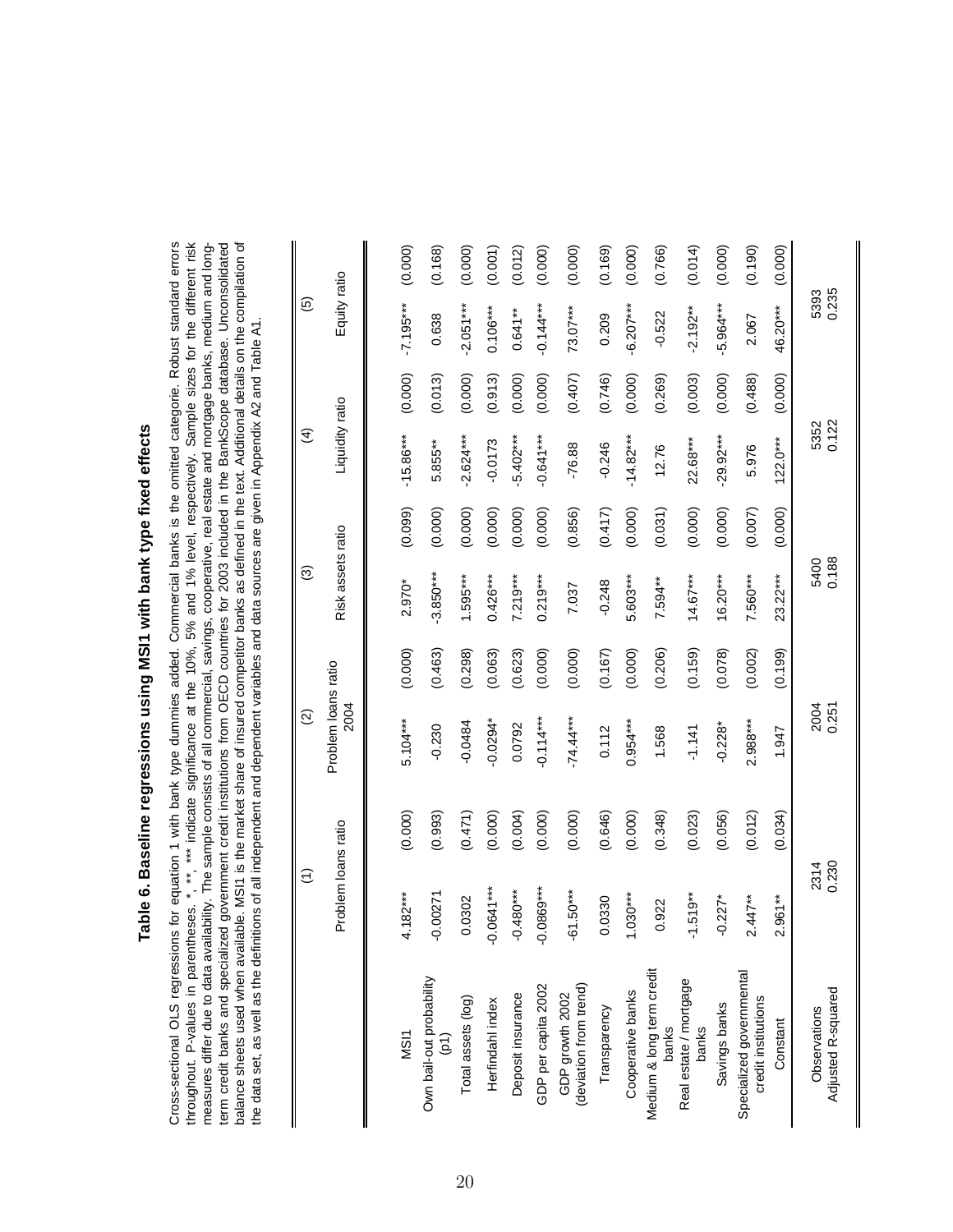and a lower equity ratio. Business cycle upturns go along with fewer problem loans and higher equity ratios, but have no effects on liquidity.

The results on the effects of deposit insurance and concentration in the banking sector are somewhat mixed. A higher coverage of deposit insurance tends to increase risk-taking for some variables (such as the risk assets ratio and the liquidity ratio), while it reduces problem loans. A higher Herfindahl index decreases the problem loans ratio and increases the equity ratio; in contrast, it increases the risk assets ratio. Transparency is mostly  $insignificant.<sup>11</sup>$ 

We also find significant differences in the risk measures depending on bank types (Table 6). The omitted category is commercial banks. Relative to commercial banks, cooperative banks consistently take on more risk. Savings banks have less capital and liquidity compared to commercial banks, but also fewer problem loans. Mortgage banks hold more risk assets and have lower capital levels, but they also hold more liquidity and have fewer problem loans. And specialized governmental credit institutions have much more problem loans than commercial banks. Given that the protection through government guarantees and banks' types are not related one-to-one (e. g., savings banks are public in some countries, such as Germany, and private in others), the bank type dummies help us to distinguish the effects of bail-out guarantees from the effects of differences in business models and political lending (Sapienza, 2004).

Tables 7 and 8 present the same regressions, using MSI2 and p2. The results are very similar to those presented in Tables 5 and 6. MSI2 significantly increases risk-taking in

<sup>&</sup>lt;sup>11</sup>It has a significantly positive impact only on the problem loans ratio of 2004 and on the equity ratio. The first finding is probably driven by the fact that banks in transparent banking systems are obliged to disclose problem loans more quickly, rather than measuring an increase in risk.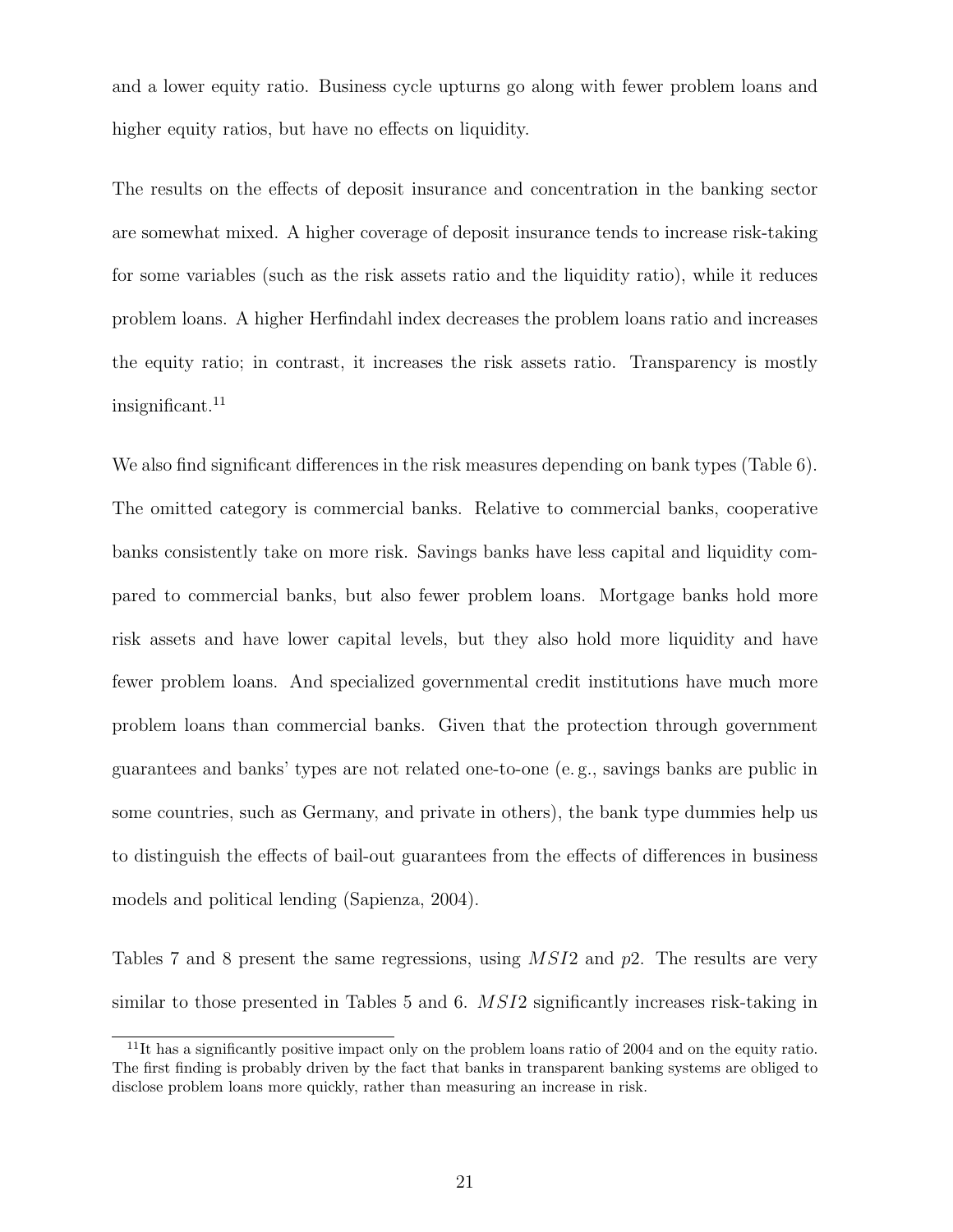| ۱<br>l<br>ı<br>ı<br>I |
|-----------------------|
| l<br>I<br>г<br>ī<br>۱ |
| í<br>l<br>ı<br>ı      |
| ı                     |
|                       |

cooperative, real estate and mortgage banks, medium and long-term credit banks and specialized govemment credit institutions from OECD countries<br>for 2003 included in the BankScope database. Unconsolidated balance sheets us banks as defined in the text. Additional details on the compilation of the data set, as well as the definitions of all independent and dependent variables 5% and 1% level, respectively. Sample sizes for the different risk measures differ due to data availability. The sample consists of all commercial, savings, Cross-sectional OLS regressions for equation 1. Robust standard errors throughout. P-values in parentheses. \*, \*\*, \*\*\* indicate significance at the 10%, for 2003 included in the BankScope database. Unconsolidated balance sheets used when available. MSI2 is the market share of insured competitor banks as defined in the text. Additional details on the compilation of the data set, as well as the definitions of all independent and dependent variables Cross-sectional OLS regressions for equation 1. Robust standard errors throughout. P-values in parentheses. \*, \*\*, \*\*\* indicate significance at the 10%, 5% and 1% level, respectively. Sample sizes for the different risk measures differ due to data availability. The sample consists of all commercial, savings, cooperative, real estate and mortgage banks, medium and long-term credit banks and specialized government credit institutions from OECD countries and data sources are given in Appendix A2 and Table A1. and data sources are given in Appendix A2 and Table A1. 

|                                                | $\widehat{\epsilon}$ |         | $\widehat{\Omega}$          |         | $\widehat{\mathcal{O}}$ |         | $\widehat{\mathcal{A}}$ |         | $\overline{6}$ |         |
|------------------------------------------------|----------------------|---------|-----------------------------|---------|-------------------------|---------|-------------------------|---------|----------------|---------|
|                                                | Problem loans ratio  |         | Problem loans ratio<br>2004 |         | Risk assets ratio       |         | Liquidity ratio         |         | Equity ratio   |         |
|                                                |                      |         |                             |         |                         |         |                         |         |                |         |
| MS <sub>12</sub>                               | $3.283***$           | (0.000) | $4.762***$                  | (0.000) | 5.934***                | (0.001) | $-14.51***$             | (0.002) | $-9.432***$    | (0.000) |
| Own bail-out probability<br>$\left( p2\right)$ | 0.0995               | (0.720) | 0.0648                      | (0.821) | 0.873                   | (0.254) | $-0.406$                | (0.833) | $1.492***$     | (0.000) |
| Total assets (log)                             | $-0.0830**$          | (0.024) | $-0.142***$                 | (0.000) | $1.058***$              | (0.000) | $-0.498$                | (0.309) | $-1.675***$    | (0.000) |
| Herfindahl index                               | $-0.116***$          | (0.000) | $-0.0912***$                | (0.000) | $0.470***$              | (0.000) | $-0.0436$               | (0.769) | $0.178***$     | (0.000) |
| Deposit insurance                              | $-1.199***$          | (0.000) | $-0.725***$                 | (0.000) | $7.798***$              | (0.000) | $-8.442***$             | (0.000) | 0.350          | (0.189) |
| GDP per capita 2002                            | $-0.0873***$         | (0.000) | $-0.0927***$                | (0.000) | $0.349***$              | (0.000) | $-0.861***$             | (0.000) | $-0.189***$    | (0.000) |
| (deviation from trend)<br>GDP growth 2002      | $-50.21***$          | (0.000) | $-53.34***$                 | (0.000) | $-3.272$                | (0.940) | $-58.29$                | (0.579) | 66.81***       | (0.002) |
| Transparency                                   | 0.0593               | (0.429) | 0.1000                      | (0.226) | $-0.527*$               | (0.095) | 0.982                   | (0.205) | $0.456***$     | (0.004) |
| Constant                                       | 7.348***             | (0.000) | $5.907***$                  | (0.000) | 32.09***                | (0.000) | 81.70***                | (0.000) | $37.13***$     | (0.000) |
| Observations                                   | 2314                 |         | 2004<br>0.204               |         | 5400<br>0.100           |         | 5352                    |         | 5393           |         |
| Adjusted R-squared                             | 0.183                |         |                             |         |                         |         | 0.040                   |         | 0.145          |         |

 $\blacksquare$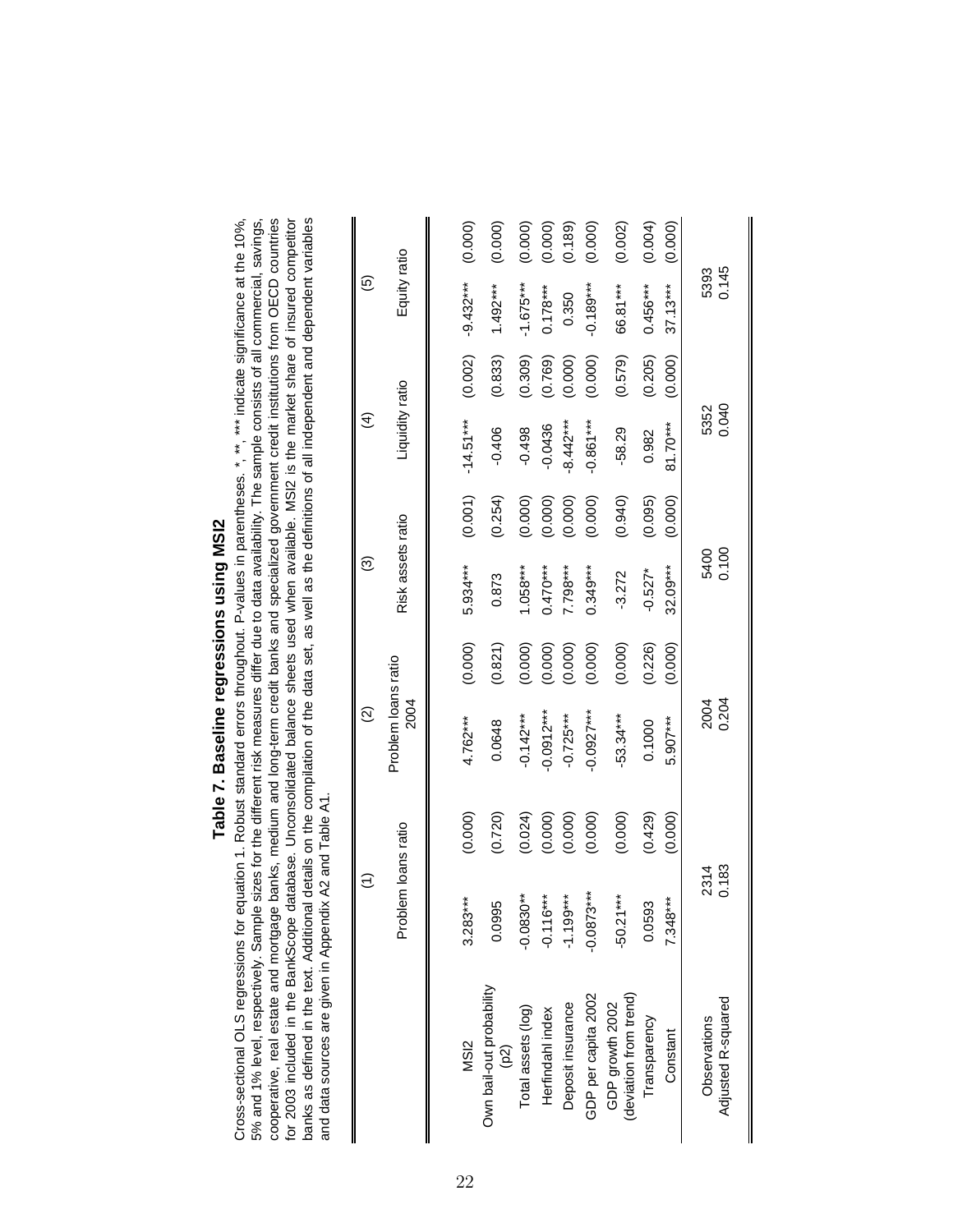| $\ddot{\phantom{a}}$<br>$\ddot{\phantom{a}}$ |
|----------------------------------------------|
|                                              |
|                                              |
|                                              |
|                                              |
|                                              |
|                                              |
| $\frac{c}{a}$<br>$\vdots$                    |
|                                              |
|                                              |
|                                              |
|                                              |
|                                              |
|                                              |
|                                              |
| ֚֚֡֡֡֬                                       |
| いろこ りょうりょうりょう<br>l                           |
|                                              |
|                                              |
| $\ddot{\phantom{a}}$                         |
|                                              |
| :<br>٦                                       |
|                                              |
| o annic<br>$\frac{1}{2}$                     |

measures differ due to data availability. The sample consists of all commercial, savings, cooperative, real estate and mortgage banks, medium and longterm credit banks and specialized government credit institutions from OECD countries for 2003 included in the BankScope database. Unconsolidated<br>balance sheets used when available. MSI2 is the market share of insured compe Cross-sectional OLS regressions for equation 1 with bank type dummies added. Commercial banks is the omitted category. Robust standard errors throughout. P-values in parentheses. \*, \*\*, \*\*\* indicate significance at the 10%, 5% and 1% level, respectively. Sample sizes for the different risk measures differ due to data availability. The sample consists of all commercial, savings, cooperative, real estate and mortgage banks, medium and long Cross-sectional OLS regressions for equation 1 with bank type dummies added. Commercial banks is the omitted category. Robust standard errors throughout. P-values in parentheses. \*, \*\*, \*\*\* indicate significance at the 10%, 5% and 1% level, respectively. Sample sizes for the different risk term credit banks and specialized government credit institutions from OECD countries for 2003 included in the BankScope database. Unconsolidated balance sheets used when available. MSI2 is the market share of insured competitor banks as defined in the text. Additional details on the compilation of the data set, as well as the definitions of all independent and dependent variables and data sources are given in Appendix A2 and Table A1. of the data set, as well as the definitions of all independent and dependent variables and data sources are given in Appendix A2 and Table A1.

|                                                 | $\widehat{\epsilon}$   |         | $\widehat{\infty}$          |         | ම                    |         | $\widehat{A}$   |         | $\widehat{\mathbf{e}}$ |         |
|-------------------------------------------------|------------------------|---------|-----------------------------|---------|----------------------|---------|-----------------|---------|------------------------|---------|
|                                                 | Problem loans<br>ratio |         | Problem loans<br>ratio 2004 |         | Risk assets<br>ratio |         | Liquidity ratio |         | Equity ratio           |         |
|                                                 |                        |         |                             |         |                      |         |                 |         |                        |         |
| MS <sub>12</sub>                                | $2.210***$             | (0.001) | 3.894***                    | (0.000) | 1.449                | (0.443) | $-6.833$        | (0.148) | $-5.540***$            | (0.000) |
| Own bail-out probability<br>(62)                | )730<br>ŏ              | (0.785) | $-0.152$                    | (0.575) | $-3.154***$          | (0.001) | $4.187*$        | (0.058) | 0.624                  | (0.146) |
| Total assets (log)                              | 0.0252                 | (0.540) | $-0.0437$                   | (0.333) | $1.564***$           | (0.000) | $-2.522***$     | (0.000) | $-2.063***$            | (0.000) |
| Herfindahl index                                | $-0.0577***$           | (0.001) | $-0.0367**$                 | (0.037) | $0.447***$           | (0.000) | $-0.126$        | (0.429) | $0.0841***$            | (0.009) |
| Deposit insurance                               | $-0.878***$            | (0.000) | $-0.382**$                  | (0.011) | $7.224***$           | (0.000) | $-5.234***$     | (0.000) | $0.812***$             | (0.002) |
| GDP per capita 2002                             | $-0.0846***$           | (0.000) | $-0.0945***$                | (0.000) | $0.219***$           | (0.000) | $-0.614***$     | (0.000) | $-0.150***$            | (0.000) |
| (deviation from trend)<br>GDP growth 2002       | $.60***$<br>.<br>ק     | (0.000) | $-57.23***$                 | (0.000) | 9.305                | (0.820) | $-72.03$        | (0.473) | $61.43***$             | (0.005) |
| Transparency                                    | 0.0174                 | (0.819) | 0.0734                      | (0.384) | $-0.258$             | (0.404) | $-0.335$        | (0.666) | 0.230                  | (0.138) |
| Cooperative banks                               | $1.285***$             | (0.000) | $1.192***$                  | (0.000) | $5.952***$           | (0.000) | $-16.24***$     | (0.000) | $-6.508***$            | (0.000) |
| Medium & long term credit<br>banks              | 1.145                  | (0.245) | 1.693                       | (0.175) | $7.572**$            | (0.032) | 12.26           | (0.288) | $-0.868$               | (0.623) |
| Real estate / mortgage<br>banks                 | $-1.529***$            | (0.026) | $-1.238$                    | (0.138) | $14.84***$           | (0.000) | $21.88***$      | (0.005) | $-2.317***$            | (0.009) |
| Savings banks                                   | $.200*$<br>ခဲ့         | (0.094) | $-0.209$                    | (0.109) | $16.15***$           | (0.000) | $-30.17***$     | (0.000) | $-6.097***$            | (0.000) |
| Specialized governmental<br>credit institutions | $2.548***$             | (0.008) | $3.034***$                  | (0.001) | $7.207***$           | (0.010) | 6.282           | (0.464) | 1.891                  | (0.229) |
| Constant                                        | $5.068***$             | (0.000) | $3.622***$                  | (0.016) | $24.32***$           | (0.000) | $116.7***$      | (0.000) | $45.07***$             | (0.000) |
| Adjusted R-squared<br>Observations              | 2314<br>0.218          |         | 2004<br>0.241               |         | 5400<br>0.187        |         | 5352<br>0.120   |         | 5393<br>0.230          |         |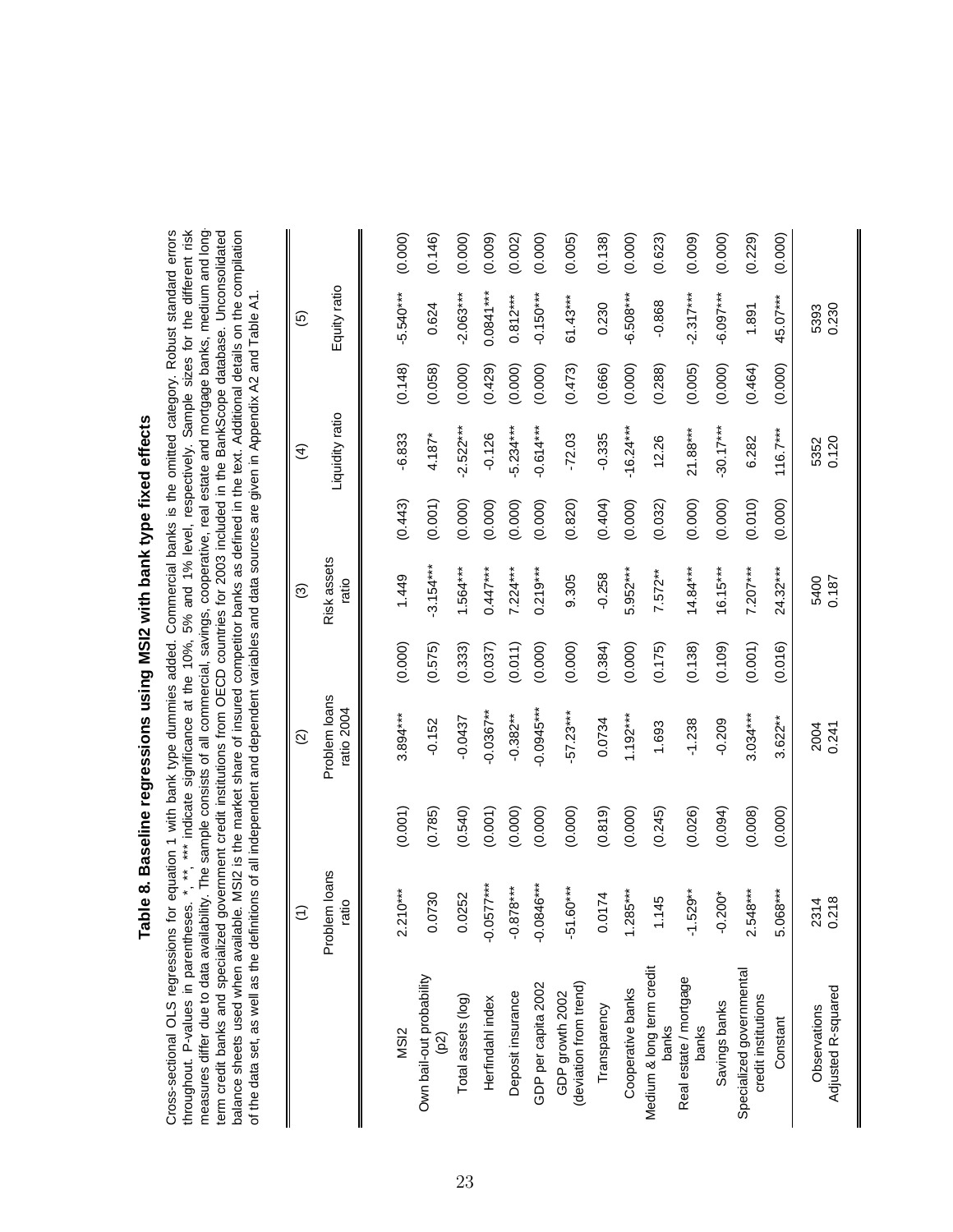most regressions. Again, the own bail-out probability is either insignificant, or it has a risk-decreasing effect.

We checked the robustness of our results by adding country fixed effects to our regressions to make sure that the effects are not driven by unobserved country effects that are correlated with the MSI variables. The results of these regressions are shown in Table 9. We find that the precision of the estimates generally decreases, as expected. Nevertheless, MSI remains significantly positively related to higher risk in many cases, and retains the expected sign for all measures. The results referring to the own bail-out probability are also similar to those not including country dummies. These results are remarkable because these regressions "throw away" the between-country variation of  $MSI$ , implying that only the within-country variation is used to identify the coefficient of the MSI variable. Nevertheless, the main result appears to be robust.<sup>12</sup>

### **5 Instrumental variable approach**

The baseline results are striking and consistent with the theoretical considerations. However, they are mute about the channels through which  $MSI$  affects banks' risk-taking. In theory, the effect of bail-out guarantees on banks' risk-taking works through banks' interest margins (see Appendix A1). Due to the bail-out guarantee, insured banks expand, which compresses the margins of competitor banks. In reaction to increased competitive pressures, banks increase their risk-taking to maintain profitability. Higher risk-taking feeds back positively into margins. Therefore, risk-taking should depend negatively on the bank's margin, and margins should depend positively on risk-taking. This implies

<sup>12</sup>Note that these results are driven by countries with large within-country variation in *MSI*, such as Finland and the Netherlands (see Table 4).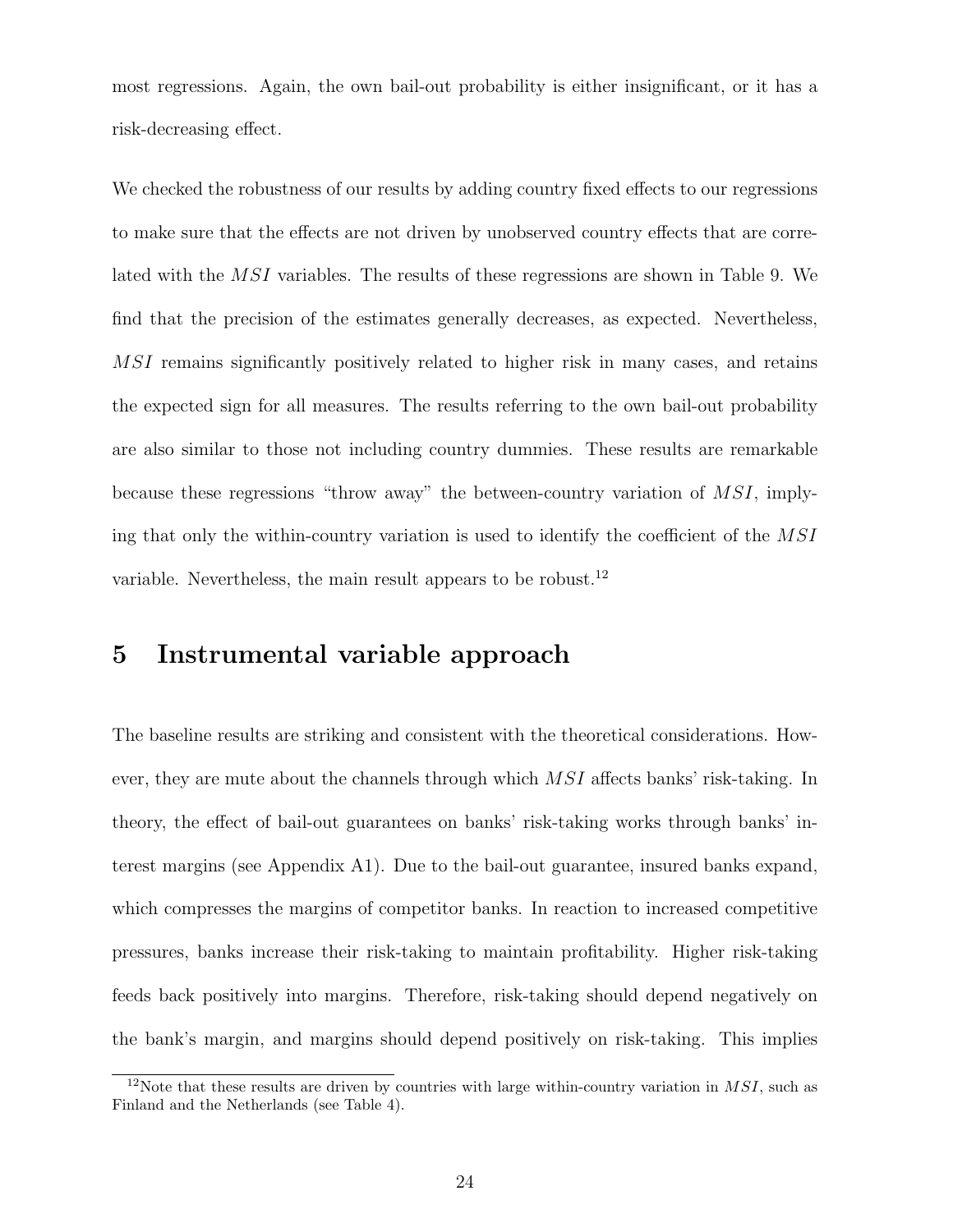Table 9. Baseline regressions with bank type fixed effects and country fixed effects **Table 9. Baseline regressions with bank type fixed effects and country fixed effects**

Cross-sectional OLS regressions for equation 1 with 5 bank type dummies and 29 country dummies added. Omitted categories: commercial banks and Panel A is for MSI1 and panel B for MSI2. Robust standard errors throughout. P-values in parentheses. \*, \*\*, \*\*, \*mdicate significance at the 10%, 5% and 1% level, respectively. Sample sizes for the different risk measures differ due to data availability. The sample consists of all commercial, savings, cooperative, real estate and mortgage banks, medium and long-term credit banks and specialized government credit institutions from OECD countries for 2003 included in the BankScope databse. Unconsolidated balance sheets used when available. MSI1 and MSI2 are the market share of insured competitor banks as defined in the text. Additional details on the compilation of the data set, as well as the definitions of all independent and dependent Cross-sectional OLS regressions for equation 1 with 5 bank type dummies and 29 country dummies added. Omitted categories: commercial banks and the U.S. Control variables only include bank-specific variables (own bail out probability and total assets). Bank type and country dummies not reported. Panel A is for MSI1 and panel B for MSI2. Robust standard errors throughout. P-values in parentheses. \*, \*\*, \*\*\* indicate significance at the 10%, 5% and 1% level, respectively. Sample sizes for the different risk measures differ due to data availability. The sample consists of all commercial, savings, cooperative, real estate and mortgage banks, medium and long-term credit banks and specialized government credit institutions from OECD countries for 2003 included in the BankScope databse. Unconsolidated balance sheets used when available. MSI1 and MSI2 are the market share of insured competitor banks as defined in the text. Additional details on the compilation of the data set, as well as the definitions of all independent and dependent the U.S. Control variables only include bank-specific variables (own bail out probability and total assets). Bank type and country dummies not reported. variables and data sources are given in Appendix A2 and Table A1. variables and data sources are given in Appendix A2 and Table A1.

|  |  | ì |
|--|--|---|
|  |  |   |
|  |  |   |
|  |  |   |
|  |  |   |
|  |  |   |
|  |  |   |
|  |  |   |
|  |  |   |
|  |  |   |
|  |  |   |
|  |  |   |
|  |  |   |

| Panel A: MSI1                                 |                        |         |                             |         |                      |         |                 |         |                          |         |
|-----------------------------------------------|------------------------|---------|-----------------------------|---------|----------------------|---------|-----------------|---------|--------------------------|---------|
|                                               | $\widehat{\tau}$       |         | $\widehat{\infty}$          |         | ල                    |         | $\widehat{f}$   |         | $\widehat{\mathbf{e}}$   |         |
|                                               | Problem loans<br>ratio |         | Problem loans<br>ratio 2004 |         | Risk assets<br>ratio |         | Liquidity ratio |         | Equity ratio             |         |
|                                               |                        |         |                             |         |                      |         |                 |         |                          |         |
| MSI1                                          | $4.931***$             | (0.014) | $3.441*$                    | (0.051) | $31.31***$           | (0.001) | $-7.492$        | (0.739) | $-3.909$                 | (0.369) |
| Own bail-out probability<br>$\left( p\right)$ | 0.253                  | (0.434) | 0.0259                      | (0.937) | $-0.918$             | (0.400) | 4.126           | (0.126) | $1.682***$               | (0.001) |
| Total assets (log)                            | $-0.00705$             | (0.869) | $-0.0520$                   | (0.272) | $1.631***$           | (0.000) | $-2.337***$     | (0.000) | $-2.082***$              | (0.000) |
| Constant                                      | $-0.646$               | (0.482) | 0.387                       | (0.685) | $51.67***$           | (0.000) | $62.17***$      | (0.000) | 44.48***                 | (0.000) |
| Adjusted R-squared<br>Observations            | 2314<br>0.312          |         | 2004<br>0.302               |         | 5400<br>0.314        |         | 5352<br>0.181   |         | 5393<br>0.271            |         |
| Panel B: MSI2                                 |                        |         |                             |         |                      |         |                 |         |                          |         |
|                                               | $\widehat{\tau}$       |         | $\widehat{\Omega}$          |         | ම                    |         | $\widehat{f}$   |         | $\widehat{\mathfrak{G}}$ |         |
|                                               | Problem loans<br>ratio |         | Problem loans<br>atio 2004  |         | Risk assets<br>ratio |         | Liquidity ratio |         | Equity ratio             |         |
| MSI <sub>2</sub>                              | $4.008***$             | (0.027) | $3.091*$                    | (0.058) | $30.72***$           | (0.001) | $-14.76$        | (0.496) | $-3.031$                 | (0.471) |
| Own bail-out probability<br>(p2)              | 0.0650                 | (0.811) | $-0.0869$                   | (0.757) | 0.132                | (0.898) | 1.376           | (0.580) | $1.588***$               | (0.001) |
| Total assets (log)                            | $-0.00241$             | (0.955) | $-0.0475$                   | (0.309) | $1.574***$           | (0.000) | $-2.237***$     | (0.000) | $-2.076***$              | (0.000) |
| Constant                                      | $-0.484$               | (0.592) | 0.395                       | (0.678) | $52.32***$           | (0.000) | 62.91***        | (0.000) | 44.17***                 | (0.000) |
| Adjusted R-squared<br>Observations            | 2314<br>0.312          |         | 2004<br>0.303               |         | 5400<br>0.314        |         | 5352<br>0.180   |         | 5393<br>0.271            |         |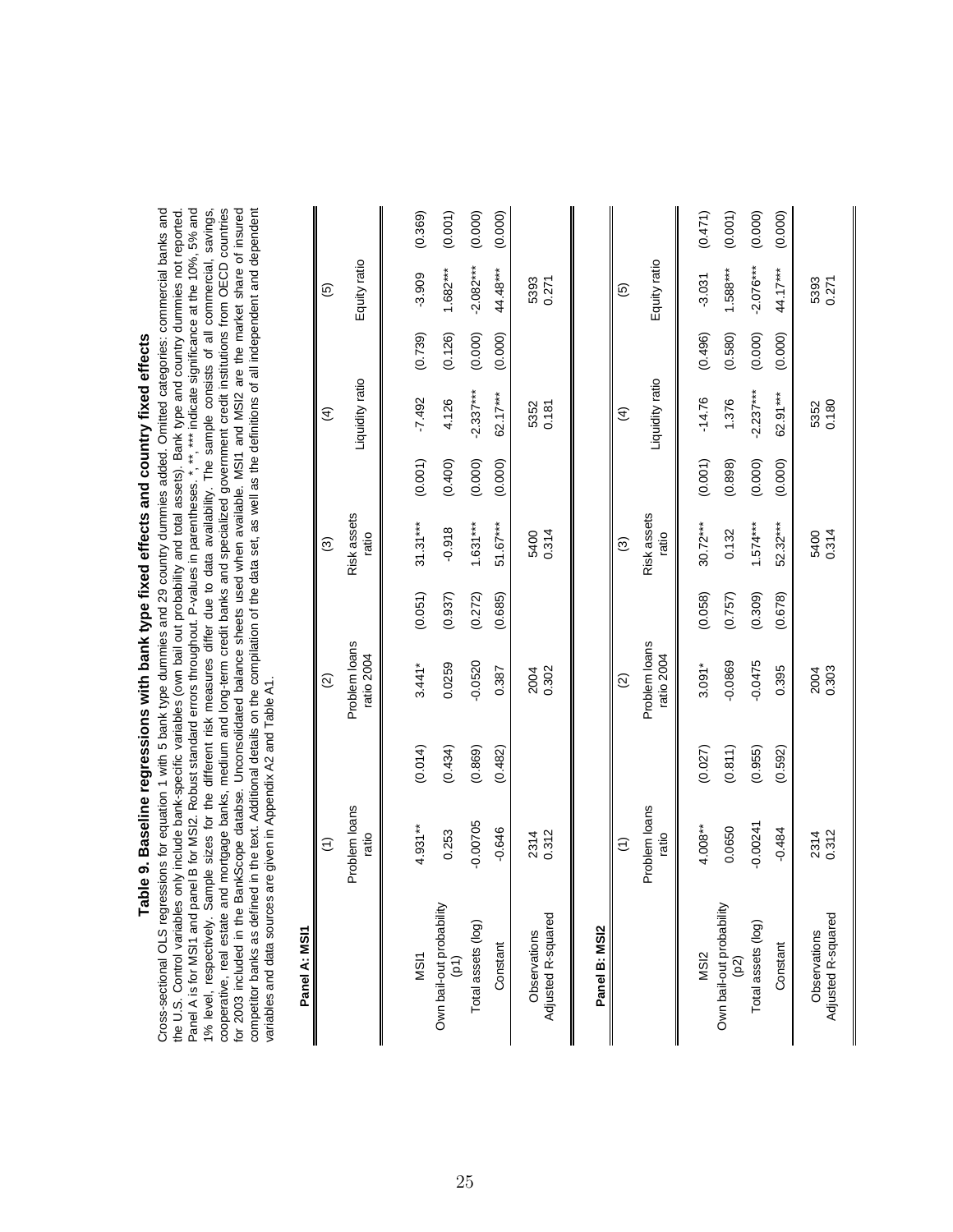that one cannot simply include banks' margins as a control variable in the regressions. Instead, we consider the following simultaneous equations model:

$$
Risk_{ij} = \alpha_0 + \alpha_1 \cdot Margin_{ij} + \alpha_2 \cdot X_{ij} + u_{ij}, \qquad (6)
$$

$$
Margin_{ij} = \beta_0 + \beta_1 \cdot Risk_{ij} + \beta_2 \cdot X_{ij} + \beta_3 \cdot Z_{ij} + v_{ij}.
$$
\n(7)

Here,  $X$  is a vector of exogenous variables that enter both equations.  $Z$  is an instrument for interest margins, which is assumed to be orthogonal to the error term in the risk equation. We use  $MSI$  as an instrument. The key identifying assumption is that  $MSI$ affects banks' risk-taking only through the margin. This assumption is highly plausible. The only reason why the protection of competitors may affect risk-taking is competitive effects, which would show up in lower margins. Moreover, for the instrument to be relevant, MSI has to be correlated with the margin, which can be checked empirically. Using  $MSI$  as an instrument, equation (6) is just identified. Hence, a two-stage least squares regression can be used to estimate the structural effect of a bank's margin on its risk-taking. However, in the absence of an instrument for Risk, we cannot identify equation (7). As the identification of the effect of risk on margins is not the primary concern of this paper, we make no attempt in this direction.

Table 10 displays the results from the instrumental variables regressions. As a measure of margins we use effective interest margins, i. e. the bank's net interest revenue divided by the volume of interest-bearing assets. The upper panel shows the results from the firststage regressions. We find that MSI has a highly significant effect on banks' margins: The higher the market share of insured competitors, the lower are the banks' margins.<sup>13</sup> The t-statistics range from -18.5 to -7.2, suggesting that the instrument is not weak. The

<sup>&</sup>lt;sup>13</sup>The differing estimation results in the first stages of the regressions derive only from the different sample sizes.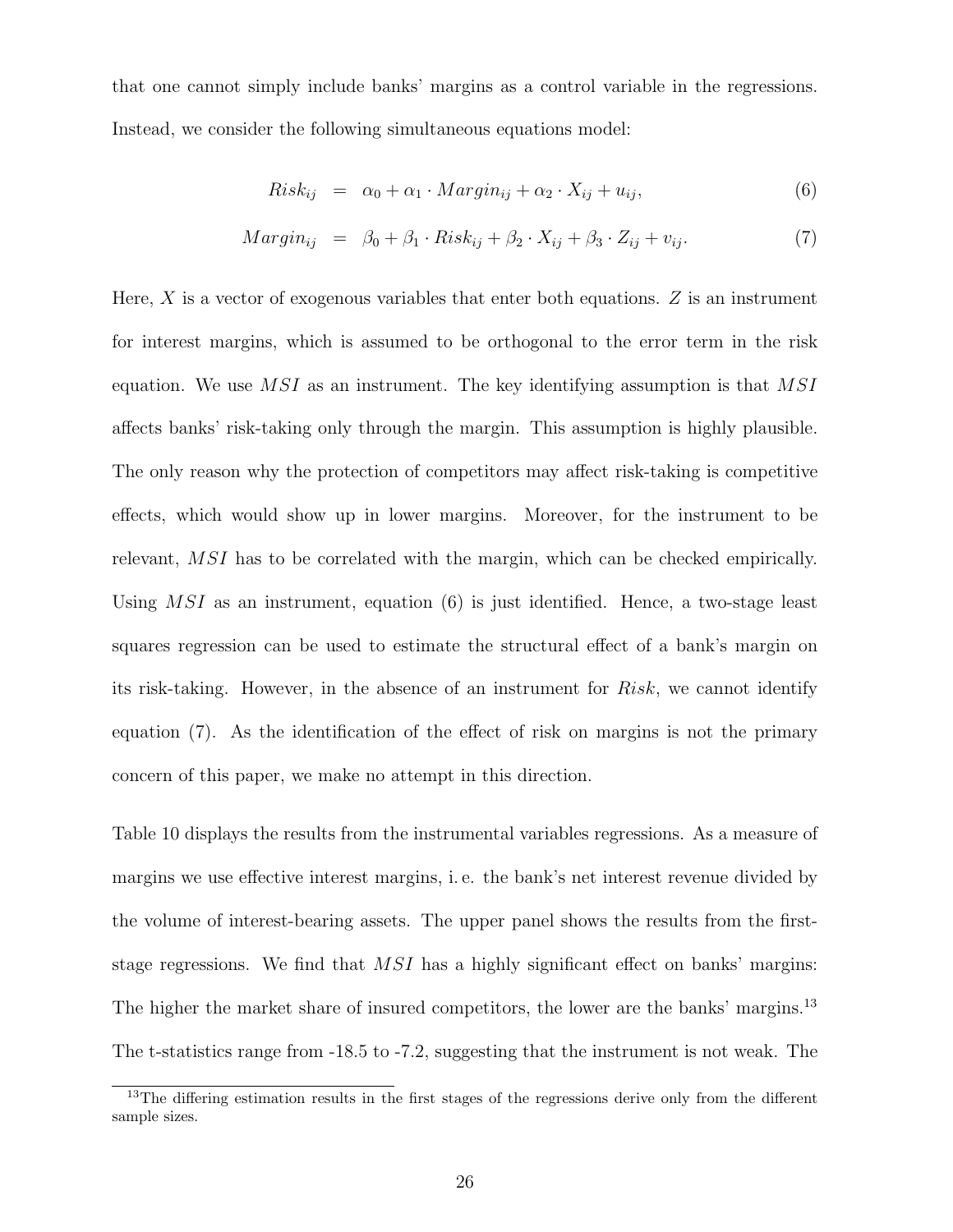### **Table 10. Instrumental variable model for MSI1**

Instrumental variable model. Estimated using equations (6) and (7). Panel A reports the results for the first stage and panel B for the second stage. The dependent variable in the first stage is the net interest margin. Th used when available. MSI1 is the market share of insured competitor banks as defined in the text. Additional details on the compilation of the data set, as well as the definitions of all independent and dependent variables and data sources are given in Appendix A2 and Table A1.

|                                                               | (1)                 |         | (2)                      |         | (3)               |         | (4)             |         | (5)           |         |
|---------------------------------------------------------------|---------------------|---------|--------------------------|---------|-------------------|---------|-----------------|---------|---------------|---------|
|                                                               | Problem loans ratio |         | Problem Ioans ratio 2004 |         | Risk assets ratio |         | Liquidity ratio |         | Equity ratio  |         |
| Panel A: First stage. Dependent variable: Net interest margin |                     |         |                          |         |                   |         |                 |         |               |         |
| MS <sub>11</sub>                                              | $-0.0342***$        | (0.000) | $-0.0329***$             | (0.000) | $-0.0192***$      | (0.000) | $-0.0193***$    | (0.000) | $-0.0192***$  | (0.000) |
| Own bail-out probability<br>(p1)                              | 0.000582            | (0.647) | 0.000179                 | (0.886) | $-0.000198$       | (0.654) | $-0.000207$     | (0.641) | $-0.000178$   | (0.687) |
| Total assets (log)                                            | $-0.00135***$       | (0.000) | $-0.00131***$            | (0.000) | $-0.00200***$     | (0.000) | $-0.00200***$   | (0.000) | $-0.00200***$ | (0.000) |
| Herfindahl index                                              | 0.000398***         | (0.000) | 0.000394***              | (0.000) | $0.000261***$     | (0.000) | 0.000256***     | (0.000) | 0.000258***   | (0.000) |
| Deposit insurance                                             | 0.00690***          | (0.000) | 0.00712***               | (0.000) | 0.00657***        | (0.000) | $0.00650***$    | (0.000) | 0.00657***    | (0.000) |
| GDP per capita 2002                                           | $-0.000423***$      | (0.000) | -0.000385***             | (0.000) | -0.000433***      | (0.000) | $-0.000431***$  | (0.000) | -0.000432***  | (0.000) |
| GDP growth 2002<br>(deviation from trend)                     | $0.112*$            | (0.067) | 0.0831                   | (0.189) | $0.132***$        | (0.000) | $0.128***$      | (0.000) | $0.132***$    | (0.000) |
| Transparency                                                  | $-0.00173***$       | (0.000) | $-0.00203***$            | (0.000) | $-0.00100***$     | (0.000) | $-0.00103***$   | (0.000) | $-0.00100***$ | (0.000) |
| Constant                                                      | $0.0776***$         | (0.000) | $0.0778***$              | (0.000) | $0.0735***$       | (0.000) | 0.0739***       | (0.000) | $0.0734***$   | (0.000) |
| Observations<br>Adjusted R-squared                            | 2298<br>0.341       |         | 1974<br>0.341            |         | 5293<br>0.256     |         | 5254<br>0.254   |         | 5286<br>0.256 |         |
| Panel B: Second stage                                         | (1)                 |         | (2)                      |         | (3)               |         | (4)             |         | (6)           |         |
| Net interest margin                                           | $-159.8***$         | (0.000) | $-193.6***$              | (0.000) | $-355.5***$       | (0.000) | 1167.0***       | (0.000) | 592.8***      | (0.000) |
| Own bail-out probability<br>(p1)                              | 0.230               | (0.568) | 0.220                    | (0.616) | 0.709             | (0.398) | 0.428           | (0.843) | $1.404***$    | (0.001) |
| Total assets (log)                                            | $-0.261***$         | (0.000) | $-0.382***$              | (0.000) | 0.328             | (0.162) | 1.622**         | (0.015) | $-0.459***$   | (0.000) |
| Herfindahl index                                              | $-0.0490***$        | (0.001) | $-0.000880$              | (0.959) | $0.573***$        | (0.000) | $-0.349**$      | (0.015) | 0.0427        | (0.165) |
| Deposit insurance                                             | 0.396               | (0.184) | $1.211***$               | (0.000) | 10.34***          | (0.000) | $-16.43***$     | (0.000) | $-3.437***$   | (0.000) |
| GDP per capita 2002                                           | $-0.160***$         | (0.000) | $-0.187***$              | (0.000) | $0.175***$        | (0.001) | $-0.342***$     | (0.005) | $0.0931***$   | (0.000) |
| GDP growth 2002<br>(deviation from trend)                     | $-47.34***$         | (0.001) | $-60.38***$              | (0.000) | 13.44             | (0.783) | $-128.2$        | (0.261) | 25.71         | (0.293) |
| Transparency                                                  | $-0.170$            | (0.156) | $-0.226$                 | (0.118) | $-0.809**$        | (0.031) | $2.091**$       | (0.025) | $0.868***$    | (0.000) |
| Constant                                                      | 16.35***            | (0.000) | 18.05***                 | (0.000) | 56.80***          | (0.000) | 5.660           | (0.772) | $-4.341$      | (0.293) |
| Observations<br>F-statistic (overall                          | 2298                |         | 1974                     |         | 5293              |         | 5254            |         | 5286          |         |
| significance)                                                 | 59.70***            |         | 42.53***                 |         | 44.61***          |         | 16.42***        |         | 52.43***      |         |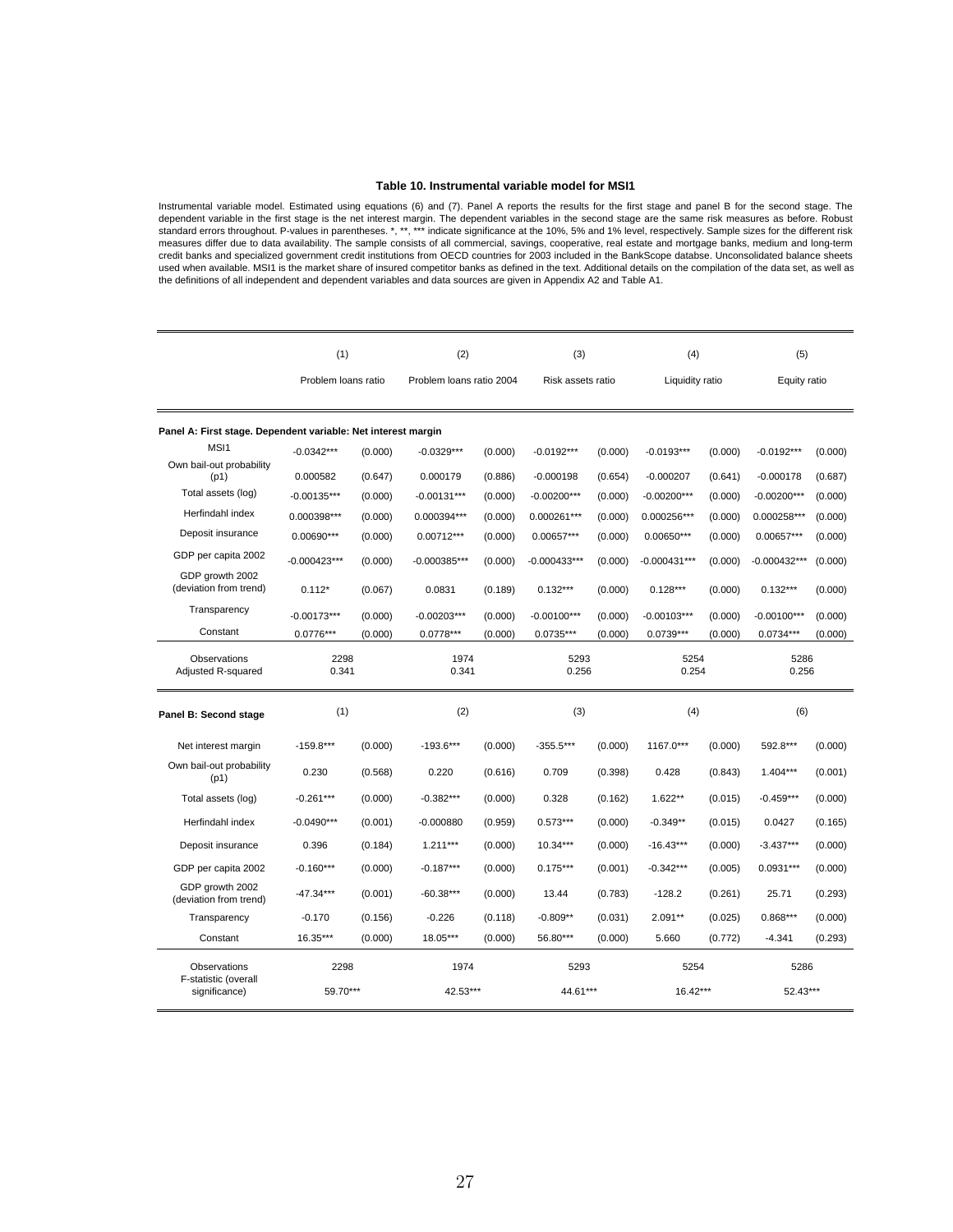effects are also quite large economically: Depending on the specification, an increase in MSI by 0.1 decreases the interest margin by between 0.19 and 0.34 percentage points (the mean of the interest margin is 2.7 percent, see Table 3).

The lower panel shows the second-stage regressions. We find that higher margins give rise to less risk-taking. Again, all effects are highly significant. These results strongly support the prediction of our model that the effect of  $MSI$  on banks' risk-taking runs through the banks' margins.<sup>14</sup>

### **6 A flexible specification of bail-out probabilities**

As a further robustness check, we estimated a less parametric specification that avoids assigning bail-out probabilities altogether. In particular, the risk variables are regressed on the market shares (in terms of assets) of competitor banks from the different rating categories and on dummy variables indicating that a bank belongs to a certain rating category (plus the same control variables as above).

As shown in Appendix A3, the coefficient of the market share of the most highly protected bank group can be interpreted as the marginal effect of an increase in MSI if one is willing to assume that this bank group is bailed out with probability one.<sup>15</sup> Public banks and banks with the highest support rating are treated as one rating category (as before). The banks from the lowest rating category (including the non-rated banks) are the omitted

<sup>14</sup>We also ran regressions adding dummy variables for bank types (see Table A2 in the Appendix). These results are similar to those in Table 10. Only in one regression the interest margin becomes marginally insignificant. We also reran all regressions using *MSI*2 instead of *MSI*1. The results are virtually unchanged compared to Tables 10 and A2.

<sup>15</sup>If the bail-out probability were lower, the coefficient could be interpreted as the *minimum* effect that an increase in *MSI* would have.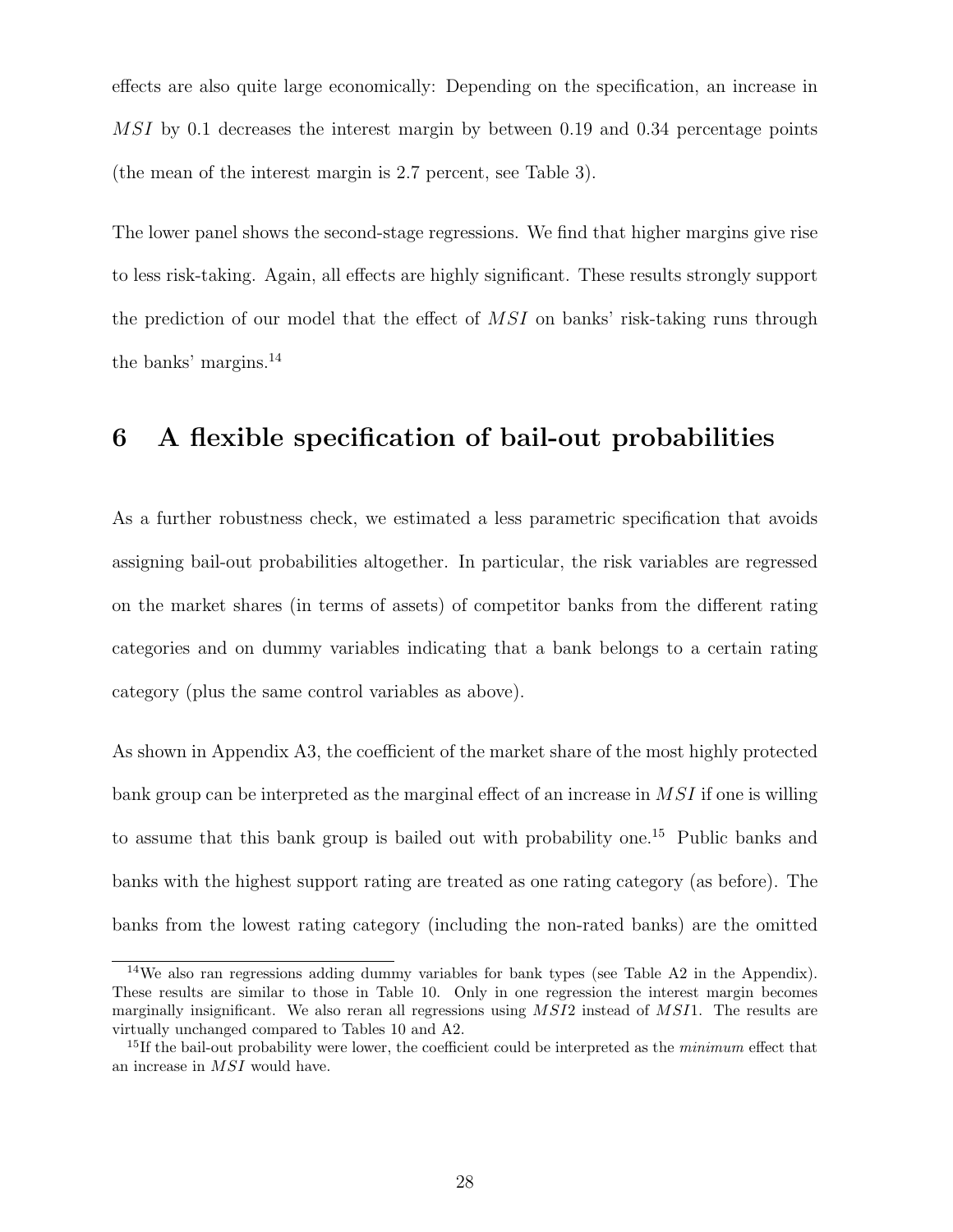category. The regressions do not include dummy variables for bank types. The regressions including bank type dummies are found in Table A3 in the Appendix.

The results from these regressions further support our main result. The parameter of interest can be found in the first line of Table 11. We find that the coefficient of the market share of competitor banks that are most likely to be bailed out (public banks or banks with a support rating of 1) has the expected sign for all measures of risk and is significant at the 1% level in three of the five regressions. An increase in the market share of these banks increases a competitor bank's risk-taking. The coefficients are somewhat smaller than before. Remember, however, that the true effect may well be larger if the bail-out probability of the most highly protected banks is lower than one.

### **7 Public vs. private bank ownership**

As a last step, we check whether there is any distinction between the effects of implicit and explicit government guarantees. We therefore reran the main specification from Table 5, allowing for differential effects of explicit and implicit government guarantees. For this purpose, we decompose MSI into two variables capturing the market shares of *private* or *public* insured competitors banks, respectively (named *MSI private* and *MSI public*). In addition, we allow for differential effects of own bail-out probabilities for private and public banks. The results are reported in Table 12.

We find that the protection of both public and private banks has an effect on the risktaking of competitor banks. The effect of an increase in the market share of public competitor banks is somewhat larger (in absolute value) than that of an increase in the market share of privately owned insured competitor banks. The difference is significant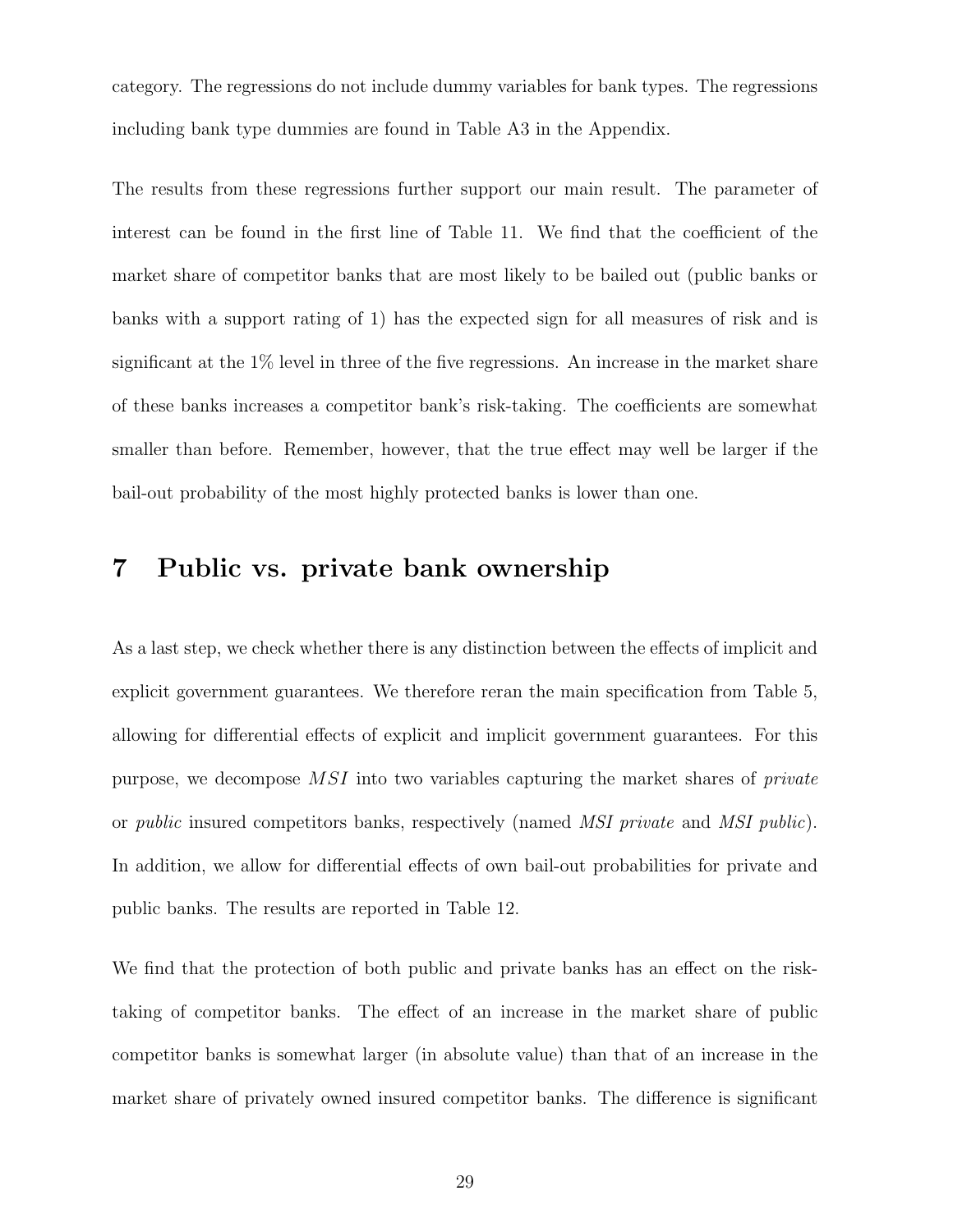### Table 11. Flexible specification of bail-out probabilities **Table 11. Flexible specification of bail-out probabilities**

countries for 2003 included in the BankScope database. Unconsolidated balance sheets used when available. *Narket shares: Public bank or support rating* = 1 represents the market share of public competitor bankscope databa Cross-sectional OLS regressions for equation 1 with a less parametric specification of bail-out probabilities. Robust standard errors throughout. P-values in parentheses. \*,<br>\*\*, \*\*\* indicate significance at the 10%, 5% and commercial, savings, cooperative, real estate and mortgage banks, medium and long-term credit banks and specialized government credit institutions from OECD Additional details on the compilation of the data set,as well as the definitions of all independent and dependent variables and data sources are given in Appendix A2 and Cross-sectional OLS regressions for equation 1 with a less parametric specification of bail-out probabilities. Robust standard errors throughout. P-values in parentheses. \*, \*\*, \*\*\* indicate significance at the 10%, 5% and 1% level, respectively. Sample sizes for the different risk measures differ due to data availability. The sample consists of all commercial, savings, cooperative, real estate and mortgage banks, medium and long-term credit banks and specialized government credit institutions from OECD countries for 2003 included in the BankScope database. Unconsolidated balance sheets used when available. Market shares: Public bank or support rating = 1 represents the market share of public competitor banks plus the market share of private competitor banks with a support rating of 1, *Support rating = 2* is the market share of private competior banks with a support rating of 2; other market shares are defined analogously. Dummy variables: Public bank or support rating = 1 is a dummy variable that is equal to 1 if the bank is public or has a support rating of 1, Support rating = 2 is a dummy variable that is equal to 1 if a bank has a support rating of 2; other dummy Additional details on the compilation of the data set,as well as the definitions of all independent and dependent variables and data sources are given in Appendix A2 and variables are defined analogously. The banks from the lowest rating category (including the non-rated banks) are the omitted category. See also Appendix A3.

Table A1. Table A1.

|                                           | $\widehat{\epsilon}$ |         | $\widehat{\omega}$                 |         | ම                 |         | $\widehat{f}$   |         | ල             |         |
|-------------------------------------------|----------------------|---------|------------------------------------|---------|-------------------|---------|-----------------|---------|---------------|---------|
|                                           | Problem loans ratio  |         | Problem loans ratio<br><b>2004</b> |         | Risk assets ratio |         | Liquidity ratio |         | Equity ratio  |         |
| Market shares                             |                      |         |                                    |         |                   |         |                 |         |               |         |
| Public bank or support rating = 1         | $4.051***$           | (0.000) | 5.482***                           | (0.000) | 2.565             | (0.341) | -4.859          | (0.467) | $-5.077***$   | (0.000) |
| Support rating $= 2$                      | $-1.328*$            | (0.093) | 0.744                              | (0.254) | 3.160             | (0.294) | 11.47           | (0.137) | 0.0834        | (0.953) |
| Support rating $= 3$                      | $8.184***$           | (0.001) | $-7.490***$                        | (0.002) | 40.72***          | (0.000) | $-9.835$        | (0.713) | 6.765         | (0.123) |
| Support rating $= 4$                      | $6.571***$           | (0.000) | $-3.343***$                        | (0.006) | $-4.814$          | (0.444) | 40.55***        | (0.008) | $15.11***$    | (0.000) |
| Dummy variables                           |                      |         |                                    |         |                   |         |                 |         |               |         |
| Public bank or support rating = 1         | $0.938***$           | (0.030) | $0.864*$                           | (0.052) | $1.513*$          | (0.053) | 0.296           | (0.885) | .366***       | (0.000) |
| Support rating $= 2$                      | $-0.386$             | (0.252) | $-0.403$                           | (0.239) | $4.629**$         | (0.012) | 2.099           | (0.603) | $1.590**$     | (0.038) |
| Support rating $= 3$                      | $-0.0901$            | (0.826) | $-0.553$                           | (0.165) | 5.886**           | (0.018) | $12.66*$        | (0.056) | 3.389**       | (0.015) |
| Support rating $= 4$                      | $-0.389*$            | (0.098) | $-0.424$                           | (0.102) | 0.601             | (0.726) | $-7.226**$      | (0.043) | 0.0621        | (0.918) |
|                                           |                      |         |                                    |         |                   |         |                 |         |               |         |
| Total assets (log)                        | $-0.0410$            | (0.287) | $-0.106***$                        | (0.013) | $1.173***$        | (0.000) | $-0.353$        | (0.505) | $-1.610***$   | (0.000) |
| Herfindahl index                          | $-0.0278$ *          | (0.081) | $-0.0155$                          | (0.311) | $0.535***$        | (0.000) | $-0.235$        | (0.163) | $0.111***$    | (0.001) |
| Deposit insurance                         | $0.456***$           | (0.019) | $0.657***$                         | (0.002) | 7.958***          | (0.000) | $-9.474***$     | (0.000) | $-0.342$      | (0.267) |
| GDP per capita 2002                       | $0.245***$           | (0.000) | $-0.243***$                        | (0.000) | $0.438***$        | (0.000) | $-0.552***$     | (0.001) | $-0.0237$     | (0.435) |
| GDP growth 2002 (deviation from<br>trend) | 98.17***             | (0.000) | $-111.8***$                        | (0.000) | 61.58             | (0.150) | $-153.9$        | (0.199) | 59.36***      | (0.006) |
| Transparency                              | $0.351***$           | (0.000) | $0.318***$                         | (0.000) | 0.0651            | (0.861) | $-1.114$        | (0.224) | $-0.312*$     | (0.097) |
| Constant                                  | 5.058***             | (0.000) | $4.405***$                         | (0.003) | 22.36***          | (0.000) | 83.68***        | (0.000) | 36.50***      | (0.000) |
| Adjusted R-squared<br>Observations        | 2314<br>0.262        |         | 2004<br>0.264                      |         | 5400<br>0.108     |         | 5352<br>0.052   |         | 5393<br>0.177 |         |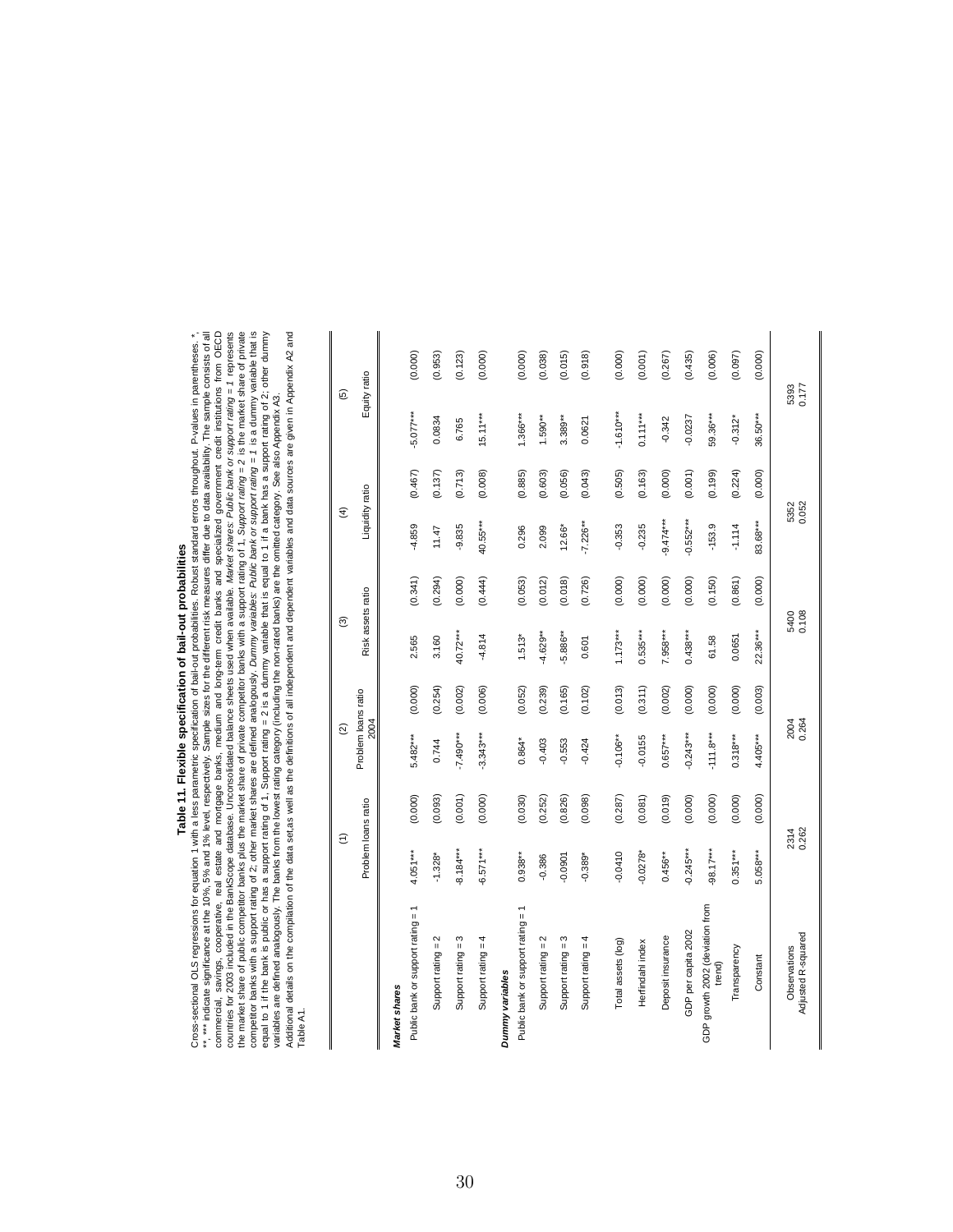for three out of five risk measures (t-tests are reported at the bottom of the table). Nevertheless, the results suggest that both the market share of publicly owned competitor banks and the market share of implicitly insured competitor banks matter for the risktaking of competitors. Regarding the own bail-out probability, we find that public banks tend to have significantly more problem loans and risk assets, but also more equity.<sup>16</sup> For private banks, a bank's own bail-out probability has a risk-decreasing effect for all risk variables (significant at least at the 5 percent level). In fact, the own bail-out probability increases risk more for public than for private banks for all risk measures, and this difference is always significant (at the 1 percent level). For private banks, the charter value effect seems to dominate the market discipline effect, while the converse is true for public banks. One possible explanation for these results is that public banks are less concerned about protecting their charter values than private banks. The lack of market discipline then explains the high risk-taking observed at public banks. Overall, the competitive effects of implicit government guarantees and of outright public ownership on risk-taking seem to be of similar economic magnitude, while the effect of government guarantees on the bank itself is different for outright public ownership and for implicit guarantees for private banks.

We then repeated the regressions from Table 11 using the full set of dummy variables and market shares, separating public and private banks (see Table  $13$ ).<sup>17</sup> In this specification, the market share of publicly owned competitor banks has a large effect on risk-taking, which is always significant at the 1 percent level. The market share of private banks with a support rating of 1 also has a significant risk-increasing effect on the variables

<sup>16</sup>Note that the interaction term *Own bail-out probability public* is equivalent to a dummy variable for public banks, as the bail-out probability is always 1 for these banks.

<sup>&</sup>lt;sup>17</sup>Table A4 in the Appendix contains the same regressions with bank type fixed effects. The results are very similar to those in Table 13.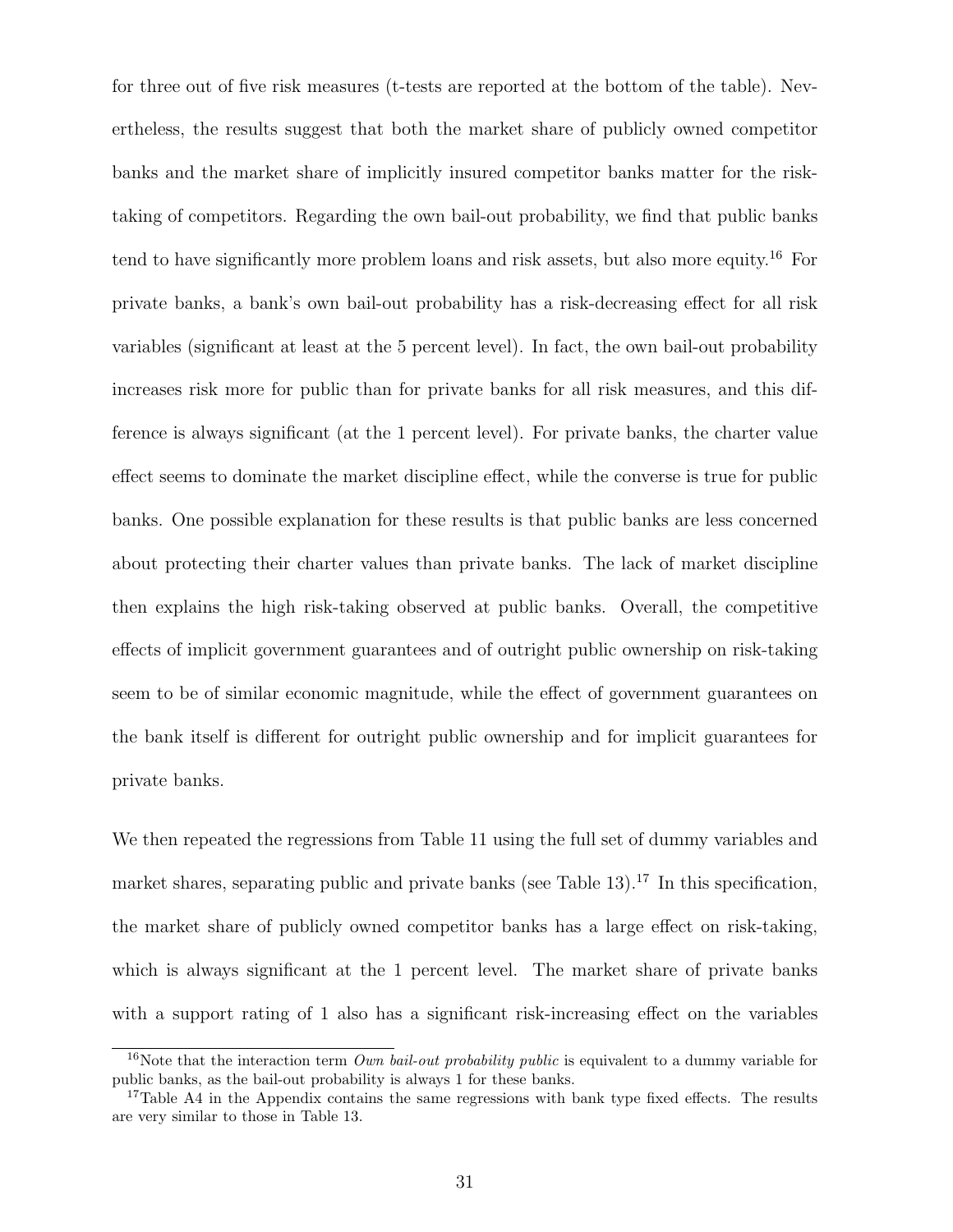### Table 12. Separating public and private banks **Table 12. Separating public and private banks**

Cross-sectional OLS regressions for equation 1 allowing for differential effects of public and private banks. Robust standard errors throughout. P-values in partentheses.<br>\*, \*\*, \*\*\* indicate significance at the 10%, 5% and Cross-sectional OLS regressions for equation 1 allowing for differential effects of public and private banks. Robust standard errors throughout. P-values in partentheses. \*, \*\*, \*\*\* indicate significance at the 10%, 5% and 1% level, respectively. Sample sizes for the different risk measures differ due to data availability. The sample consists of all commercial, savings, cooperative, real estate and mortgage banks, medium and long-term credit banks and specialized government credit institutions from OECD *Own bail-probability private* is p1 interacted with a dummy variable for privately owned banks. Additional details on the compilation of the data set, as well as the definitions of all independent and dependent variables and data sources are given in Appendix A2 and in Table A1. Coefficient equality tests reported at the bottom of countries for 2003 included in the BankScope database. Unconsolidated balance sheets used when available. *MSI public* is the market share of public competitor banks. MSI private is MSI1 calculated for privately owned competitor banks. Own bail-out probability public is p1 interacted with a dummy variable for public banks. the table. the table.

|                                               | $\widehat{\epsilon}$ |         | $\widehat{\infty}$       |         |                   | ම       | E               |         | ම                    |         |
|-----------------------------------------------|----------------------|---------|--------------------------|---------|-------------------|---------|-----------------|---------|----------------------|---------|
|                                               | Problem loans ratio  |         | Problem loans ratio 2004 |         | Risk assets ratio |         | Liquidity ratio |         | Equity ratio         |         |
|                                               |                      |         |                          |         |                   |         |                 |         |                      |         |
| MSI public                                    | 5.529***             | (0.000) | $6.228***$               | (0.000) | $5.293***$        | (0.002) | $-21.075***$    |         | $(0.000)$ -11.018*** | (0.000) |
| MSI private                                   | 5.459***             | (0.000) | $6.092***$               | (0.000) | $4.388***$        | (0.014) | $-19.592***$    | (0.000) | $-10.984***$         | (0.000) |
| Own bail-out probability public               | $1.728***$           | (0.004) | $-576***$                | (0.009) | $3.018***$        | (0.000) | $-2.512$        | (0.223) | $0.909**$            | (0.018) |
| Own bail-out probability private              | $-0.823**$           | (0.014) | $-0.828**$               | (0.018) | $-6.546***$       | (0.000) | 8.802**         | (0.032) | $3.645***$           | (0.000) |
| Total assets (log)                            | $-0.0163$            | (0.668) | $-0.0837*$               | (0.054) | $1.350***$        | (0.000) | $-0.979*$       | (0.056) | $-1.746***$          | (0.000) |
| Herfindahl index                              | $-0.109***$          | (0.000) | $-0.0698***$             | (0.000) | $0.503***$        | (0.000) | $-0.0200$       | (0.891) | $0.194***$           | (0.000) |
| Deposit insurance                             | $-0.602***$          | (0.000) | $-0.0756$                | (0.629) | 7.794***          | (0.000) | $-8.674***$     | (0.000) | 0.145                | (0.579) |
| GDP per capita 2002                           | $-0.0964***$         | (0.000) | $-0.122***$              | (0.000) | $0.295***$        | (0.000) | $-0.819***$     | (0.000) | $-0.165***$          | (0.000) |
| GDP growth 2002 (deviation from<br>trend)     | 68.93***             | (0.000) | $-79.19***$              | (0.000) | 4.182             | (0.920) | $-75.33$        | (0.454) | 83.85***             | (0.000) |
| Transparency                                  | 0.0785               | (0.275) | $0.140*$                 | (0.082) | $-0.330$          | (0.291) | 0.831           | (0.269) | $0.364***$           | (0.019) |
| Constant                                      | 3.653***             | (0.005) | $2.807**$                | (0.050) | 28.25***          | (0.000) | 92.00***        | (0.000) | 39.95***             | (0.000) |
| Adjusted R-squared<br>Observations            | 2314<br>0.215        |         | 0.234<br>2004            |         | 0.108             | 5400    | 5352<br>0.046   |         | 5393<br>0.16         |         |
| MSI public = MSI private                      | 0.071                | (0.334) | $0.136*$                 | (0.082) | $0.905***$        | (0.005) | $-1.483***$     | (0.049) | $-0.034$             | (0.699) |
| Own bail-out public = own bail-out<br>private | $2.551***$           | (0.000) | $2.404***$               | (0.000) | $9.564***$        | (0.000) | $-11.314***$    | (0.009) | $-2.736***$          | (0.001) |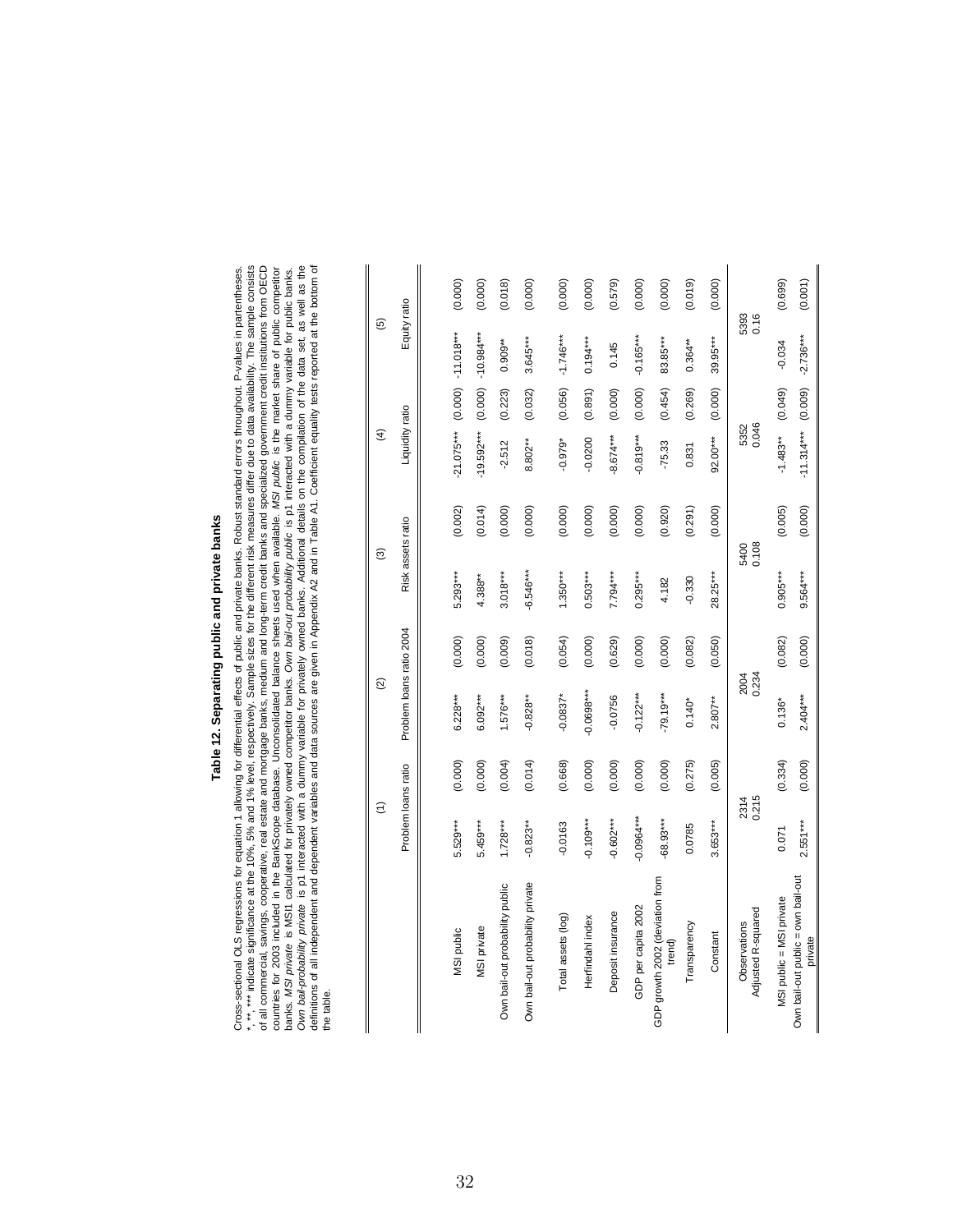measuring loan quality (current problems loans and problem loans one year ahead), but not on the other variables. The difference between the effect of the market share of public competitor banks and the market share of private competitor banks with a support rating of 1 is relatively large and significant for four out of five risk measures. The effect of a bank's own bail-out probability is as in the previous specification. We find that public banks have higher problem loans and hold a higher share of risk assets than banks from the lowest rating category, indicating higher risk-taking at these banks. The results go in the opposite direction for highly rated private banks (sometimes significantly).<sup>18</sup>

Overall, the results of this section suggest that ownership matters, especially for the effect of the own bail-out probability. For public banks, the market discipline effect of guarantees tends to dominate the charter value effect, while for banks with a high implicit probability of being bailed out, the overall effect of implicit guarantees may even be a decrease in protected banks' risk-taking.

### **8 Conclusion**

This paper analyzes the effect of public bail-out guarantees on the risk-taking of banks outside the safety net. To this end, we construct a variable measuring banks' implicit and explicit bail-out probabilities by using rating information that reflects the bail-out expectations of market participants. We then construct the variable MSI (market share of insured competitor banks), which is designed to capture the degree of competitive distortions in the banking sectors of different OECD countries due to implicit and explicit government guarantees. We test whether this variable increases banks' risk-taking, as suggested by recent theoretical work.

<sup>&</sup>lt;sup>18</sup>However, both types of banks have higher equity ratios than banks from the lowest rating category.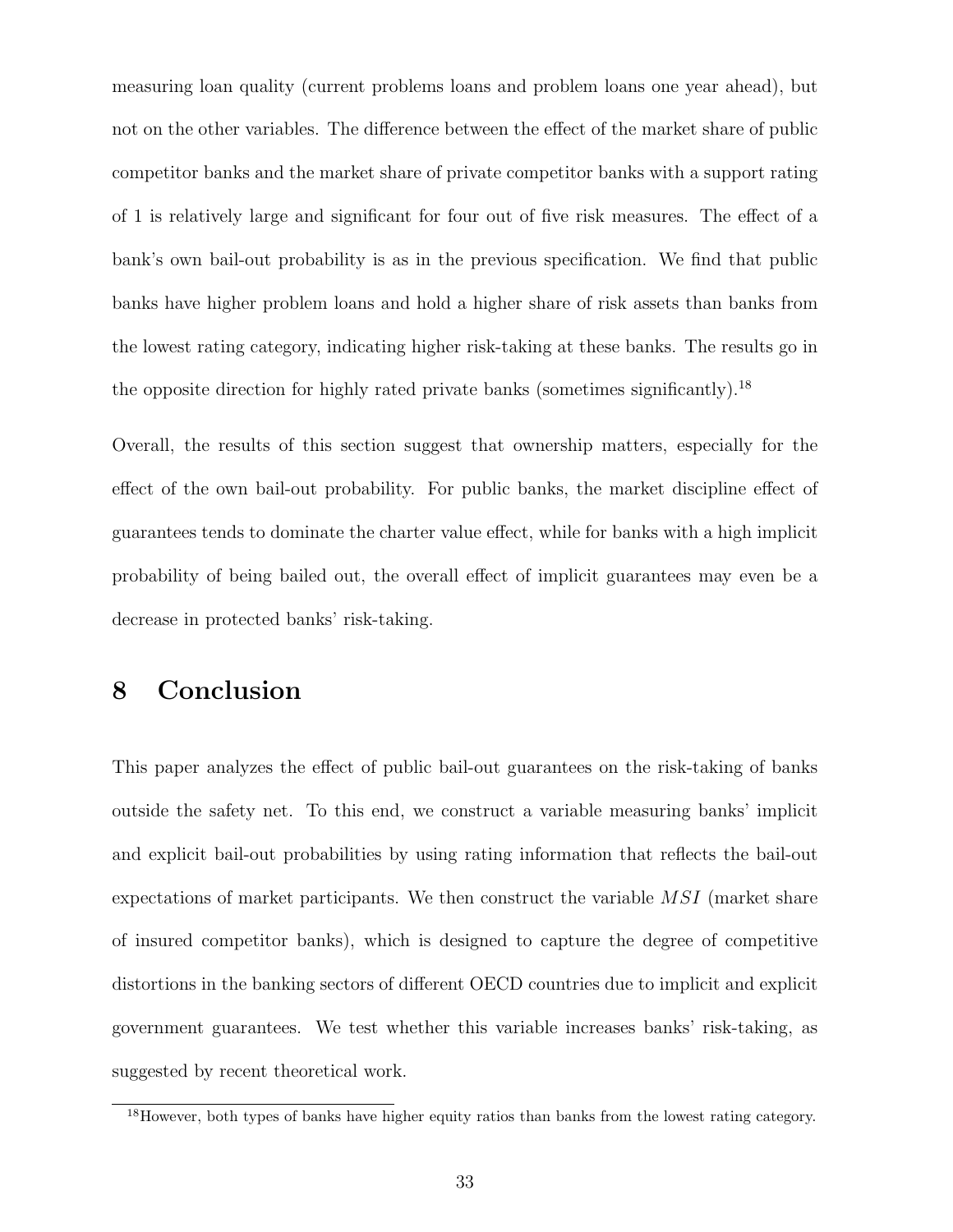## **Table 13. Separating banks by ownership and support rating category**

Cross-sectional OLS regressions for equation 1 with a less parametric specification of ball-out problem and support rating category<br>andard errors throughout. P-values in partentheses: \*, \*\* indicate specification of ball-o Cross-sectional OLS regressions for equation 1 with a less parametric specification of bail-out probabilities allowing for differential effects of public and private banks. Robust standard errors throughout. P-values in partentheses. \*, \*\*, \*\*\* indicate significance at the 10%, 5% and 1% level, respectively. Sample sizes for the different risk measures differ due to data availability. The sample consists of all commercial, savings, cooperative, real estate and mortgage banks, medium and long-term credit banks and specialized *bank* represents the market share of public competitor banks, Support rating = 1 is the market share of private competitor banks with a support rating of 1; other market shares defined analogously. Dummy variables: Public bank is a dummy variable if the bank is public, Support rating = 1 is a dummy variable that is equal to 1 if the bank is private and See also Appendix A3. Additional details on the compilation of the data set, as well as the definitions of all independent and dependent variables and data sources are given in government credit institutions from OECD countries for 2003 included in the BankScope database. Unconsolidated balance sheets used when available. *Market shares: Public* has a support rating of 1; other dummy variables defined analogously. The banks from the lowest rating category (including the non-rated banks) are the omitted category. Appendix A2 and in Table A1. Coefficient equality tests reported at the bottom of the table.

|                                                                    | $\widehat{E}$       |         | ତ୍ର                      |         | ම                 |         | $\widehat{\mathcal{F}}$ |         | $\widehat{\mathfrak{G}}$ |         |
|--------------------------------------------------------------------|---------------------|---------|--------------------------|---------|-------------------|---------|-------------------------|---------|--------------------------|---------|
|                                                                    | Problem loans ratio |         | Problem loans ratio 2004 |         | Risk assets ratio |         | Liquidity ratio         |         | Equity ratio             |         |
| Market shares                                                      |                     |         |                          |         |                   |         |                         |         |                          |         |
| Public bank                                                        | 8.482***            | (0.000) | $7.220***$               | (0.000) | 8.719***          | (0.007) | $-19.98***$             | (0.010) | 9.897***                 | (0.000) |
| Support rating $= 1$                                               | $3.748***$          | (0.000) | $5.421***$               | (0.000) | $-5.038$          | (0.140) | $13.44*$                | (0.094) | 0.805                    | (0.583) |
| Support rating $= 2$                                               | $-0.226$            | (0.753) | 1.196*                   | (0.085) | 1.772             | (0.547) | $14.78*$                | (0.052) | 1.165                    | (0.398) |
| Support rating $= 3$                                               | $-5.645**$          | (0.034) | $-6.446**$               | (0.018) | 35.18***          | (0.000) | 3.395                   | (0.900) | $10.84***$               | (0.016) |
| Support rating $= 4$                                               | $-4.477***$         | (0.000) | $-2.439**$               | (0.049) | $-3.851$          | (0.547) | $38.14***$              | (0.013) | $14.46***$               | (0.000) |
| Dummy variables                                                    |                     |         |                          |         |                   |         |                         |         |                          |         |
| Public bank                                                        | $1.674***$          | (0.002) | $1.446***$               | (0.009) | $1.532*$          | (0.051) | 1.031                   | (0.630) | $1.719***$               | (0.000) |
| Support rating =                                                   | $-0.404$            | (0.434) | $-0.471$                 | (0.409) | $6.221***$        | (0.050) | 11.03                   | (0.131) | 3.288***                 | (0.009) |
| $\mathbf{\Omega}$<br>Support rating =                              | $-0.379$            | (0.264) | $-0.401$                 | (0.241) | $5.183***$        | (0.005) | 3.290                   | (0.416) | $1.928**$                | (0.012) |
| Support rating $=$ 3                                               | $-0.163$            | (0.695) | $-0.584$                 | (0.147) | $5.558***$        | (0.024) | $11.77*$                | (0.075) | $3.048**$                | (0.029) |
| Support rating $= 4$                                               | $-0.450*$           | (0.054) | $-0.444*$                | (0.090) | 0.116             | (0.947) | $-6.171*$               | (0.089) | 0.362                    | (0.547) |
| Total assets (log)                                                 | $-0.0447$           | (0.249) | $-0.101**$               | (0.019) | $1.267***$        | (0.000) | $-0.529$                | (0.323) | $-1.655***$              | (0.000) |
| Herfindahl index                                                   | $-0.0632***$        | (0.000) | $-0.0316*$               | (0.052) | $0.561***$        | (0.000) | $-0.301*$               | (0.074) | $0.0883***$              | (0.009) |
| Deposit insurance                                                  | 0.167               | (0.361) | $0.527***$               | (0.014) | $7.634***$        | (0.000) | $-8.744***$             | (0.000) | $-0.108$                 | (0.722) |
| GDP per capita 2002                                                | $-0.208***$         | (0.000) | $-0.229***$              | (0.000) | $0.504***$        | (0.000) | $-0.709***$             | (0.000) | $-0.0737**$              | (0.016) |
| GDP growth 2002 (deviation from<br>trend)                          | $-107.7***$         | (0.000) | $-116.9***$              | (0.000) | $140.5***$        | (0.005) | $-342.0***$             | (0.010) | 0.389                    | (0.987) |
| Transparency                                                       | $0.237***$          | (0.001) | $0.266***$               | (0.001) | -0.0907           | (0.806) | $-0.772$                | (0.400) | $-0.222$                 | (0.232) |
| Constant                                                           | $5.289***$          | (0.000) | $4.487***$               | (0.003) | $23.21***$        | (0.000) | $81.49***$              | (0.000) | 35.83***                 | (0.000) |
| Adjusted R-squared<br>Observations                                 | 2314<br>0.270       |         | 0.267<br>2004            |         | 0.114<br>5400     |         | 5352<br>0.058           |         | 5393<br>0.189            |         |
| Public bank = Support rating 1<br>Dummy variables<br>Market shares | $4.733***$          | (0.003) | 1.799                    | (0.251) | $13.757***$       | (0.001) | $-33.418***$            | (0.000) | $-10.701***$             | (0.000) |
| Public bank = Support rating 1                                     | $2.077***$          | (0.004) | 1.916**                  | (0.013) | 7.753**           | (0.016) | $-9.995$                | (0.182) | $-1.569$                 | (0.226) |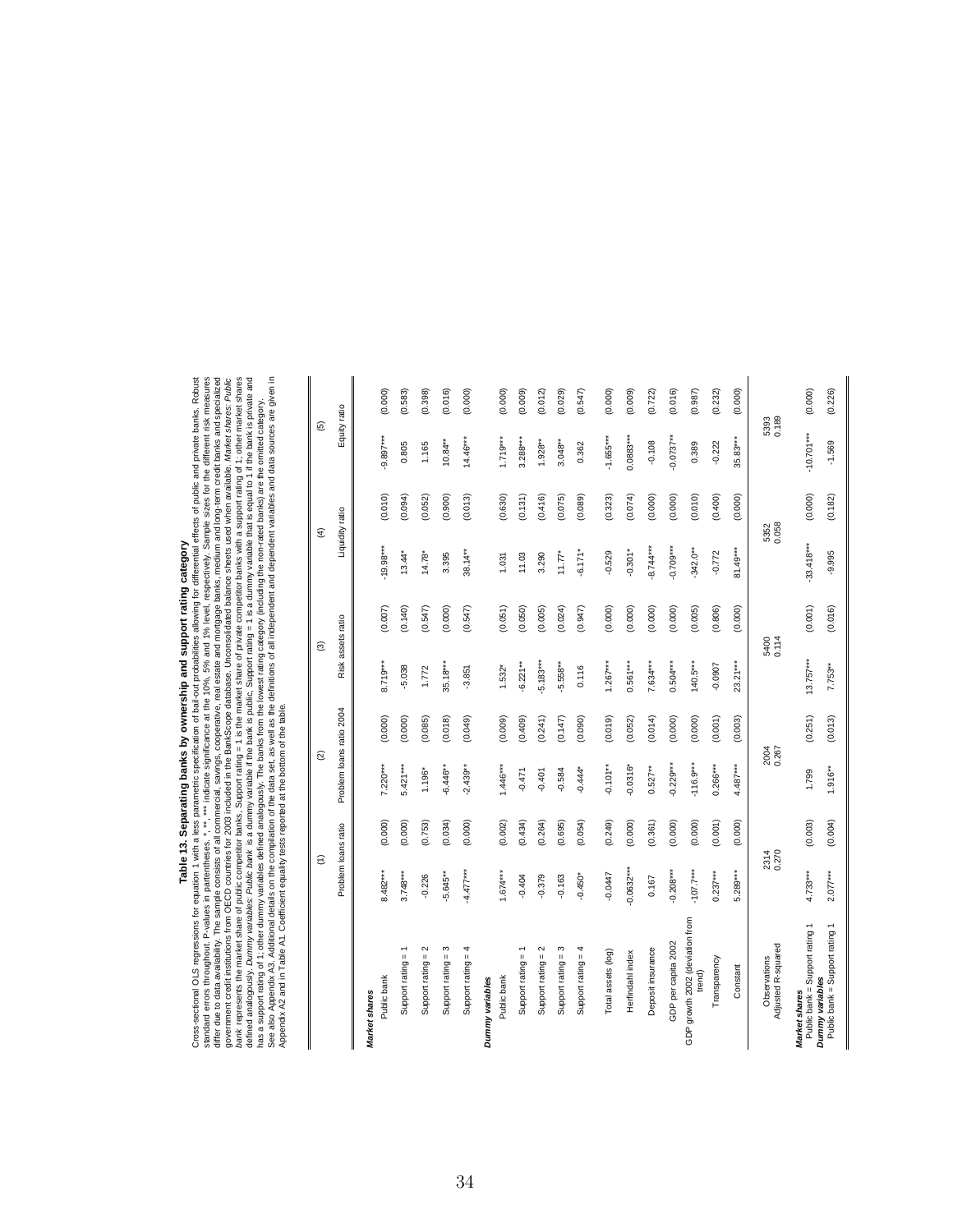The regression results are striking: MSI significantly increases banks' risk-taking, and the estimated increase in risk is substantial. In contrast, we find no evidence for higher risk-taking at the protected banks themselves, except for banks with outright public ownership. The results prove to be robust to a number of modifications, including the use of a large number of book risk measures and alternative ways of modelling bail-out probabilities and MSI. We further show that the effect of MSI indeed runs through the banks' margins. This supports the theoretical prediction that a higher protection of banks reduces margins for competitor banks and pushes these banks towards higher risk-taking.

These results have important policy implications: First, they suggest that the effect of the government guarantees issued during the current financial crisis may constitute a threat to the stability of banking systems in the future. The channel is not moral hazard at the protected banks, as is frequently argued, but rather competitive conduct. The main costs of implicit or explicit government guarantees appear to consist in higher risktaking of competitor banks, rather than of the protected banks themselves. Moreover, the focus on the distortionary effect of explicit guarantees (especially to public banks) may be overly narrow; even though such guarantees have been shown to cause a strong increase in the competitor banks' risk-taking, implicit guarantees also seem to cause distortions. The paper suggests that the public disinvestment and the discontinuation of explicit guarantees may be insufficient to eliminate the distortionary effect of these guarantees: As long as markets continue to expect banks to be bailed out in case of difficulties, the competitive distortions may persist.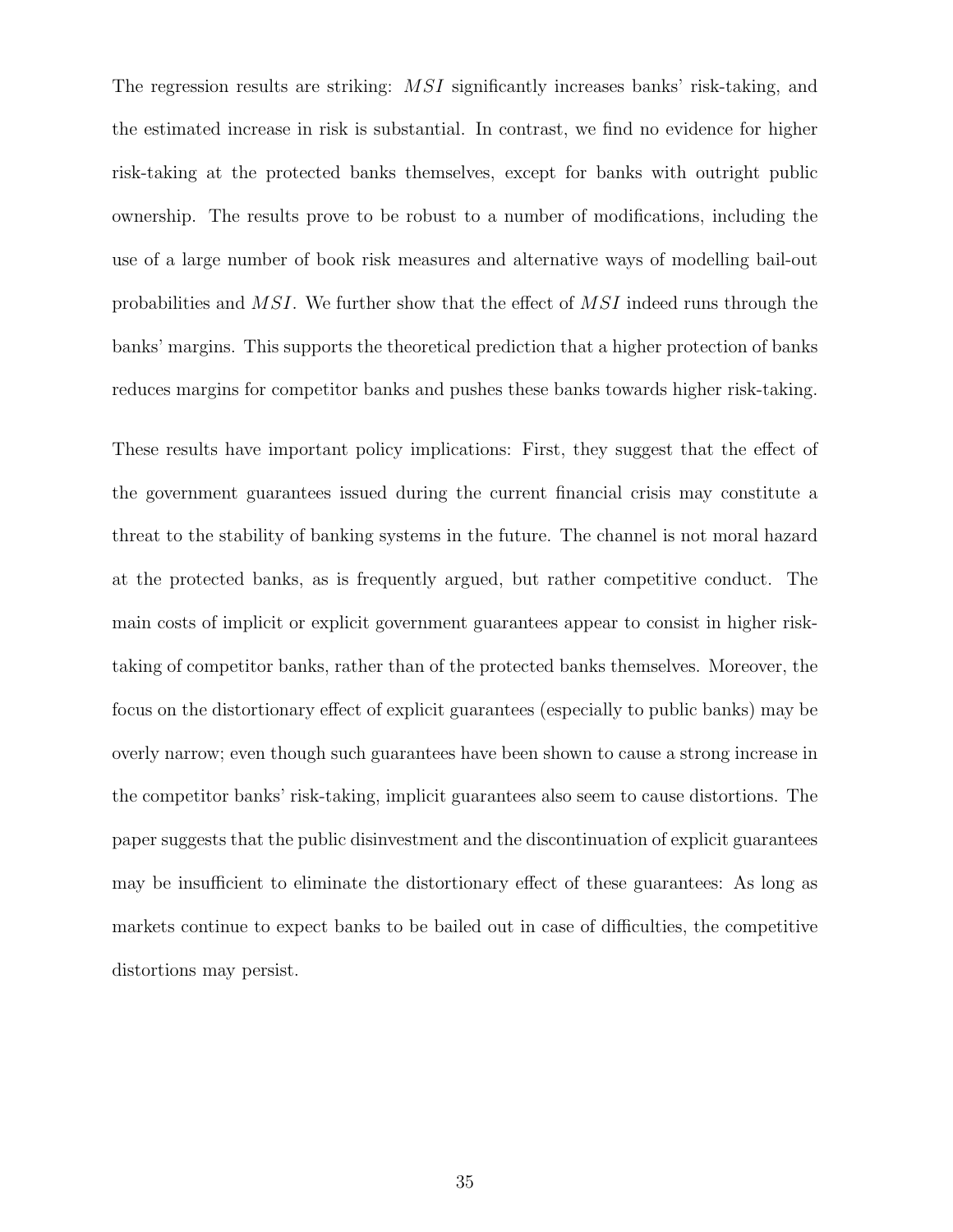### **Appendix**

### **A1. Stylized model**

**Setting.** In order to derive testable hypotheses, we present a stylized partial equilibrium model in this section. This model is a boiled-down version of Hakenes and Schnabel  $(2009)$ . Consider a banking system that is characterized by competition for funds à la Monti-Klein. Each single bank faces an upward-sloping supply curve for funding. The gross funding rate (including principal) is  $R = R(l, L)$ , where l is the bank's demand for funds and  $L$  is the bank's competitors' demand for funds. For the purpose of illustration, consider a linear bank-individual supply function,  $R = R_0 + a_1 l + a_2 L$  with positive  $a_1$  and  $a_2$ . The bank invests into risky assets, such as loans. Assume that the bank's portfolio yields y with probability  $q(y)$ , and zero otherwise (as in Allen and Gale, 2004). Banks are subject to limited liability. As an example, consider a linear risk profile,  $q(y) = q_0 - by$ with positive b and  $q_0$ .<sup>19</sup> A bank's default probability is thus  $d = 1 - q(y)$ . Assume for simplicity that investors are not covered by deposit insurance. However, a bank is bailed out by the state with probability  $p$  when the bank's portfolio returns nothing. The total default probability is then  $d(1 - p)$ , as in (4). If a bank is fully protected  $(p = 1)$ , its investors are always repaid, hence they do not care about the bank's risk-taking. The supply of funds if then given by  $R(l, L)$  as above. However, if the bank is less than fully protected  $(p < 1)$ , investors demand a markup, and the risk-adjusted funding rate becomes  $\phi R(l, L)$  with  $\phi = (1 - d(1 - p))^{-1}$  in case of risk neutral investors.<sup>20</sup>

<sup>&</sup>lt;sup>19</sup>By assumption,  $q(y)$  does not depend on *l* and *L*, implying that a bank's risk profile is independent of the loan volume. In reality, if a bank tried to expand its loan volume, it would have to lend to less creditworthy borrowers, hence its portfolio would deteriorate. Then the effect of government guarantees may be even more harmful for competitor banks. In addition, protected banks may poach the best customers from their competitors, leading to a further deterioration of the competitors' loan portfolios. We thank an anonymous referee for pointing out this additional channel, which is ruled out in this model.

 $20$ For a detailed discussion of assumptions, see Hakenes and Schnabel (2009).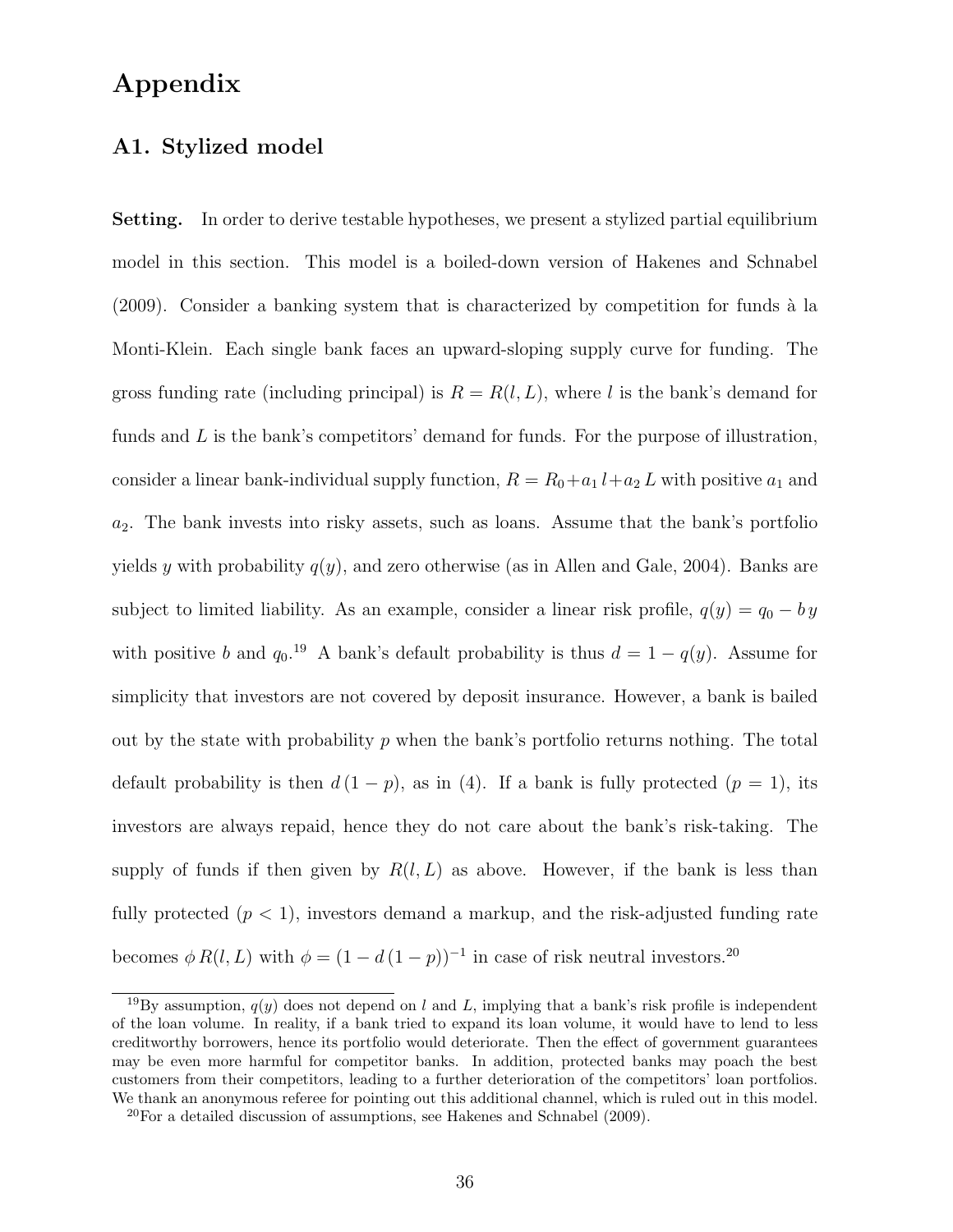The time structure is fairly standard: At date  $t = 0$ , a bank borrows funds l from investors. Investors anticipate the bank's risk choice  $\eta$  and set  $\phi$  accordingly, depending on whether the bank enjoys protection by the state or not. Then, the bank invests into the loan portfolio and chooses y. Since y is unobservable, the bank faces a *moral hazard* problem. As is common in models with risk shifting, each bank takes excessive risks at the expense of investors. At date  $t = 1$ , the portfolio yields y with probability  $q(y)$ . If their portfolio fails, banks repay only if they are bailed out.

Figure 1 shows the timing of the model.

Figure 1: Time Structure

 $t_0$  A bank borrows funds l at rate  $\phi R(l, L)$ . The markup  $\phi$  is determined by the bank's bail-out probability  $p$  and by investors' expectations about the bank's risk choice y. The bank chooses  $y$ .  $t_1$  Projects mature and return y with probability  $q(y)$ . The bank pays

 $\phi R(l, L)$  to its investors if possible. Otherwise, the government repays investors with probability p.

**Partial Equilibrium and Comparative Statics.** Consider date  $t = 0$  when the bank determines its risk choice  $\eta$  and its funding volume l, which at the same is the volume of its asset portfolio. The bank's profit function is

$$
\Pi = l q(y) [y - \phi R(l, L)]
$$
  
=  $l (q_0 - by) [y - \phi (R_0 + a_1 l + a_2 L)].$  (8)

The first-order conditions with respect to  $y$  and  $l$  are

$$
\frac{\partial \Pi}{\partial y} = l \left( q_0 + b \left( \phi \left( R_0 + a_1 l + a_2 L \right) - 2 y \right) \right) = 0, \tag{9}
$$

$$
\frac{\partial \Pi}{\partial l} = (q_0 - b y) (y - \phi (R_0 + 2 a_1 l + a_2 L)) = 0.
$$
 (10)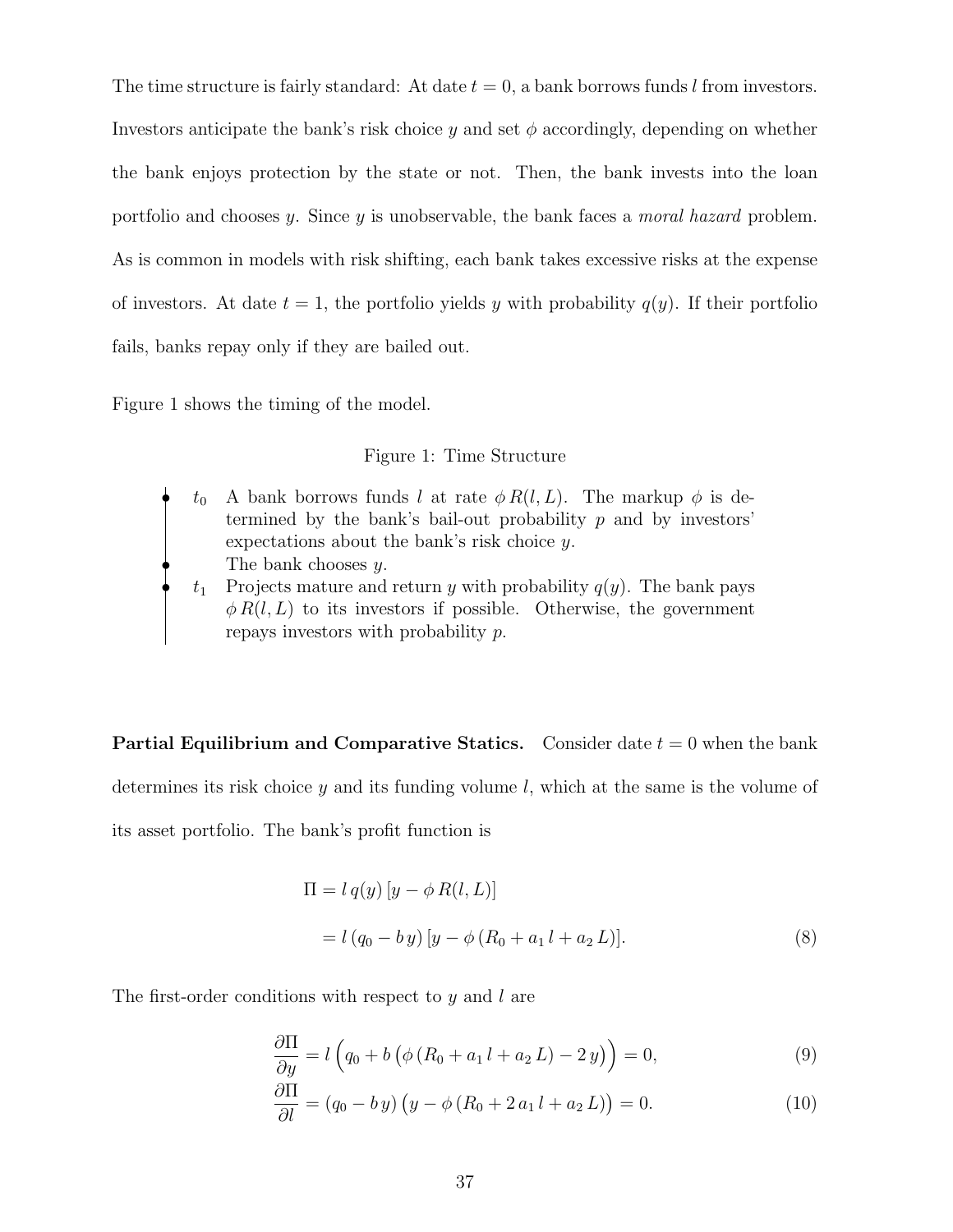Solving (10) for y yields  $y = \phi (R_0 + 2 a_1 l + a_2 L)$ . Substituting this expression into (9), one obtains  $q_0 - b \phi (R_0 + 3 a_1 l + a_2 L) = 0$ . Solving for l yields l<sup>\*</sup>, and substituting this into (10) yields  $y^*$ ,

$$
l^* = \frac{1}{3 a_1} \left( \frac{q_0}{b \phi} - (a_2 L + R_0) \right) \quad \text{and} \quad y^* = \frac{1}{3} \left( \frac{2 q_0}{b} + \phi (a_2 L + R_0) \right). \tag{11}
$$

Our results now obtain immediately. The first result concerns the effect of public bail-out guarantees on the protected bank's risk-taking. Hence, it refers to the effect of  $p_{ij}$  on  $Risk_{ij}$  in equation (1).

**Result 1** *The relation between a bank's protection* p *and its risk choice* y *is ambiguous.*

To see this, consider the derivative  $\partial y^* / \partial \phi$ , which is given by

$$
\frac{\partial y^*}{\partial \phi} = \frac{1}{3} \cdot \frac{\partial}{\partial \phi} \left( \frac{2 q_0}{b} + \phi (a_2 L + R_0) \right) = \frac{a_2 L + R_0}{3}.
$$
 (12)

This expression can be positive or negative, implying that a higher markup (corresponding to a lower bail-out probability) may result in a risk decrease or a risk increase. This can be demonstrated in two ways. First, we have assumed that  $R(l, L) = R_0 + a_1 l + a_2 L$  is the bank-individual deposit supply function. In reality, the supply will not be linear, so  $R(l, L)$  can be seen as an approximation in the relevant range. However, the intercept of a linear approximation can be negative, even if the original function is always positive (take the approximation of the function  $f(x)=1+x^2$  around  $x = 1$  as an example). For a second related argument, consider the bank-individual elasticity of the inverse supply function,

$$
\varepsilon = \frac{R(l^*)}{l \, R'(l^*)} = \frac{R_0 + a_1 \, l^* + a_2 \, L}{a_1 \, l^*} = \frac{R_0 + a_1 \frac{1}{3 \, a_1} \left(\frac{q_0}{b \, \phi} - (a_2 \, L + R_0)\right) + a_2 \, L}{a_1 \frac{1}{3 \, a_1} \left(\frac{q_0}{b \, \phi} - (a_2 \, L + R_0)\right)}
$$
\n
$$
= \frac{3 \left(R_0 + a_2 \, L\right) + \left(\frac{q_0}{b \, \phi} - (a_2 \, L + R_0)\right)}{\left(\frac{q_0}{b \, \phi} - (a_2 \, L + R_0)\right)} = \frac{q_0 + 2 \, b \, \phi \left(a_2 \, L + R_0\right)}{q_0 - b \, \phi \left(a_2 \, L + R_0\right)},\tag{13}
$$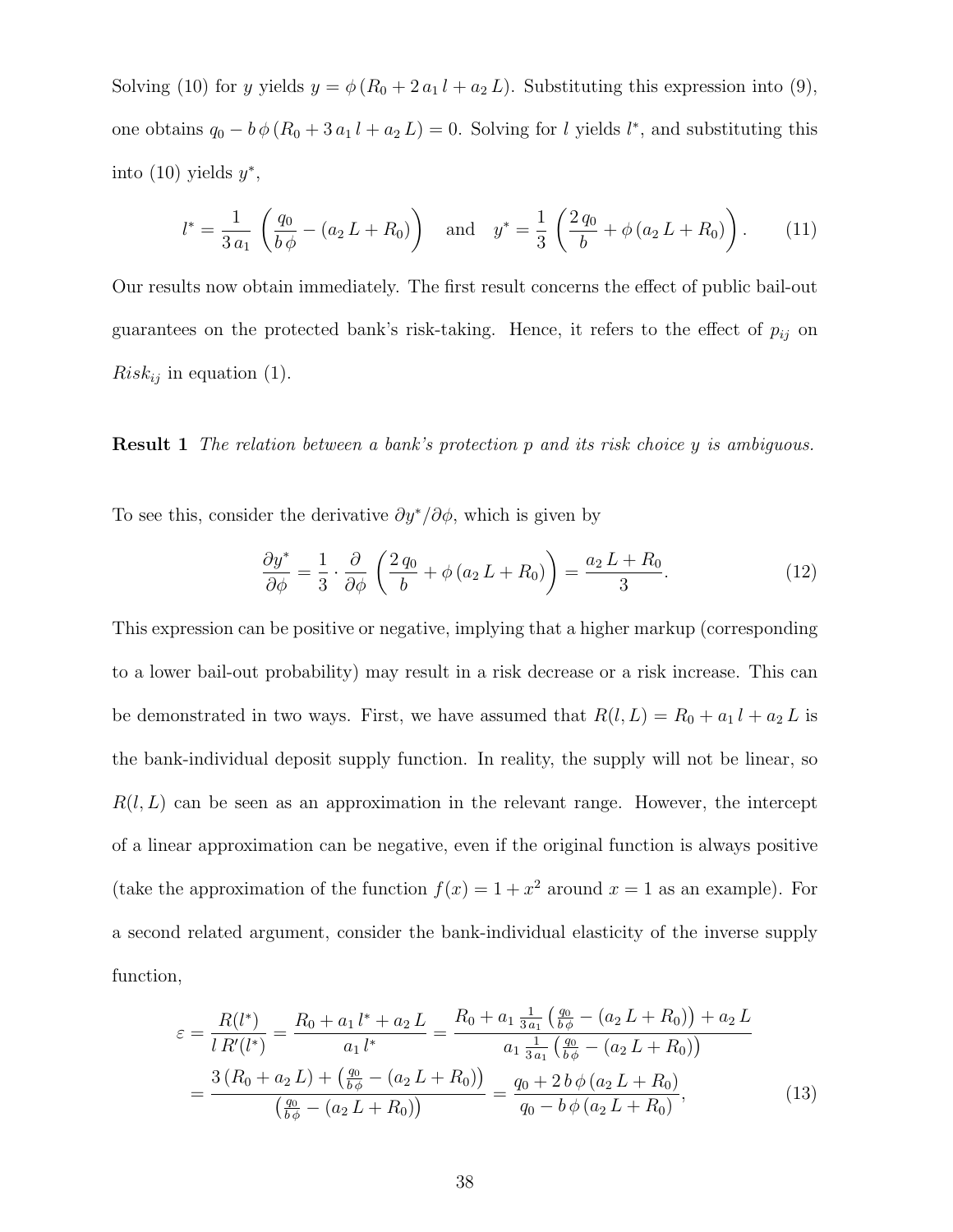which exceeds 1 if and only if  $a_2 L+R_0 > 0$ . Hence, the reaction of a bank's risk choice to government protection  $(p)$  depends on whether its individual supply of funds is elastic or not. Since the supply of funds can be elastic or inelastic in reality, the effect of government protection on a bank's risk choice y is ambiguous.

The second result concerns the effect of public bail-out guarantees on the competitor banks' risk-taking, i.e., the effect of  $MSI_{-ij}$  on  $Risk_{ij}$  in equation (1).

### **Result 2** *A bank's risk choice* y *depends positively on the protection of its competitors.*

The argument is made in three steps. First, higher government protection induces protected banks to expand. Second, this leads to fiercer competition for the bank's competitor banks. Third, a competitor bank that faces stronger competition chooses higher risk.

For the first argument, consider (11). Since the derivative of  $l^*$  with respect to  $\phi$  is negative, a more highly protected bank (with lower  $\phi$ , e.g.  $\phi = 1$ ) has a larger optimal funding volume  $l^*$ . The expansion of protected banks implies that  $L$  increases, leading to stronger competition for funds. Finally,

$$
\frac{\partial y^*}{\partial L} = \frac{1}{3} \cdot \frac{\partial}{\partial L} \left( \frac{2 q_0}{b} + \phi (a_2 L + R_0) \right) = \frac{\phi a_2}{3 b} > 0,
$$
\n(14)

implying that a bank takes more risk when competition intensifies. Taken together, this leads to the conclusion that a higher protection of some banks induces the competitor banks to increase their risk.

### **A2. Compilation of data set**

Our data set includes all banks from OECD countries contained in the BankScope database in the year 2003. We use unconsolidated bank statements (Bankscope consolidation codes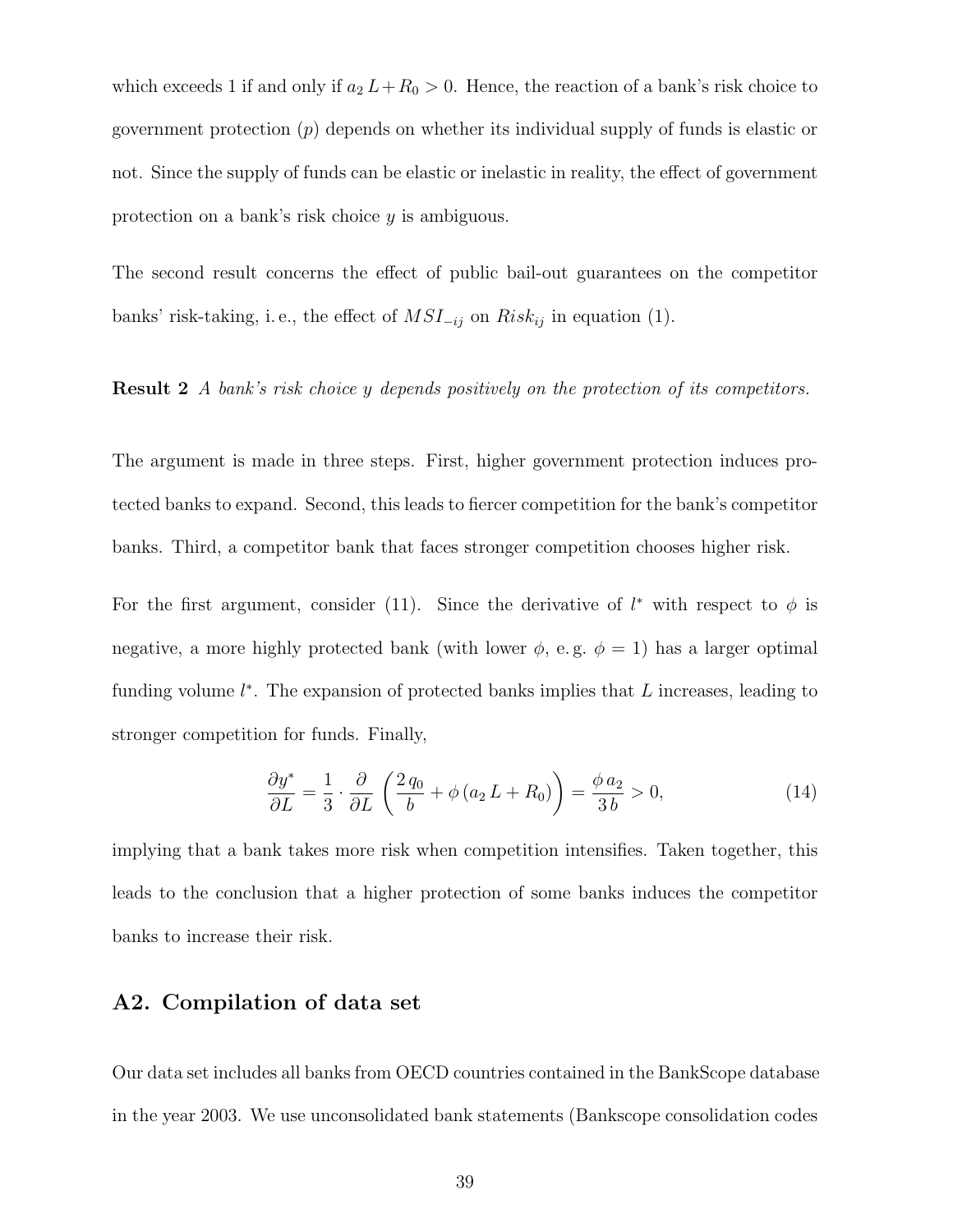U1, U2) where such statements are available. U\* statements were used only if no other unconsolidated statements existed. If no unconsolidated statements were available, we used consolidated statements (C1, C2,  $C^*$ ). Banks with a consolidation status of A1 were dropped.<sup>21</sup> From the remaining banks, we dropped central banks, investment banks and securities houses, multi-lateral governmental banks, as well as non-banking credit institutions. We also dropped bank holdings and bank holding companies to avoid a double-counting of banks. The total assets of all banks in each country in our data set are similar to the data given by the OECD. For internal consistency, we prefer to use the data constructed from our data set. The identification of public ownership and subsidiaries is done on the basis of the information on the ultimate owner contained in the BankScope data set. The given information was complemented through an extensive internet search. The data set is complemented by rating information from Fitch/IBCA (referring to the end of 2002).

<sup>&</sup>lt;sup>21</sup>The BankScope definitions of the different types of bank statements are as follows. U1: a statement not integrating the possible subsidiaries of the concerned bank, and there does not exist a consolidated statement for the bank in the database. U2: a statement not integrating the possible subsidiaries of the concerned bank, and there does exist a consolidated statement in the database. C1: a statement of a mother company integrating the statements of its subsidiaries, and the unconsolidated statement for the bank is not in the database. C2: a statement of a mother company integrating the statements of its subsidiaries, and the unconsolidated statement for the bank is in the database. A1: a statement made up of the addition of the individual statements of a group of affiliated banks.  $C^*$  and  $U^*$  represent other consolidated or unconsolidated statements, respectively.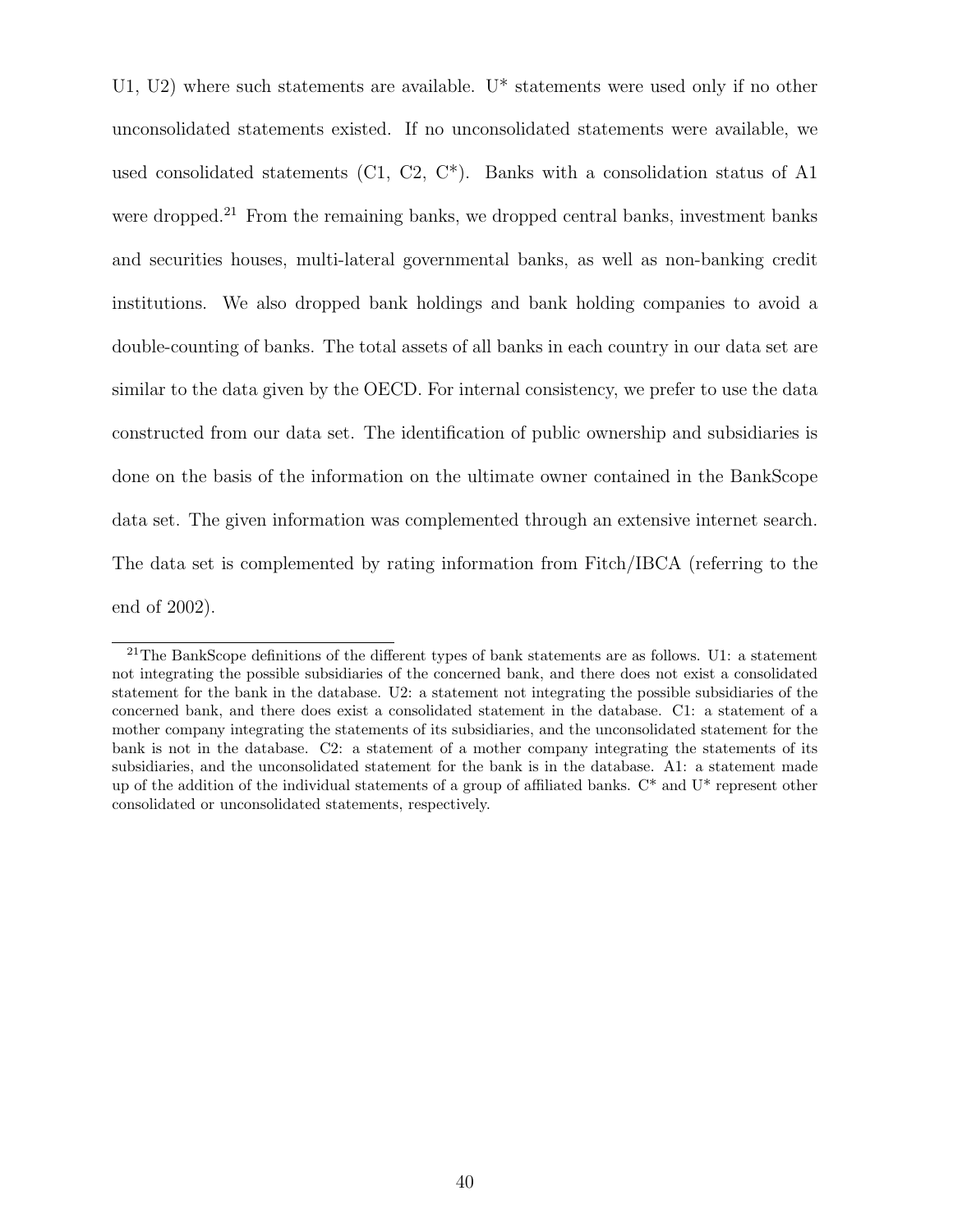### **A3. A flexible specification of bail-out probabilities**

For simplicity, let us consider the case of just two support rating categories (represented by the dummy variables  $D_{1i}$  and  $D_{2i}$ ). We omit country indices and consider a model without a constant term. We ignore further control variables and start from a simplified version of equation (1).

$$
Risk_i = \alpha_1 \cdot p_i + \alpha_2 \cdot MSI_{-i} + \epsilon_i, \quad \text{where}
$$
\n(15)

$$
p_i = p_1 \cdot D_{1i} + p_2 \cdot D_{2i} \quad \text{and} \tag{16}
$$

$$
MSI_{-i} = p_1 \cdot \frac{A_{1,-i}}{A} + p_2 \cdot \frac{A_{2,-i}}{A}.
$$
\n(17)

The last equation implies that  $MSI$  is a weighted average of the bail-out probabilities of banks from the two rating categories, weighted by the respective market shares (not including the bank itself). Substitution yields

$$
Risk_i = \alpha_1 \cdot (p_1 \cdot D_{1i} + p_2 \cdot D_{2i}) + \alpha_2 \cdot (p_1 \cdot \frac{A_{1,-i}}{A} + p_2 \cdot \frac{A_{2,-i}}{A}) + \epsilon_i
$$
 (18)

$$
= \delta_1 \cdot D_{1i} + \delta_2 \cdot D_{2i} + \delta_3 \cdot \frac{A_{1,-i}}{A} + \delta_4 \cdot \frac{A_{2,-i}}{A} + \epsilon_i.
$$
 (19)

The  $\delta$ -parameters can be estimated by a regression of  $Risk$  on the rating category dummy variables plus the respective market shares. However, it is not possible to infer the parameters of interest, i.e., in particular  $\alpha_2$ , from the estimated coefficients. Therefore, we impose the restriction that the bail-out probability of the most highly protected bank group is equal to one. Note that this restriction is much milder than assigning bail-out probabilities to all rating categories.

We see directly that  $\alpha_2$  is then equal to  $\delta_3$ . Hence, we can simply look at the coefficient of the market share of the highest rating category in order to infer the effect of MSI on banks' risk-taking. An analogous argument can be made with respect to  $\alpha_1$  and  $\delta_1.$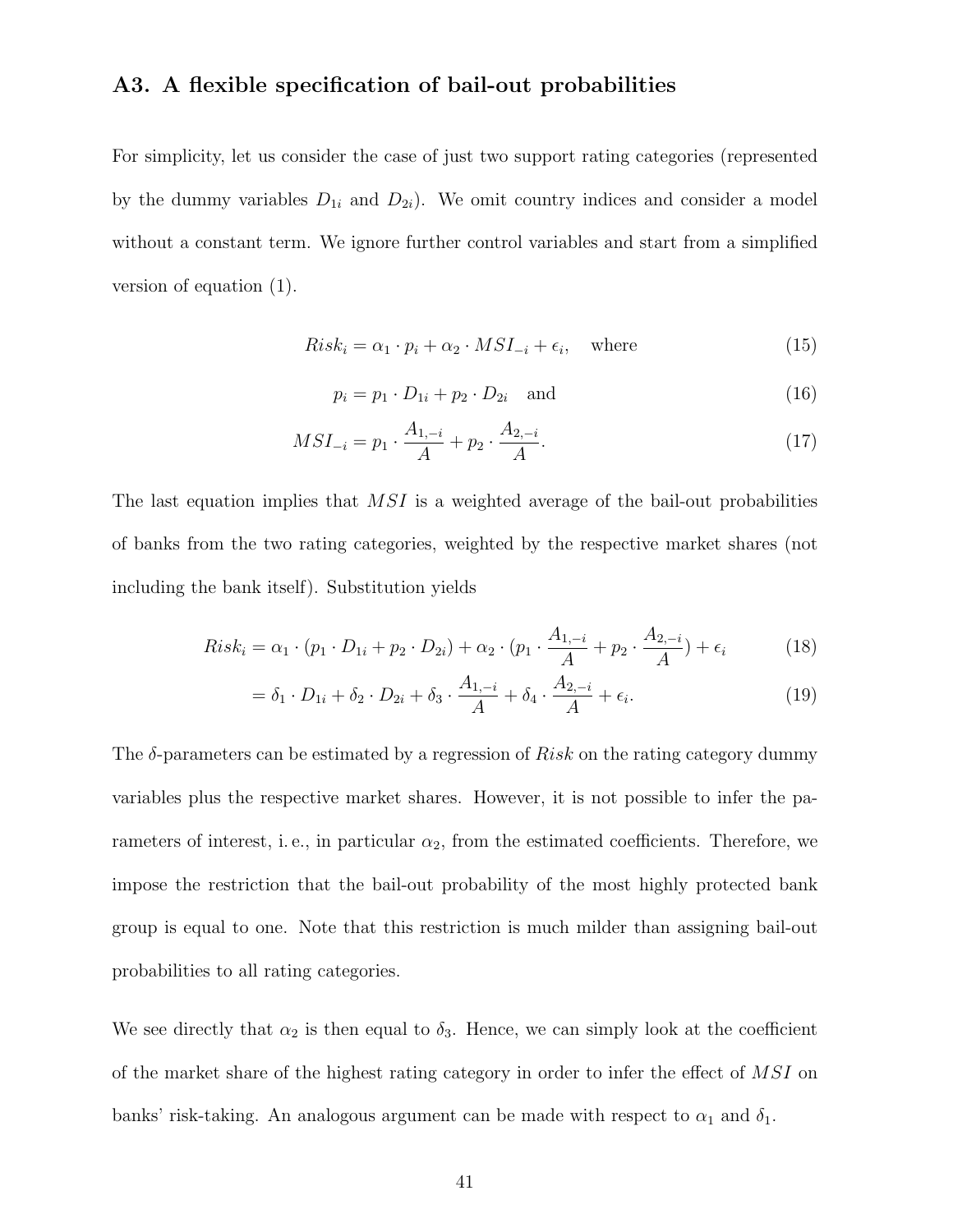Note that in the actual estimation, we treat the lowest rating class (including the nonrated banks) as the omitted category.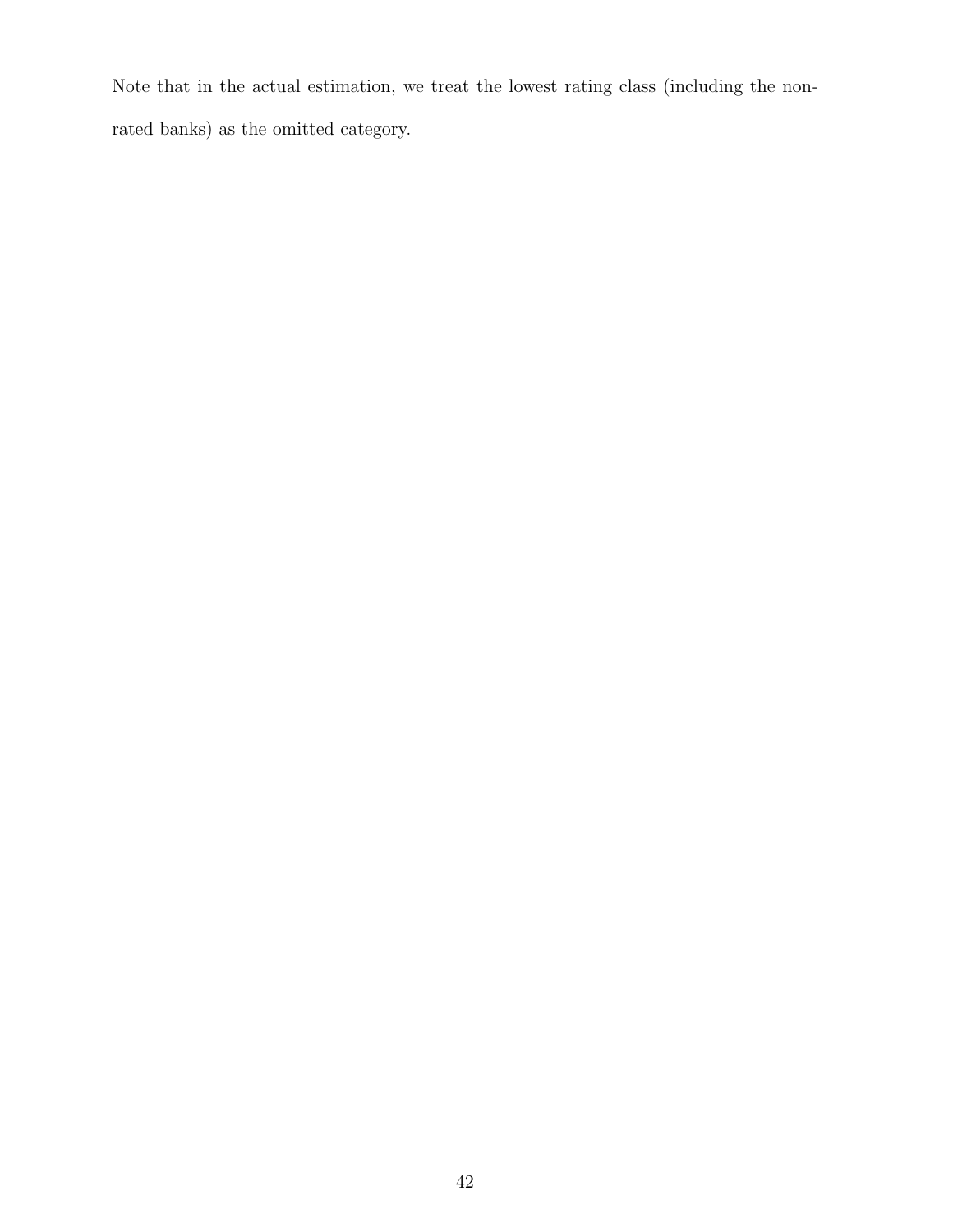| Variable name                             | Description                                                                                                                                                | Data source                                         |
|-------------------------------------------|------------------------------------------------------------------------------------------------------------------------------------------------------------|-----------------------------------------------------|
| Problem loans ratio                       | Problem loans / total assets (in %), winsorized at 1/99%                                                                                                   | <b>BankScope</b>                                    |
| Problem loans ratio 2004                  | Problem loans in 2004 / total assets (in %), winsorized at 1/99%                                                                                           | BankScope                                           |
| Risk assets ratio                         | Risk assets" (assets with non-negligible credit and market risk)/ total assets (in %),<br>winsorized at 1/99%                                              | BankScope                                           |
| Liquidity ratio                           | Liquid assets / short-term liabilities (in %), winsorized at 1/99%                                                                                         | BankScope                                           |
| Regulatory capital ratio                  | Regulatory capital ratio (in %), winsorized at 1/99%                                                                                                       | <b>BankScope</b>                                    |
| <b>Equity ratio</b>                       | Equity ratio (in %), winsorized at 1/99%                                                                                                                   | BankScope                                           |
| Total assets (log)                        | Total assets (in thousands USD), in logarithmic form                                                                                                       | BankScope                                           |
| Net interest margin                       | Effective interest margins (net interest revenue over volume of interest-bearing assets)                                                                   | BankScope                                           |
| Cooperative banks, savings<br>banks, etc. | Dummy variables indicating the bank's type                                                                                                                 | BankScope                                           |
| Support ratings                           | Ratings indicating the likelihood of external support                                                                                                      | <b>Fitch/IBCA</b>                                   |
| <b>Issuer ratings</b>                     | Ratings taking into account the likelihood of external support                                                                                             | <b>Fitch/IBCA</b>                                   |
| Individual ratings                        | Ratings ignoring the likelihood of external support                                                                                                        | <b>Fitch/IBCA</b>                                   |
| Eq                                        | Own bail-out probability, definition 1 (see definition in text)                                                                                            | Own calculations                                    |
| MSII                                      | MSI based on p1, see definition in text                                                                                                                    | Own calculations                                    |
| MSII (country)                            | As MSI1, but including bank i                                                                                                                              | Own calculations                                    |
| p2                                        | Own bail-out probability, definition 2 (see definition in text)                                                                                            | Own calculations                                    |
| MSI2                                      | MSI based on p2, see definition in text                                                                                                                    | Own calculations                                    |
| MSI2 (country)                            | As MSI2, but including bank i                                                                                                                              | Own calculations                                    |
| Dpublic                                   | Dummy variable indicating whether a bank is publicly owned                                                                                                 | BankScope, banks' websites                          |
| Market shares for support rating          | "Total assets" of all banks in a given rating class over total assets in that country (in %)                                                               | Own calculations                                    |
| Dummy variables for support<br>categories |                                                                                                                                                            |                                                     |
| rating categories                         | Dummy variables that are equal to 1 if a bank is in the respective rating category                                                                         | Own calculations                                    |
| Herfindahl index                          | Sum of squared market shares in a given country as calculated by the ECB                                                                                   | European Central Bank                               |
| Deposit insurance                         | Ordinal variable measuring deposit insurance coverage in 2003: 0: 0 \$, 1: 1-40.000 \$, 2:<br>$40.001 - 100.000$ \$, 3: > 100.000                          | Demirgüc-Kunt et al. (2008)                         |
| GDP per capita                            | GDP per capita in 2002                                                                                                                                     | World Bank                                          |
| Transparency                              | Ordinal variable measuring the degree of information disclosure requirements for banks;<br>counts the "pro-disclosure" answers in section 10 of the survey | Regulation and Supervision<br>World Bank, Survey on |
|                                           |                                                                                                                                                            |                                                     |

Table A1: Description of variable construction and data sources **Table A1: Description of variable construction and data sources**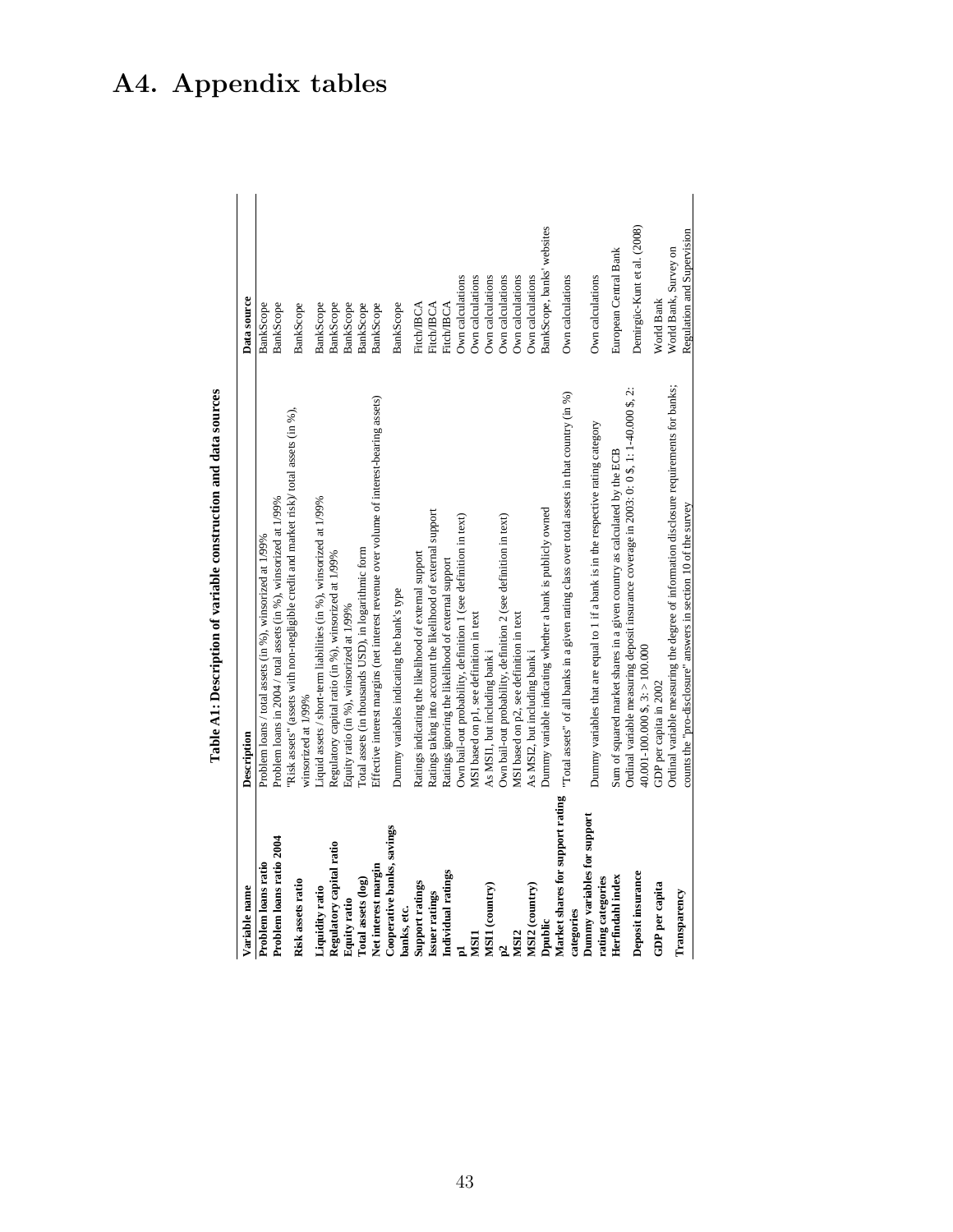### **Table A2. Instrumental variable model for MSI1 with bank type fixed effects**

Instrumental variable model. Estimated using equations (6) and (7) with bank type dummies added (not reported). Panel A reports the results for the first stage and panel B for the second stage. The dependent variable in the first stage is the net interest margin. The dependent variable in the second stage are the same risk measures as before. Robust standard errors throughout. P-values in parentheses. \*, \*\*, \*\*\* indicate significance at the 10%, 5% and 1% level, respectively.<br>Sample sizes for the different risk measures differ due to d database. Unconsolidated balance sheets used when available. MSI1 is the market share of insured competitor banks as defined in the text. Additional details on the compilation of the data set, as well as the definitions of all independent and dependent variables and data sources are given in Appendix A2 and Table A1.

|                                                               | (1)                 |         | (2)                      |         | (3)               |         | (4)             |         | (5)            |         |
|---------------------------------------------------------------|---------------------|---------|--------------------------|---------|-------------------|---------|-----------------|---------|----------------|---------|
|                                                               | Problem loans ratio |         | Problem Ioans ratio 2004 |         | Risk assets ratio |         | Liquidity ratio |         | Equity ratio   |         |
| Panel A: First stage. Dependent variable: Net interest margin |                     |         |                          |         |                   |         |                 |         |                |         |
| MS <sub>11</sub>                                              | $-0.0296***$        | (0.000) | $-0.0285***$             | (0.000) | $-0.0163***$      | (0.000) | $-0.0164***$    | (0.000) | $-0.0163***$   | (0.000) |
| Own bail-out probability<br>(p1)                              | 0.000275            | (0.844) | $-0.000243$              | (0.863) | $-0.00242***$     | (0.000) | -0.00233***     | (0.000) | $-0.00239***$  | (0.000) |
| Total assets (log)                                            | $-0.00165***$       | (0.000) | $-0.00165***$            | (0.000) | $-0.00188***$     | (0.000) | $-0.00188***$   | (0.000) | $-0.00188***$  | (0.000) |
| Herfindahl index                                              | 0.000333***         | (0.000) | $0.000313***$            | (0.000) | 0.000174***       | (0.000) | 0.000172***     | (0.000) | 0.000172***    | (0.000) |
| Deposit insurance                                             | 0.00683***          | (0.000) | 0.00699***               | (0.000) | 0.00625***        | (0.000) | 0.00621***      | (0.000) | 0.00626***     | (0.000) |
| GDP per capita 2002                                           | $-0.000390***$      | (0.000) | $-0.000344***$           | (0.000) | $-0.000465***$    | (0.000) | $-0.000463***$  | (0.000) | $-0.000464***$ | (0.000) |
| GDP growth 2002<br>(deviation from trend)                     | 0.0996              | (0.109) | 0.0735                   | (0.252) | $0.131***$        | (0.000) | $0.127***$      | (0.000) | $0.131***$     | (0.000) |
| Transparency                                                  | $-0.00154***$       | (0.000) | $-0.00192***$            | (0.000) | $-0.000838***$    | (0.000) | $-0.000861***$  | (0.000) | $-0.000836***$ | (0.000) |
| Constant                                                      | $0.0794***$         | (0.000) | $0.0811***$              | (0.000) | $0.0720***$       | (0.000) | $0.0723***$     | (0.000) | $0.0719***$    | (0.000) |
| Observations<br>Adjusted R-squared                            | 2298<br>0.356       |         | 1974<br>0.356            |         | 5293<br>0.279     |         | 5254<br>0.277   |         | 5286<br>0.279  |         |
| Panel B: Second stage                                         | (1)                 |         | (2)                      |         | (3)               |         | (4)             |         | (6)            |         |
| Net interest margin                                           | $-138.7***$         | (0.000) | $-180.6***$              | (0.000) | $-187.2$          | (0.105) | 941.7***        | (0.001) | 443.0***       | (0.000) |
| Own bail-out probability<br>(p1)                              | 0.0527              | (0.893) | $-0.213$                 | (0.620) | $-4.438***$       | (0.000) | 7.708***        | (0.005) | $1.470***$     | (0.006) |
| Total assets (log)                                            | $-0.197***$         | (0.005) | $-0.351***$              | (0.000) | $1.185***$        | (0.000) | $-0.892$        | (0.223) | $-1.167***$    | (0.000) |
| Herfindahl index                                              | $-0.0209$           | (0.210) | 0.0217                   | (0.261) | $0.469***$        | (0.000) | $-0.267*$       | (0.069) | 0.0253         | (0.387) |
| Deposit insurance                                             | 0.358               | (0.262) | $1.237***$               | (0.000) | 8.579***          | (0.000) | $-11.39***$     | (0.000) | $-1.871***$    | (0.000) |
| GDP per capita 2002                                           | $-0.143***$         | (0.000) | $-0.176***$              | (0.000) | $0.129**$         | (0.035) | $-0.186$        | (0.187) | 0.0700***      | (0.007) |
| GDP growth 2002<br>(deviation from trend)                     | $-49.43***$         | (0.000) | $-63.81***$              | (0.000) | 25.02             | (0.586) | $-141.6$        | (0.192) | 29.34          | (0.182) |
| Transparency                                                  | $-0.147$            | (0.208) | $-0.206$                 | (0.158) | $-0.433$          | (0.224) | 0.488           | (0.592) | $0.496***$     | (0.006) |
| Constant                                                      | 13.99***            | (0.000) | 16.62***                 | (0.000) | 37.34***          | (0.000) | 55.92**         | (0.016) | 13.74***       | (0.003) |
| Observations                                                  | 2298                |         | 1974                     |         | 5293              |         | 5254            |         | 5286           |         |
| F-statistic (overall<br>significance)                         | 50.46***            |         | 36.26***                 |         | 99.29***          |         | 56.34***        |         | 48.70***       |         |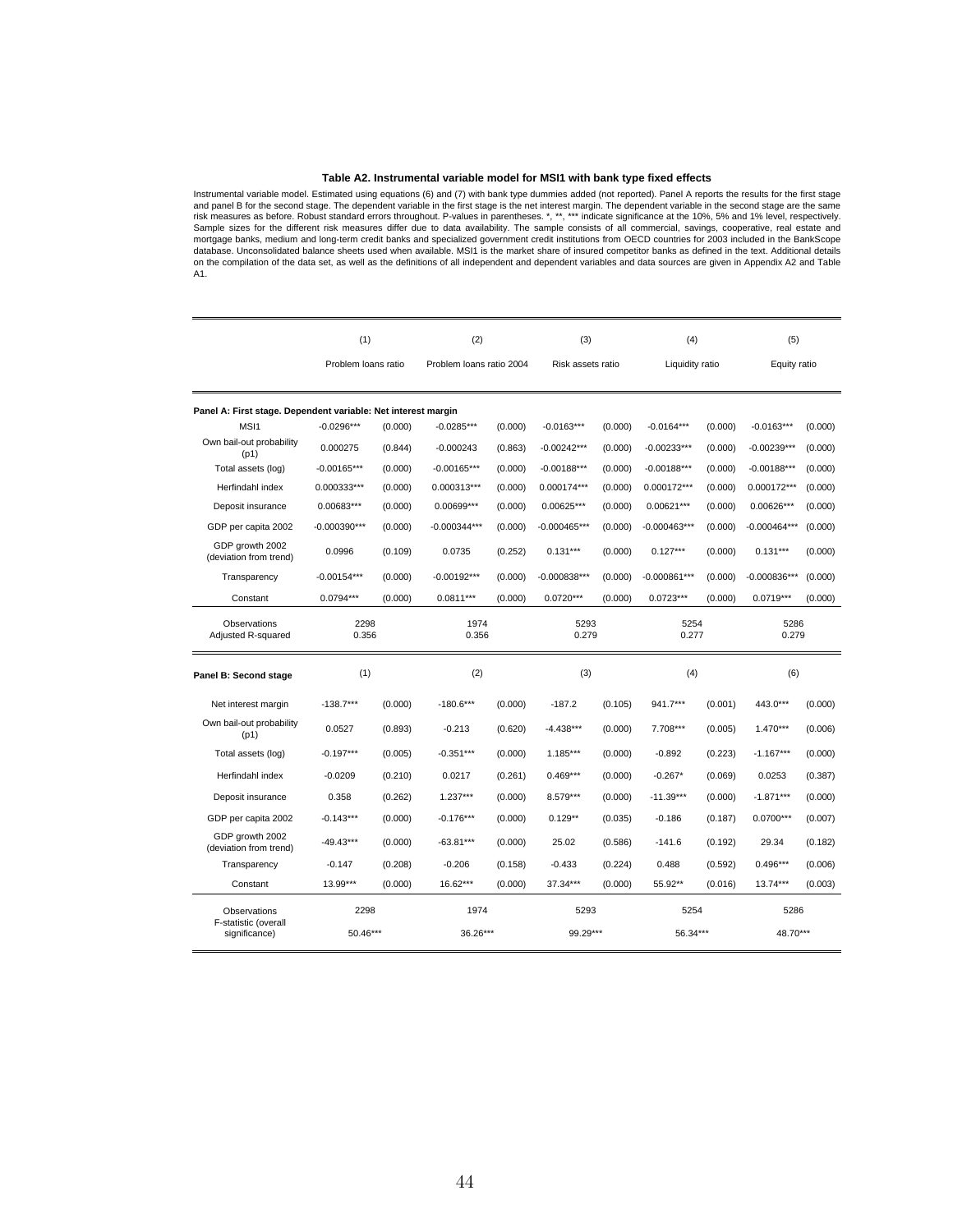## **Table A3. Flexible specification of bail-out probabilities with bank type fixed effects**

**Table A3. Flexible specification of bail-out probabilities with bank type fixed effects**<br>Cross-sectional OLS regressions for equation 1 with a less parametric specification of bail-out probabilities with bank type fixed Cross-sectional OLS regressions for equation 1 with a less parametric specification of bail-out probabilities adding bank type fixed effects (not reported). Robust standard errors throughout. P-values in parentheses. \*, \*\*, \*\*\* indicate significance at the 10%, 5% and 1% level, respectively. Sample sizes for the different risk measures differ due to data availability. The sample consists of all commercial, savings, cooperative, real estate and mortgage banks, medium and long-term credit banks and specialized government credit institutions from OECD countries for 2003 included in the BankScope database. Unconsolidated balance sheets used when available. Market shares: Public bank or support rating = 1 represents the market share of public competitor banks plus the market share of private competitor banks with a support rating of 1, Support rating = 2 is the market share of private competitor banks with a support rating of 2; other market shares are defined analogously. Dummy variables: Public bank or support rating = 1 is a dummy variable that is equal to 1 if the bank is public or has a support rating of 1, Support rating = 2 is a dummy variable that is equal to 1 if a category. See also Appendix A3. Additional details on the compilation of the data set, as well as the definitions of all independent and dependent variables and data bank has a support rating of 2; other dummy variables are defined analogously. The banks from the lowest rating category (including the non-rated banks) are the omitted sources are given in Appendix A2 and Table A1.

|                                           | $\widehat{E}$       |         | $\widehat{\omega}$       |         | $\widehat{\mathcal{E}}$ |         | $\widehat{f}$   |         | $\widehat{\mathfrak{G}}$ |         |
|-------------------------------------------|---------------------|---------|--------------------------|---------|-------------------------|---------|-----------------|---------|--------------------------|---------|
|                                           | Problem loans ratio |         | Problem loans ratio 2004 |         | Risk assets ratio       |         | Liquidity ratio |         | Equity ratio             |         |
| Market shares                             |                     |         |                          |         |                         |         |                 |         |                          |         |
| Public bank or support rating = 1         | $3.962***$          | (0.000) | $5.239***$               | (0.000) | $-2.450$                | (0.349) | 2.979           | (0.644) | $-2.108$ <sup>*</sup>    | (0.093) |
| Support rating $= 2$                      | $-1.345$ *          | (0.079) | 0.663                    | (0.303) | $-2.402$                | (0.395) | $15.54***$      | (0.031) | 1.758                    | (0.198) |
| S<br>Support rating =                     | $-5.704***$         | (0.025) | $-5.318**$               | (0.022) | 39.04***                | (0.000) | $-29.13$        | (0.268) | $-3.720$                 | (0.406) |
| Support rating $= 4$                      | $-5.056***$         | (0.000) | $-1.995$ <sup>*</sup>    | (0.100) | $-9.531$                | (0.123) | 47.10***        | (0.002) | $12.79***$               | (0.000) |
| Dummy variables                           |                     |         |                          |         |                         |         |                 |         |                          |         |
| Public bank or support rating = 1         | 0.489               | (0.263) | 0.109                    | (0.800) | $3.731***$              | (0.001) | 7.768***        | (0.003) | $0.968*$                 | (0.054) |
| Support rating $= 2$                      | $-0.195$            | (0.560) | $-0.262$                 | (0.434) | $-3.579*$               | (0.056) | 2.283           | (0.575) | 0.510                    | (0.505) |
| Support rating $= 3$                      | $-0.0494$           | (0.905) | $-0.538$                 | (0.207) | $-3.522$                | (0.165) | 7.623           | (0.223) | 1.477                    | (0.270) |
| Support rating $= 4$                      | $-0.341$            | (0.156) | $-0.383$                 | (0.151) | $-0.911$                | (0.571) | $-5.247$        | (0.129) | $-0.173$                 | (0.773) |
|                                           |                     |         |                          |         |                         |         |                 |         |                          |         |
| Total assets (log)                        | $-0.00610$          | (0.885) | $-0.0730$                | (0.113) | 1.586***                | (0.000) | $-2.190***$     | (0.000) | $-1.965***$              | (0.000) |
| Herfindahl index                          | $-0.00519$          | (0.748) | 0.00553                  | (0.730) | $0.528***$              | (0.000) | $-0.285$        | (0.105) | 0.0349                   | (0.312) |
| Deposit insurance                         | $0.432***$          | (0.027) | $0.642***$               | (0.002) | 7.379***                | (0.000) | $-6.463***$     | (0.000) | 0.299                    | (0.314) |
| GDP per capita 2002                       | $-0.222***$         | (0.000) | $0.224***$               | (0.000) | $0.319***$              | (0.000) | $-0.437**$      | (0.014) | $-0.0604*$               | (0.068) |
| GDP growth 2002 (deviation from<br>trend) | 96.44***            | (0.000) | $-111.3***$              | (0.000) | 95.93**                 | (0.019) | $-229.7***$     | (0.043) | 33.36                    | (0.116) |
| Transparency                              | $0.312***$          | (0.000) | $0.273***$               | (0.001) | 0.415                   | (0.250) | $-2.511***$     | (0.006) | $-0.437***$              | (0.019) |
| Constant                                  | 3.890***            | (0.010) | 3.488**                  | (0.029) | $15.51***$              | (0.003) | $120.4***$      | (0.000) | 45.42***                 | (0.000) |
| Adjusted R-squared<br>Observations        | 2314<br>0.271       |         | 2004<br>0.277            |         | 5400<br>0.193           |         | 5352<br>0.130   |         | 5393<br>0.248            |         |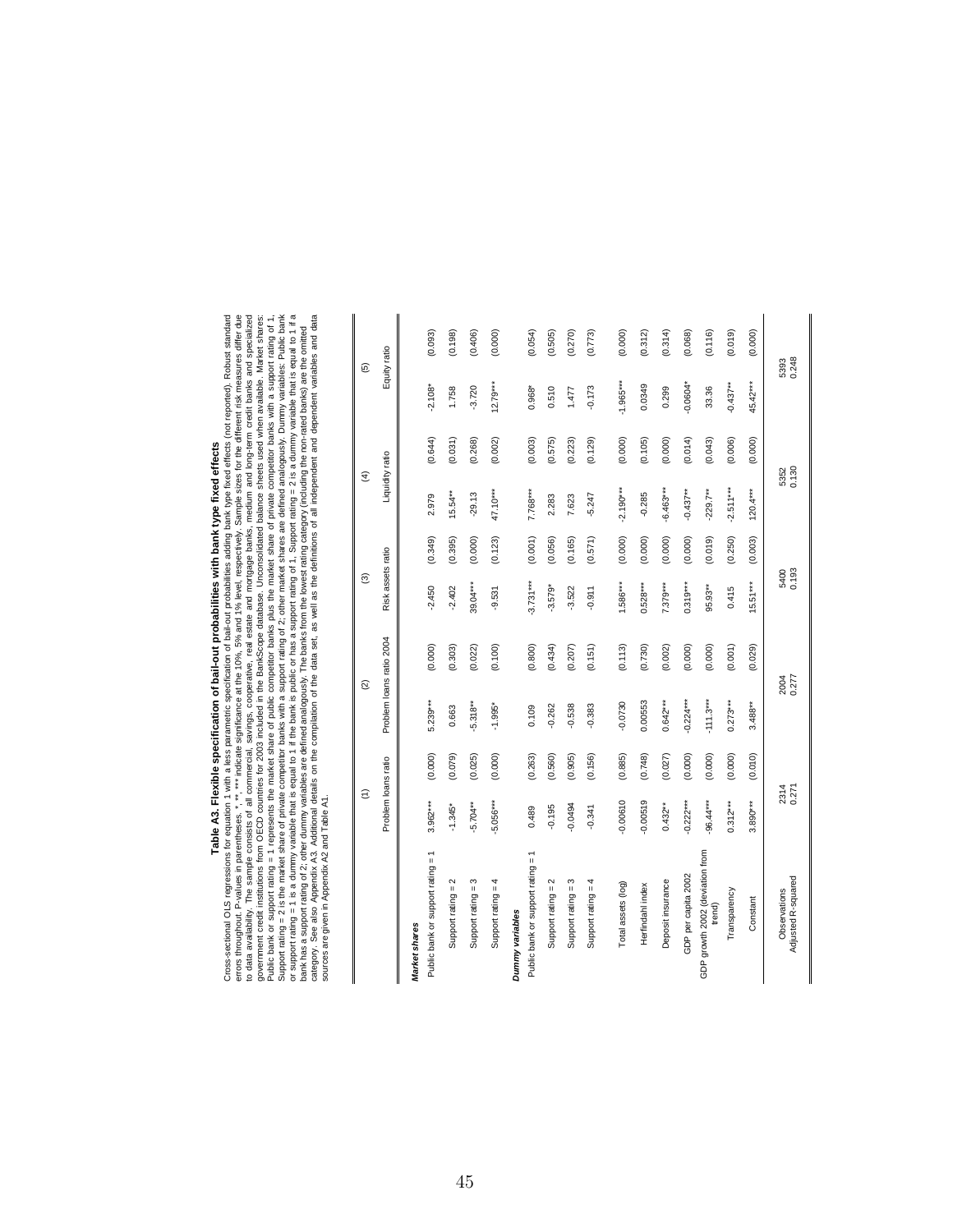# **Table A4. Separating banks by ownership and support rating category with bank type fixed effects**

Table A4. Separating banks by ownership and support rating category with bank type fixed effects<br>Cross-sectional OLS regressions for equation 1 with a less parametric specification of ball-out probabilities allowing for di Cross-sectional OLS regressions for equation 1 with a less parametric specification of bail-out probabilities allowing for differential effects of public and private banks and respectively. Sample sizes for the different risk measures differ due to data availability. The sample consists of all commercial, savings, cooperative, real estate and Unconsolidated balance sheets used when available. Market shares: Public bank represents the market share of public competitor banks, Support rating = 1 is the market share of private competitor banks with a support rating of 1; other market shares defined analogously. Dummy variables: Public bank is a dummy variable if the bank is public, Support rating = 1 is a dummy variable that is equal to 1 if the bank is private and has a support rating of 1; other dummy variables defined analogously. The banks with bank type fixed effects (not reported). Robust standard errors throughout. P-values in partentheses. \*, \*\*, \*\*\*, indicate significance at the 10%, 5% and 1% level, mortgage banks, medium and long-term credit banks and specialized government credit institutions from OECD countries for 2003 included in the BankScope database. from the lowest rating category (including the non-rated banks) are the omitted category. See also Appendix A3.

Additional details on the compilation of the data set, as well as the definitions of all independent and dependent variables and data sources are given in Appendix A2 and in Table A1. Coefficient equality tests reported at the bottom of the table.

|                                                                           | $\widehat{\epsilon}$ |         | $\widehat{\infty}$       |         |             | ම                 | $\widehat{\mathfrak{X}}$ |         | 6             |         |
|---------------------------------------------------------------------------|----------------------|---------|--------------------------|---------|-------------|-------------------|--------------------------|---------|---------------|---------|
|                                                                           | Problem loans ratio  |         | Problem loans ratio 2004 |         |             | Risk assets ratio | Liquidity ratio          |         | Equity ratio  |         |
| Market shares                                                             |                      |         |                          |         |             |                   |                          |         |               |         |
| Public bank                                                               | 8.407***             | (0.000) | 6.897***                 | (0.000) | 2.887       | (0.341)           | $-10.81$                 | (0.137) | $-6.702***$   | (0.000) |
| Support rating =                                                          | 3.738***             | (0.000) | 5.205***                 | (0.000) | -8.869***   | (0.008)           | $19.44**$                | (0.013) | $3.445**$     | (0.018) |
| Support rating $= 2$                                                      | $-0.119$             | (0.867) | 1,152                    | (0.101) | $-3.592$    | (0.200)           | $18.54***$               | (0.010) | $2.748**$     | (0.041) |
| Support rating $=$ 3                                                      | $-3.099$             | (0.246) | $-4.170$                 | (0.110) | 34.89***    | (0.001)           | $-18.26$                 | (0.488) | $-0.215$      | (0.962) |
| Support rating $= 4$                                                      | $-2.895***$          | (0.020) | $-1.170$                 | (0.365) | -8.693      | (0.165)           | 44.70***                 | (0.003) | $11.99***$    | (0.000) |
| Dummy variables                                                           |                      |         |                          |         |             |                   |                          |         |               |         |
| Public bank                                                               | $1.263***$           | (0.041) | 0.485                    | (0.420) | $4.363***$  | (0.000)           | $9.320***$               | (0.001) | $1.341***$    | (0.009) |
| Support rating = 1                                                        | $-0.375$             | (0.467) | $-0.374$                 | (0.507) | $-2.881$    | (0.364)           | 6.095                    | (0.405) | 1.328         | (0.325) |
| Support rating $= 2$                                                      | $-0.194$             | (0.564) | $-0.257$                 | (0.444) | $-3.837**$  | (0.040)           | 2.979                    | (0.464) | 0.761         | (0.320) |
| Support rating $= 3$                                                      | $-0.110$             | (0.794) | $-0.544$                 | (0.203) | $-3.057$    | (0.226)           | 6.490                    | (0.300) | 1,102         | (0.413) |
| Support rating $= 4$                                                      | $-0.406*$            | (0.089) | $-0.403$                 | (0.134) | $-1.135$    | (0.486)           | $-4.633$                 | (0.187) | 0.0327        | (0.956) |
| Total assets (log)                                                        | $-0.00919$           | (0.826) | $-0.0716$                | (0.122) | $1.608***$  | (0.000)           | $-2.257***$              | (0.000) | $-1.994***$   | (0.000) |
| Herfindahl index                                                          | $0.0408**$           | (0.013) | 0.00793                  | (0.640) | $0.553***$  | (0.000)           | $-0.351**$               | (0.047) | 0.0117        | (0.736) |
| Deposit insurance                                                         | 0.137                | (0.479) | $0.530**$                | (0.020) | $7.123***$  | (0.000)           | $-5.808***$              | (0.000) | $0.521*$      | (0.077) |
| GDP per capita 2002                                                       | $0.184***$           | (0.000) | $0.209***$               | (0.000) | $0.375***$  | (0.000)           | $-0.582***$              | (0.002) | $-0.111***$   | (0.001) |
| GDP growth 2002 (deviation from<br>trend)                                 | $-104.9***$          | (0.000) | $-114.3***$              | (0.000) | $158.1***$  | (0.001)           | $-391.4***$              | (0.002) | $-21.25$      | (0.384) |
| Transparency                                                              | $0.205***$           | (0.002) | $0.234***$               | (0.002) | 0.329       | (0.361)           | $-2.272**$               | (0.013) | $-0.352*$     | (0.057) |
| Constant                                                                  | $3.995***$           | (0.006) | $3.436**$                | (0.033) | $16.34***$  | (0.002)           | $118.3***$               | (0.000) | 44.77***      | (0.000) |
| Adjusted R-squared<br>Observations                                        | 0.276<br>2314        |         | 2004<br>0.278            |         |             | 0.196<br>5400     | 0.134<br>5352            |         | 5393<br>0.258 |         |
| Public bank = Support rating 1<br>Dummy variables<br><b>Market shares</b> | 4.669***             | (0.004) | 1.692                    | (0.268) | $11.756***$ | (0.002)           | $30.259***$              | (0.000) | $-10.147***$  | (0.000) |
| Public bank = Support rating 1                                            | $1.638***$           | (0.038) | 0.859                    | (0.286) | $-1.482$    | (0.647)           | 3.224                    | (0.668) | 0.012         | (0.993) |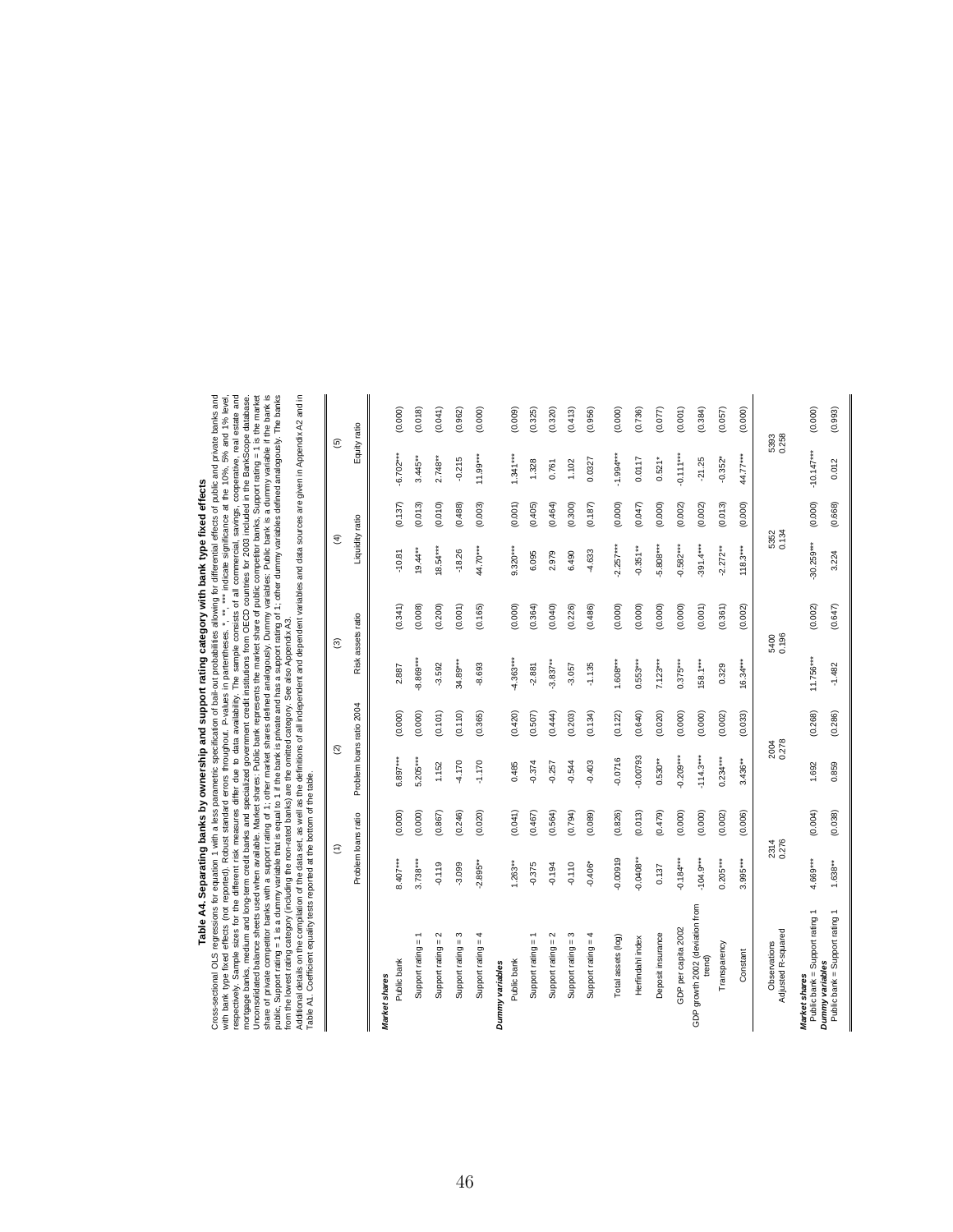### **References**

Allen, Franklin and Douglas Gale (2004): "Competition and Financial Stability," Journal of Money, Credit and Banking, 36(3) Pt. 2, 453-480.

Barth, James R., Gerard Caprio, and Ross Levine (2004): "Bank Regulation and Supervision: What Works Best?," Journal of Financial Intermediation, 13, 205–248.

Beck, Thorsten, Asli Demirgüç-Kunt, and Ross Levine (2006): "Bank Concentration and Crises: First Results," Journal of Banking and Finance, 30, 1581-1603.

Borio, Claudio, Craig Furfine, and Philip Lowe (2001): "Procyclicality of the financial system and financial stability: issues and policy options," BIS Papers No. 1.

Boyd, John H. and Mark Gertler (1994): "The Role of Large Banks in the Recent U.S. Banking Crisis," Federal Reserve Bank of Minneapolis Quarterly Review, 18(1), 2–21.

Boyd, John H. and David E. Runkle (1993): "Size and Performance of Banking Firms: Testing the Predictions of Theory," Journal of Monetary Economics, 31(1), 47–67.

Caprio, Gerard and Maria Soledad Martinez Peria (2000): "Avoiding Disaster: Policies to Reduce the Risk of Banking Crises," Egyptian Center for Economic Studies, Working Paper, No. 47.

Cordella, Tito and Eduardo L. Yeyati (2003): "Bank Bailouts: Moral Hazard vs. Value Effect," Journal of Financial Intermediation, 12, 300–330.

Demirgüç-Kunt, Asli and Enrica Detragiache (2002): "Does Deposit Insurance Increase Banking System Stability? An Empirical Investigation," Journal of Monetary Economics, 49(7), 1373–1406.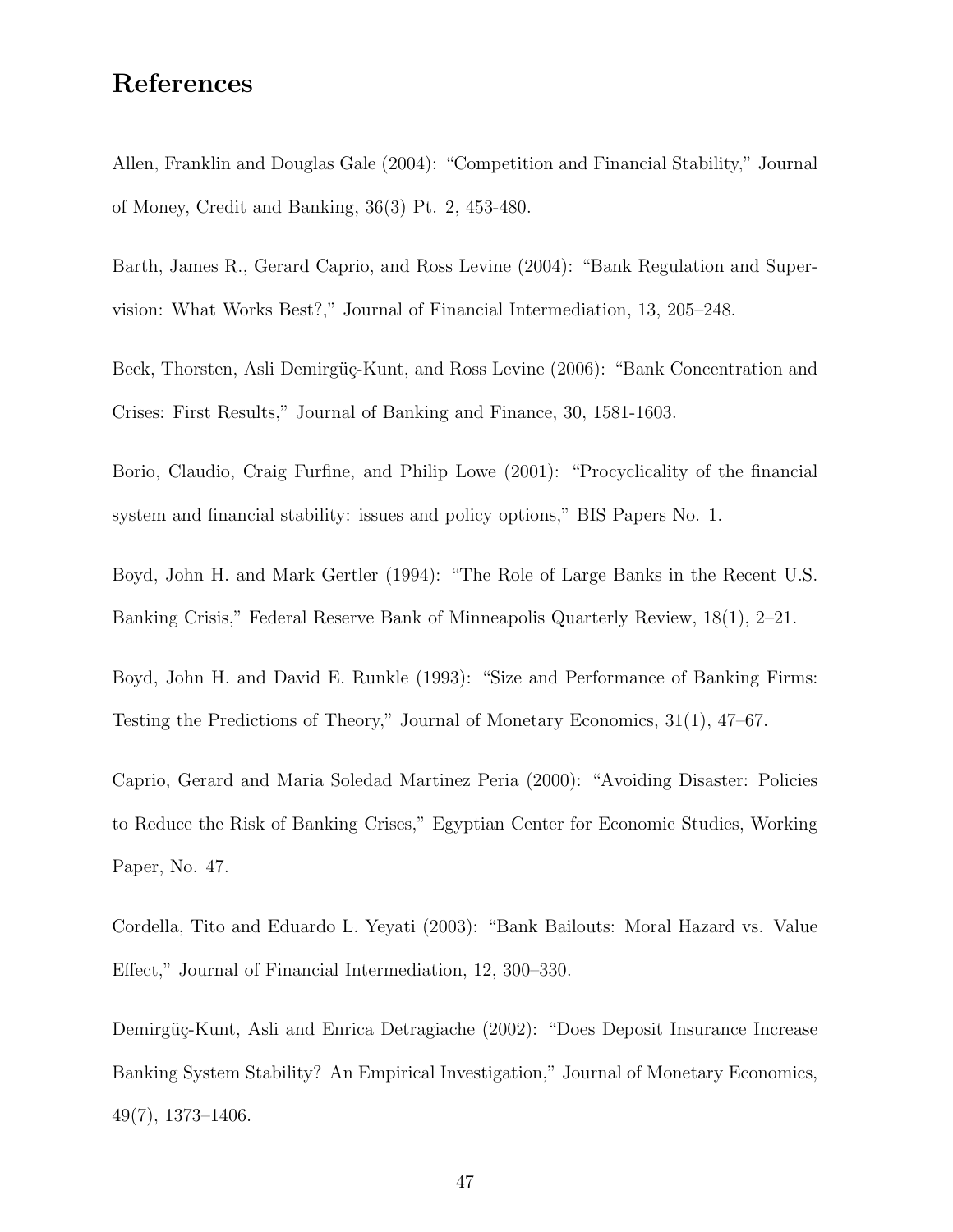Demirgüç-Kunt, Asli, Ed Kane, Baybars Karacaovali and Luc Laeven (2008): "Deposit Insurance around the World: A Comprehensive Database" in: Demirgüç-Kunt, Asli, Ed Kane and Luc Laeven (eds): Deposit Insurance around the World: Issues of Design and Implementation, MIT Press, Cambridge, MA.

Demsetz, Rebecca S. and Philip E. Strahan (1997): "Diversification, Size, and Risk at Bank Holding Companies," Journal of Money, Credit and Banking, 29(3), 300–313.

De Nicoló, Gianni (2001): "Size, Charter Value, and Risk in Banking: An International Perspective," in: The Financial Safety Net: Costs, Benefits and Implications for Regulation, Proceedings of the 37th Annual Conference on Bank Structure and Competition, Federal Reserve of Chicago, 197-215.

De Nicoló, Gianni, Philip Bartholomew, Jahanara Zaham, and Mary Zephirin (2004): "Bank Consolidation, Conglomeration and Internationalization: Trends and Implications for Financial Risk," Financial Markets, Institutions & Instruments, 13, 173-217.

De Nicoló, Gianni and Elena Loukoianova (2007): "Bank Ownership, Market Structure, and Risk," International Monetary Fund Working Paper No. 07/215, Washington, D.C. Fitch/IBCA (2005): "Fitch Ratings Global Corporate Finance 2004 Transition and Default Study," available at http://www.fitchratings.com.

Flannery, M. (1998): "Using Market Information in Prudential Banking Supervision: A Review of U.S. Evidence," Journal of Money, Credit and Banking, 30, 273-305.

Furlong, Frederick T. (1988): "Changes in Bank Risk-Taking," Federal Reserve Bank of San Francisco Economic Review, 2, 45-56.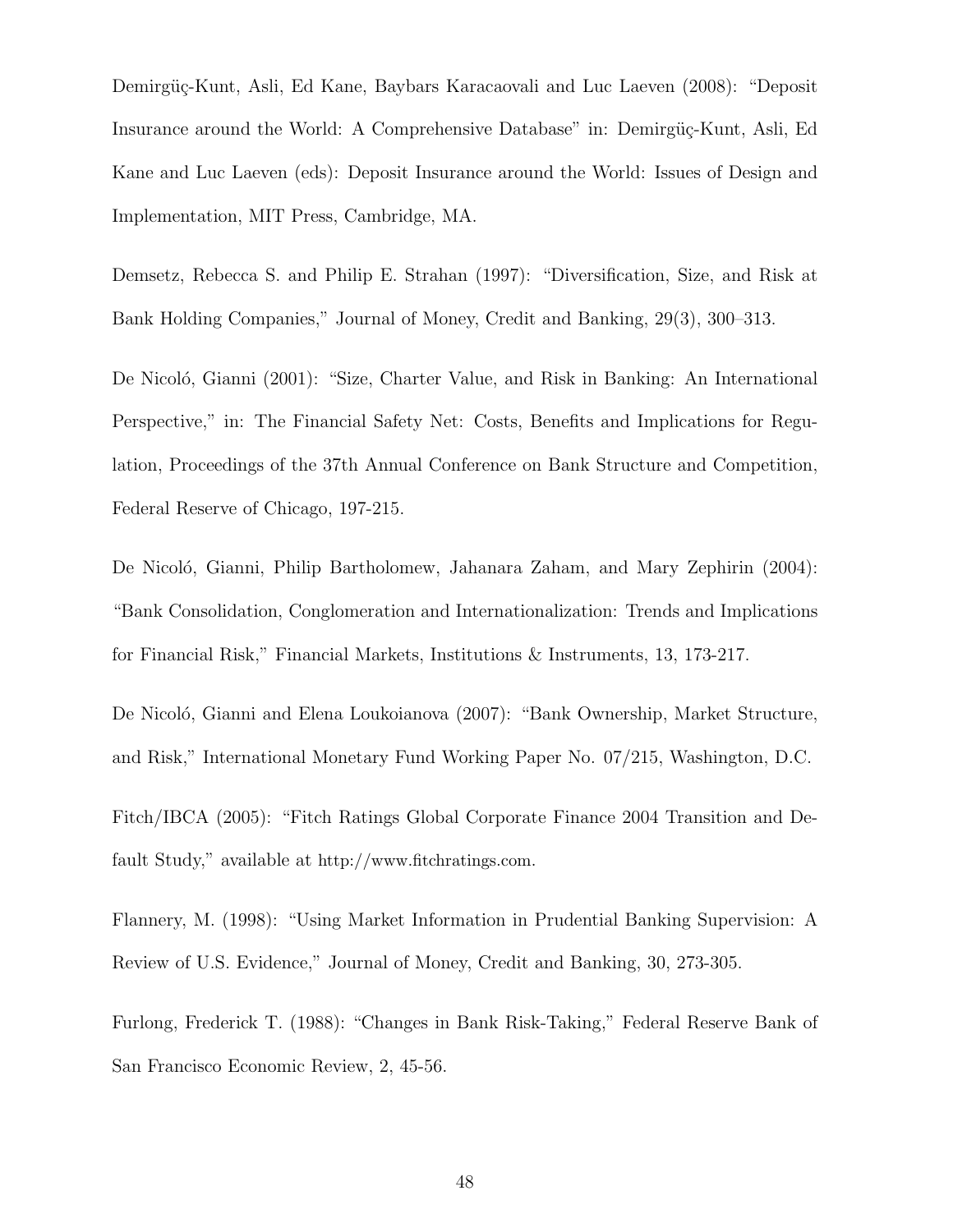Gropp, Reint, and Jukka Vesala (2004): "Deposit insurance, moral hazard and market monitoring," Review of Finance, 8(4), 571-602.

Gropp, R., J. Vesala, and G. Vulpes (2006) "Equity and debt market signals as indicators of bank fragility," Journal of Money, Credit, and Banking, 38 (2), 399-428.

Hakenes, Hendrik and Isabel Schnabel (2009): "Banks without Parachutes – Competitive Effects of Government Bail-out Policies, " Journal of Financial Stability, forthcoming.

Hovakimian, Armen and Edward J. Kane (2000): "Effectiveness of Capital Regulation at U.S. Commercial Banks, 1985-1994," Journal of Finance, 55(1), 451–468.

Hyytinen, Ari and Tuomas Takalo (2002): "Enhancing Bank Transparency: A Re-assessment," European Finance Review, 6(3), 429–445.

Kane, Edward J. (1989): The S & L Insurance Mess: How did it Happen? Washington: Urban Institute Press.

Keeley, Michael C. (1990): "Deposit Insurance, Risk and Market Power in Banking," American Economic Review, 80(5), 1183–1200.

Merton, Robert (1977): "An Analytical Derivation of the Cost of Deposit Insurance and Loan Guarantees," Journal of Banking and Finance, 1(1), 3–11.

OECD (2004): Bank Profitability. Financial Statements of Banks 1994-2003. Edition 2004. Paris.

Rime, Bertrand (2006): "Do 'too big to fail' expectations boost large banks' issuer ratings?", Unpublished Working Paper, Swiss National Bank.

Rosengren, Eric (1999): "Will greater disclosure and transparency prevent the next banking crisis?", in *The Asian Financial Crisis: Origins, Implications and Solutions*